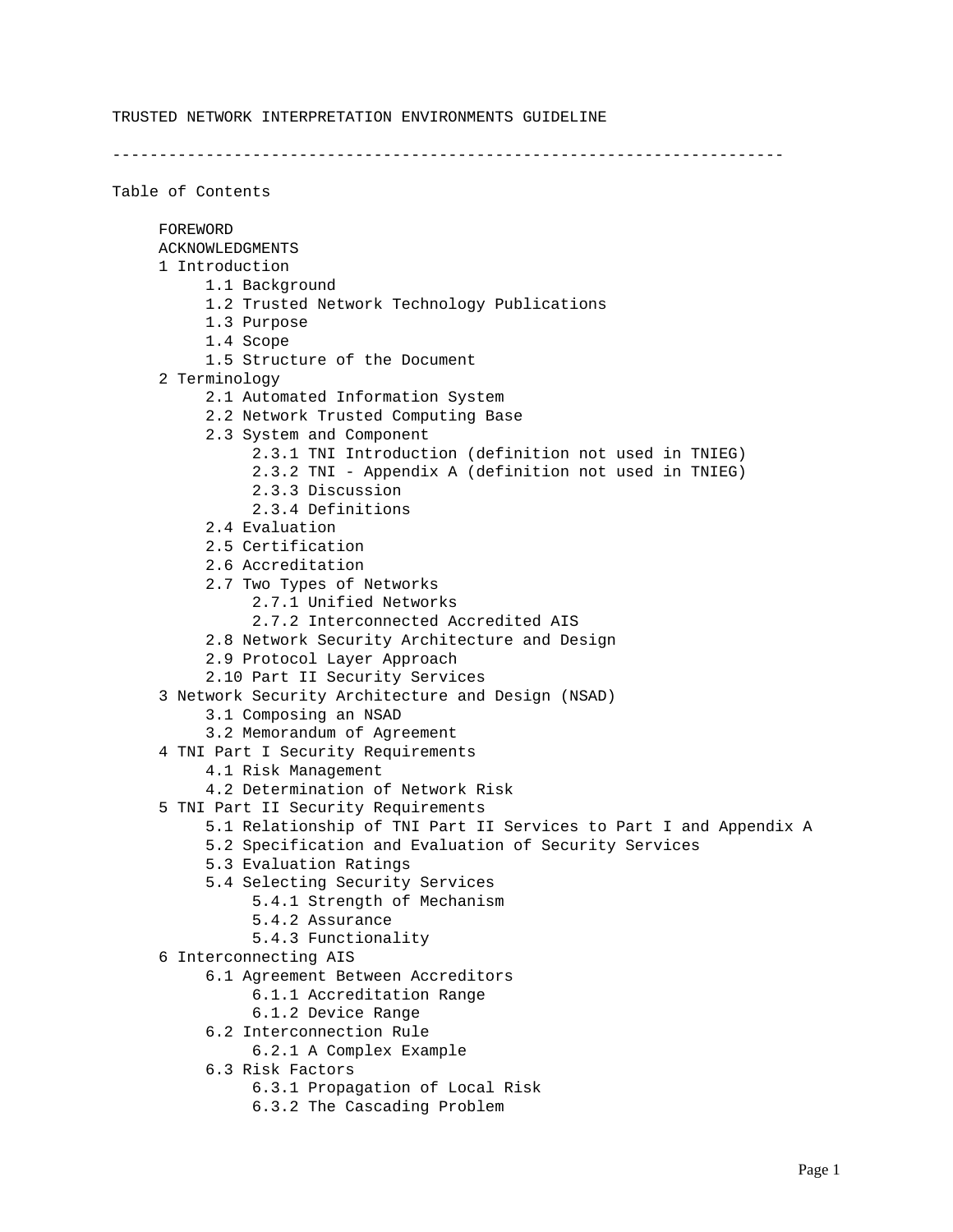6.3.2.1 Tests for Cascading. 6.3.2.2 Solutions. APPENDIX A: Tests for the Cascading Problem APPENDIX B: Background References APPENDIX C: Encryption LIST OF REFERENCES ACRONYMS

------------------------------------------------------------------------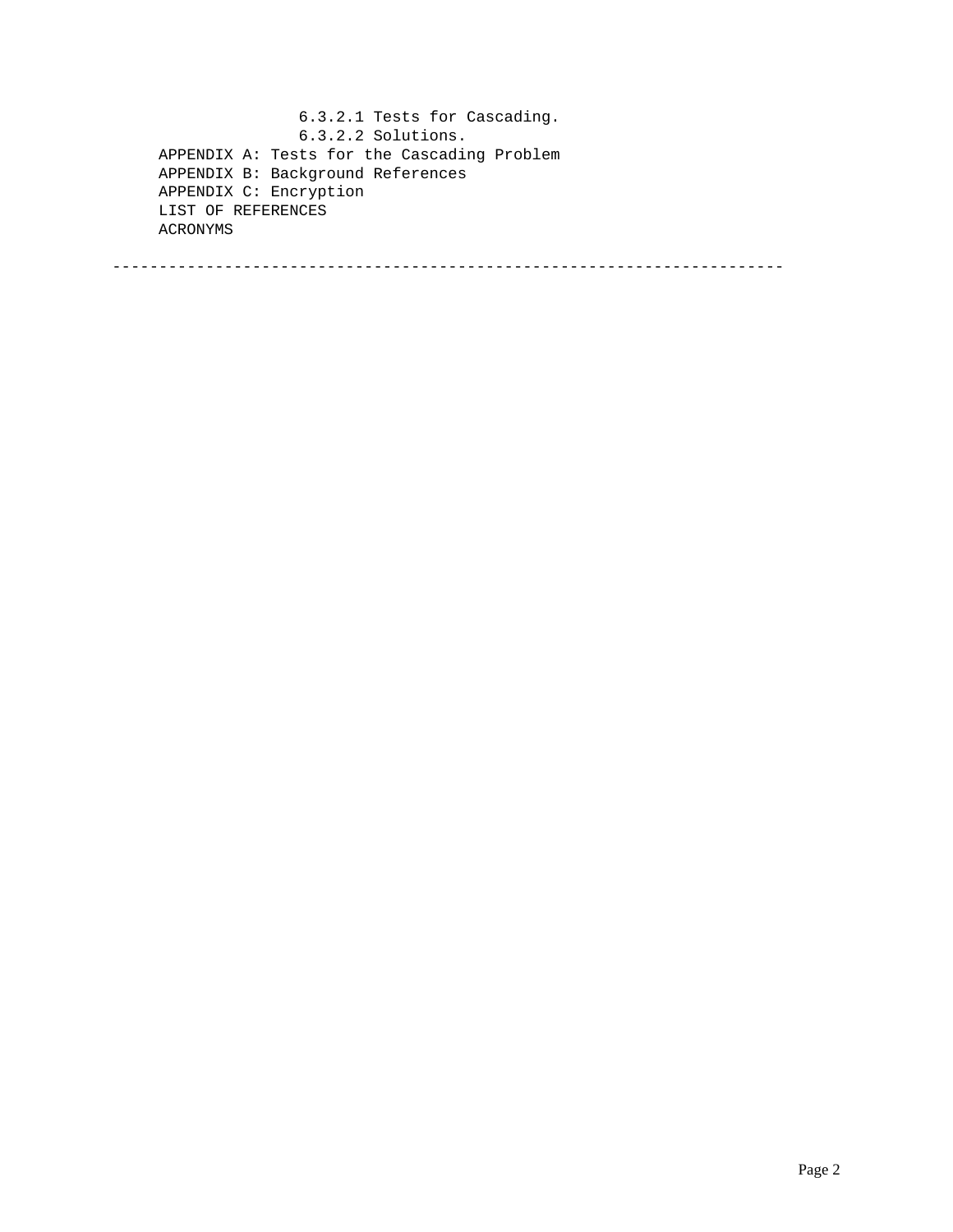NCSC-TG-011 Library No. 5-235,465 Version 1

### FOREWORD

The National Computer Security Center is issuing the Trusted Network Interpretation Environments Guideline as part of our Technical Guidelines Program, through which the "Rainbow Series" is produced. The Technical Guidelines Program ensures that the features of the Trusted Computer Systems Evaluation Criteria (DOD 5200.28-STD) are discussed in detail and that guidance is provided for meeting each requirement. The National Computer Security Center, through its Trusted Product Evaluation Program, analyses the security features of commercially produced and supported computer systems. Together, these programs ensure that organisations are capable of protecting their important data with trusted computer systems.

The Trusted Network Interpretation Environments Guideline is a companion to the Trusted Network Interpretation of the. Trusted Computer System Evaluation Criteria (NCSC-TG~O5), published 31 July 1987. The Trusted Network Interpretation Environments Guideline provides insight into the issues relevant when integrating, operating, and maintaining trusted computer networks. This document identifies the minimum security protection required in different network environments such that network certifiers, integrators, and accreditors can determine what protection mechanisms and assurances are minimally required in specific network environments.

This document parallels Computer Security Requirements - Guidance for Applying the Department of Defense Trusted Computer System Evaluation Criteria in Specific Environments (CDC-STD~O3-85) and its technical rationale (CSC STD~0485). It also provides a descriptive presentation of the security issues that exist in networked computer systems as the networked computer system environment is inherently more complex and requires additional protection considerations over stand-alone computer systems.

As the Director, National Computer Security Center, I invite you suggestions for revising this document. We plan to review this document as the need arises.

PATRICK R. GALLAGHER JR. 1 August 1990

Director

National Computer Security Center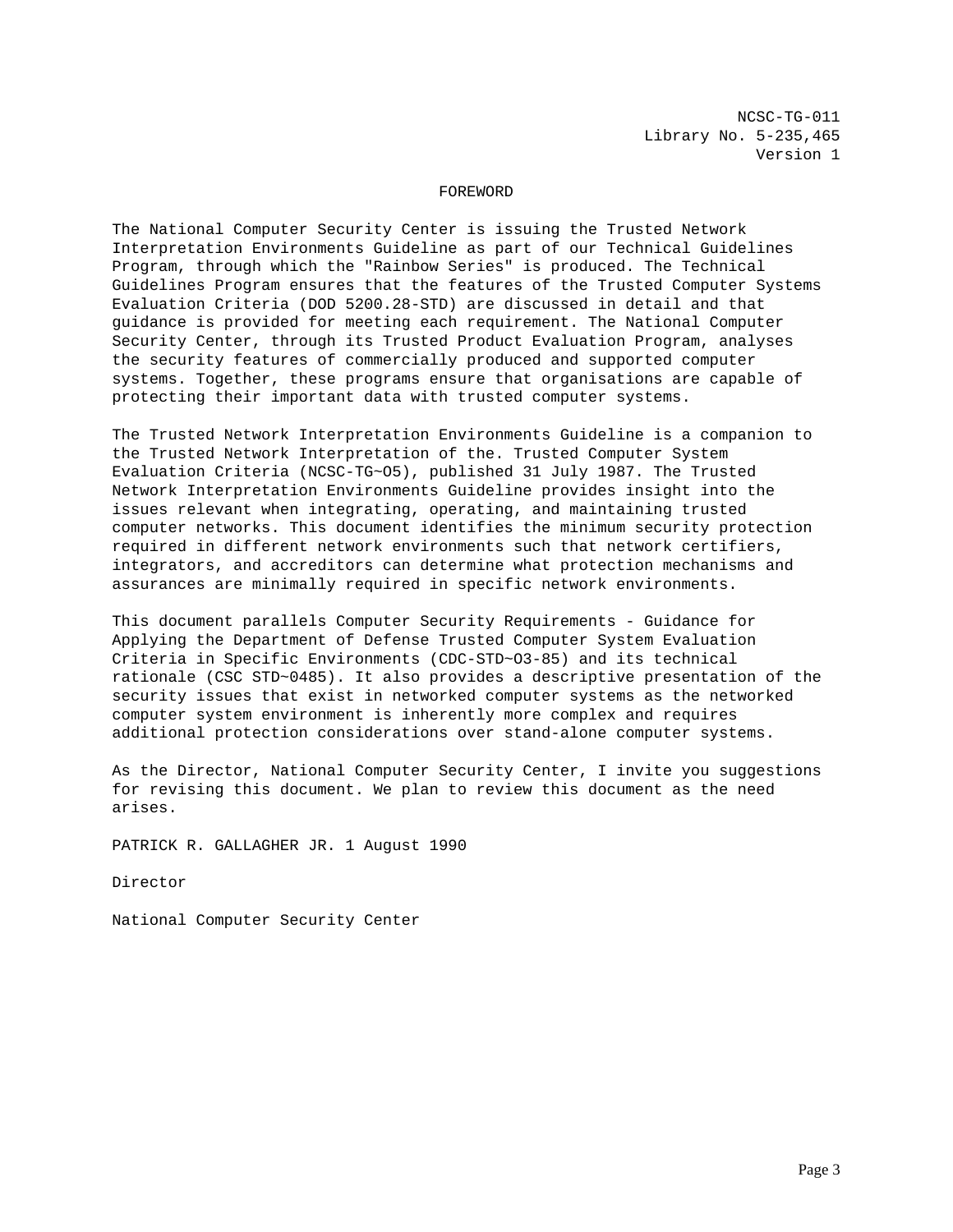### ACKNOWLEDGMENTS

The National Computer Security Center extends special recognition and acknowledgment for their contributions to this document to Dr. Marshall D. Abrams, Renee Child, Annabelle Lee, Dr. Jonathan K. Millen, Samuel I. Schaen, and Dr. Martin W. Schwartz, of The MITRE Corporation, as authors; Richard Wilmer, also of The MITRE Corporation, as technical editor; and to Alfred Arsenault, David Chizmadia, id Rick Siebenaler of the National Computer Security Center, who managed the effort ad participated in the development.

Special thanks are extended to the many members of the computer security community who enthusiastically gave their time and expertise in reviewing the material and providing valuable comments and suggested changes. Special thanks are extended to James P. Anderson of James P. Anderson Co., Donald L. Brinkley of Gemini Computers, Inc., Dr. Eric Roskos of The Institute for Defense Analysis, Dr. Tien Tao of Gemini Computers, Inc., and Dr. John M. Vasak of The MITRE Corporation for their extensive suggestions and recommendations.

For sale by the Superintendent of Documents, U.S. Government

Printing Office Washington DC 20402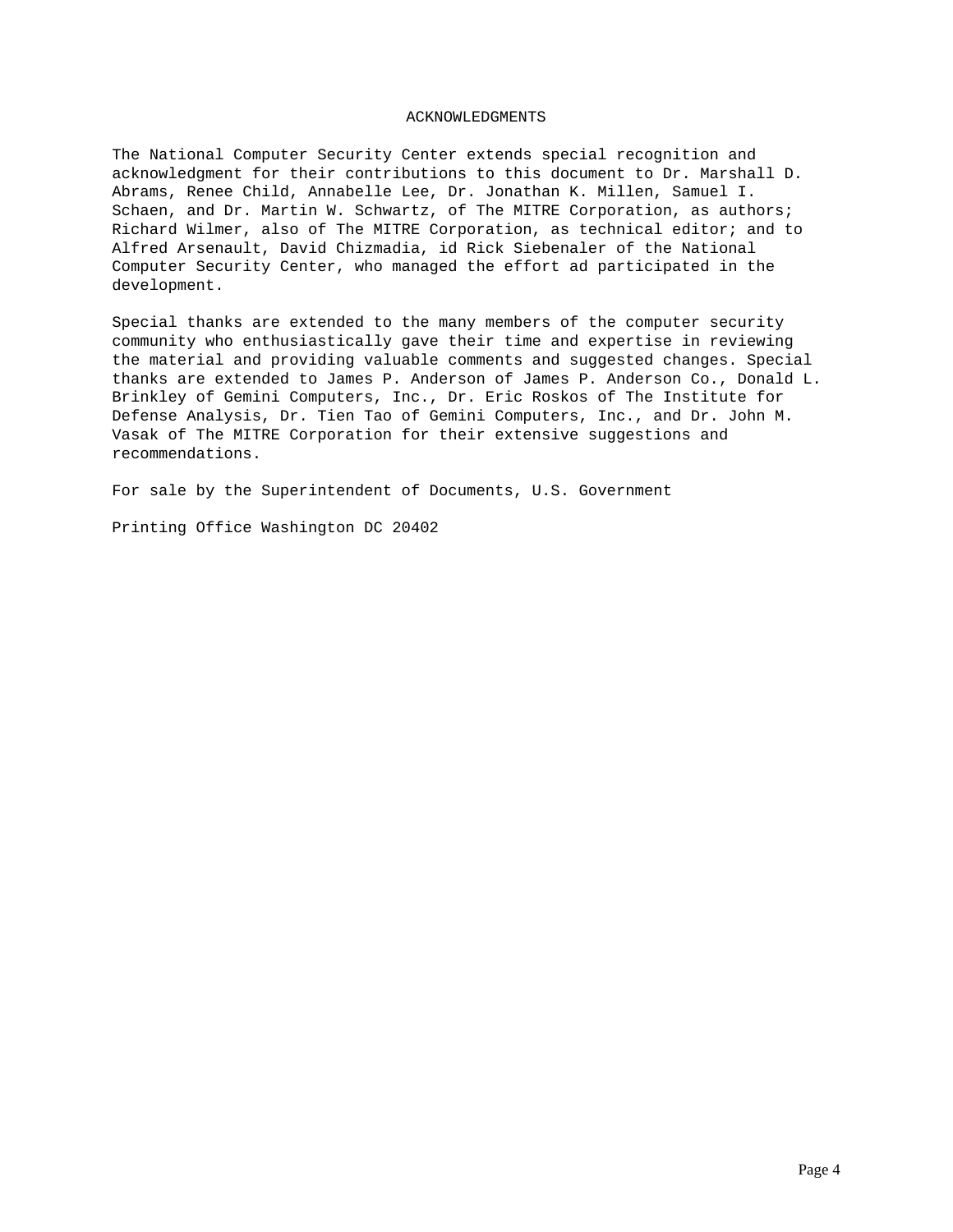### 1 Introduction

This Trusted Network Interpretation (TNI) Environments Guideline (TNIEG) addresses many issues in determining the security protection required in different network environments. It complements the TNI, just as the Trusted Computer System Evaluation Criteria (TCSEC) Environments Guideline [1] complements the TCSEC. The TNI interprets the TCSEC for networks; it contains all of the criteria in the TCSEC, adding interpretation and rationale to applying trust technology to network systems. In the same way that the TCSEC Environments Guideline provides guidance on applying the TCSEC, this TNIEG provides guidance on the use of the TNI. The TCSEC and its Environments Guideline constitute the foundation on which the TNI and TNIEG add network applicability.

### 1.1 Background

The National Computer Security Center (NCSC) is responsible for establishing and maintaining technical standards and criteria for the evaluation of trusted computer systems. As part of this responsibility, the NCSC is developing guidance on how new security technology should be used. Two objectives of this guidance are:

- \* Establishing a metric for categorizing systems according to the security protection they provide, and
- \* Identifying the minimum security protection required in different environments.

The TCSEC [2] helps to satisfy the first objective by categorizing computer systems into hierarchical classes based on evaluation of their security features and assurances. The TCSEC Environments Guideline [1] helps to satisfy the second objective by identifying the minimum classes appropriate for systems in different risk environments. These two documents, however, apply to stand-alone computer systems.

The TNI [3] satisfies the first objective by interpreting the TCSEC for networks. The TNI also provides guidance for selecting and specifying other security services (e.g., communications integrity, denial of service, transmission security). The TNIEG is the first step toward addressing the second objective.

## 1.2 Trusted Network Technology Publications

The NCSC has decided to provide guidance concerning security in networks and distributed Automated Information Systems (AISs)1 in a series of publications. The subject area is collectively identified as Trusted Network Technology (TNT). The TNI is the first TNT publication. This TNIEG is the second TNT publication. It contains the best guidance that is available at this time; as technology advances and more experience is gained in implementing trusted networks, more specific guidance will be provided. This TNIEG provides elaboration and clarification on the TNI. Guidance concerning

1 Definitions of terms particularly important to this document are given in Section 2.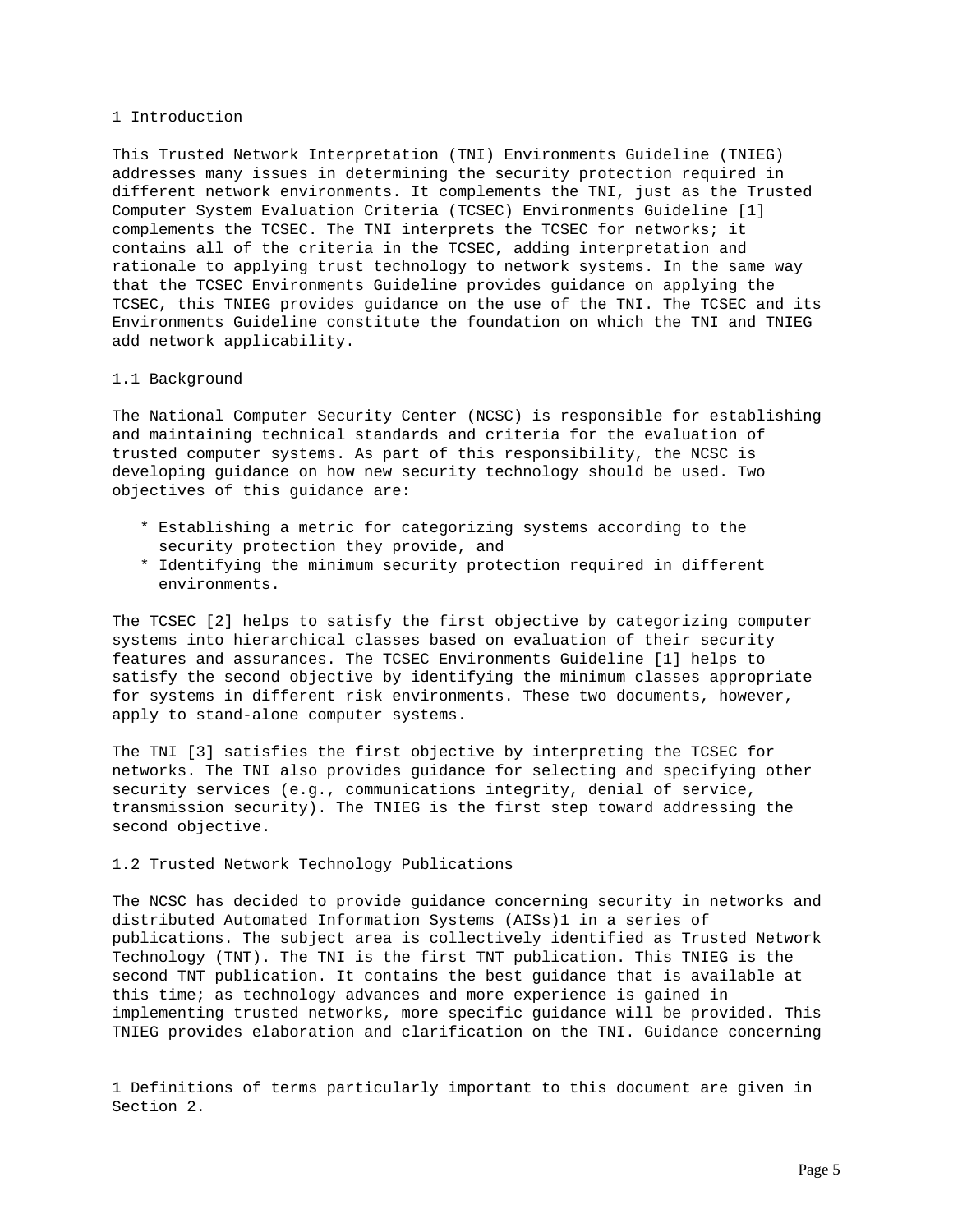Interconnected AIS which initially appeared in the TNI, Appendix C, has been revised and incorporated into this document (see Section 6 and Appendix A). This document does not address all of the security issues that are excluded from the TNI. Other topics, such as composing a trusted system from evaluated components, will be discussed in future TNT publications.

### 1.3 Purpose

The overall purpose of this TNIEG is to assist program managers, integrators, certifiers, and Accreditors with identifying the minimum security protection needed for different trusted computer network environments. For brevity, this audience is referred to as security managers. Not all questions can be answered at this time. The NCSC invites suggestions for topics to be addressed in future TNT publications.

This guideline is not a tutorial on security and networking; it is assumed that the reader will have some background in both areas. Suggested background references are identified in Appendix B. This guideline is designed to be self contained; a fair amount of background information that can be found in the TNI is also included here. The interested reader may consult the TNI and other documents referenced in this guideline for further detail.

## 1.4 Scope

This document describes an environmental assessment process that helps determine the minimum level of trust recommended for a specific network operational environment. The primary focus of this document (and also of the TNI) is on the AIS hardware, firmware, and software aspects of security; therefore, neither this guideline nor the TNI address all the security requirements that may be imposed on a network. Depending on the particular environment, communications security (COMSEC), emanations security (TEMPEST), physical security, personnel security, administrative security, and other information security (INFOSEC) measures or safeguards are also required. This document applies to networks that are entrusted with the processing of information, regardless of whether that information is classified, sensitive, or otherwise relevant to national security.

## 1.5 Structure of the Document

Section 2 of this document defines terms and Section 3 discusses Network Security Architecture and Design. Section 4 guides security managers in applying Part I of the TNI; Section 5 does the same for Part II. Section 6 addresses security issues that arise when AIS are interconnected. Appendix A discusses the Cascade Condition in greater detail; Appendix B provides tutorial and background references on network security; and Appendix C discusses encryption and encryption mechanisms.

#### 2 Terminology

Many of the terms used in the TNI are drawn from diverse specialization areas. Their special meaning in context may differ from common English usage. In this section we explain how such terms are used in the TNI and how these definitions have been refined in this document. Terms are printed in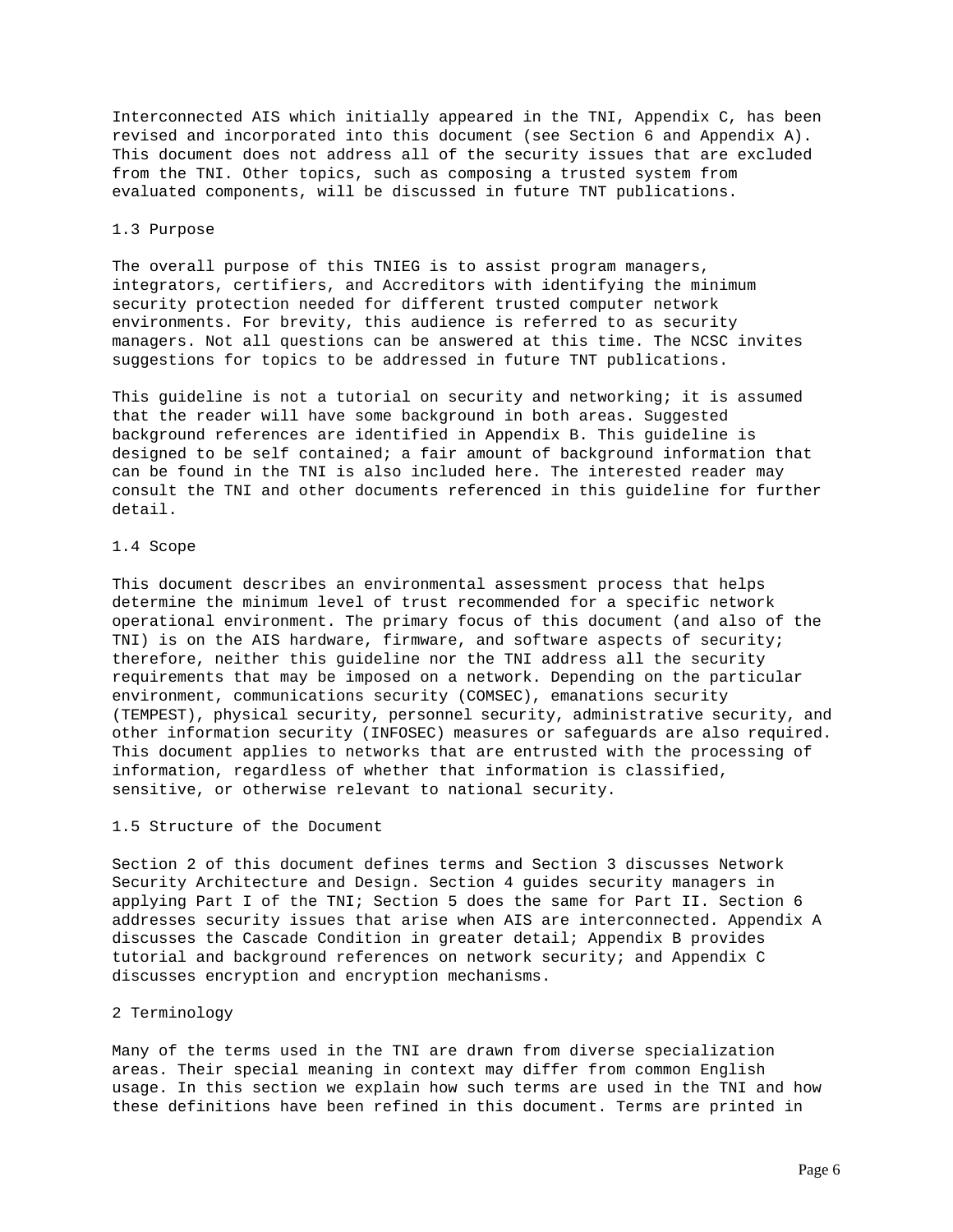boldface when they are defined.

2.1 Automated Information System

An AIS is defined in DODD 5200.28 as "an assembly of computer hardware, software, and/or firmware configured to collect, create, communicate, compute, disseminate, process, store, and/or control data or information" [4]. This is both a broad definition and a new one, since DODD 5200.28 was published after the TNI. The TNI states that "automatic data processing (ADP) systems, referred to in this [TNI] document as Automated Information System (AIS)...", and equates AIS and ADP. We will use the DODD 5200.28 definition since it is broader and more authoritative. We also note that DODD 5200.28 tends to pluralize AIS as AISs while the TNI considers AIS to be a collective noun. We have followed the latter convention.

2.2 Network Trusted Computing Base

The Network Trusted Computing Base (NTCB) is the totality of protection mechanisms within a network system2-including hardware, firmware, and software- the combination of which is responsible for enforcing a security policy. The NTCB is the network generalization of the trusted computing base (TCB). An NTCB Partition is the totality of mechanisms within a single network subsystem3 for enforcing the network policy, as allocated to that subsystem; it is the part of the NTCB within a single network subsystem.

The distinction between a system and a subsystem is a matter of the viewpoint of the observer. One observer's system may be another observer's subsystem. For example, the vendor of a local area network may regard his product as a system, while the customer's network architect may consider it to be a subsystem along with hosts, workstations, etc.

The THI uses component in the definition of NTCB Partition. We use subsystem to be consistent in this document.

2.3 System and Component

The terms system add component need to be related to each other. Unfortunately, the TNI is not completely consistent in its use of these terms. We will first cite the relevant sections from the TNI; then we will reconcile them as used in this guideline. As discussed below, we define the relationship as follows: A component is a physical unit contained within a system.

### 2.3.1 TNI Introduction (definition not used in TNIEG)

The TNI Introduction states (emphasis added):

 A network system is the entire collection of hardware, firmware, and software necessary to provide a desired functionality. A component is any part of a system that, taken by itself, provides all or a portion of the total functionality required of a system. A component is recursively defined to be an individual unit, not useful to further subdivide, or a collection of components up to and including the entire system.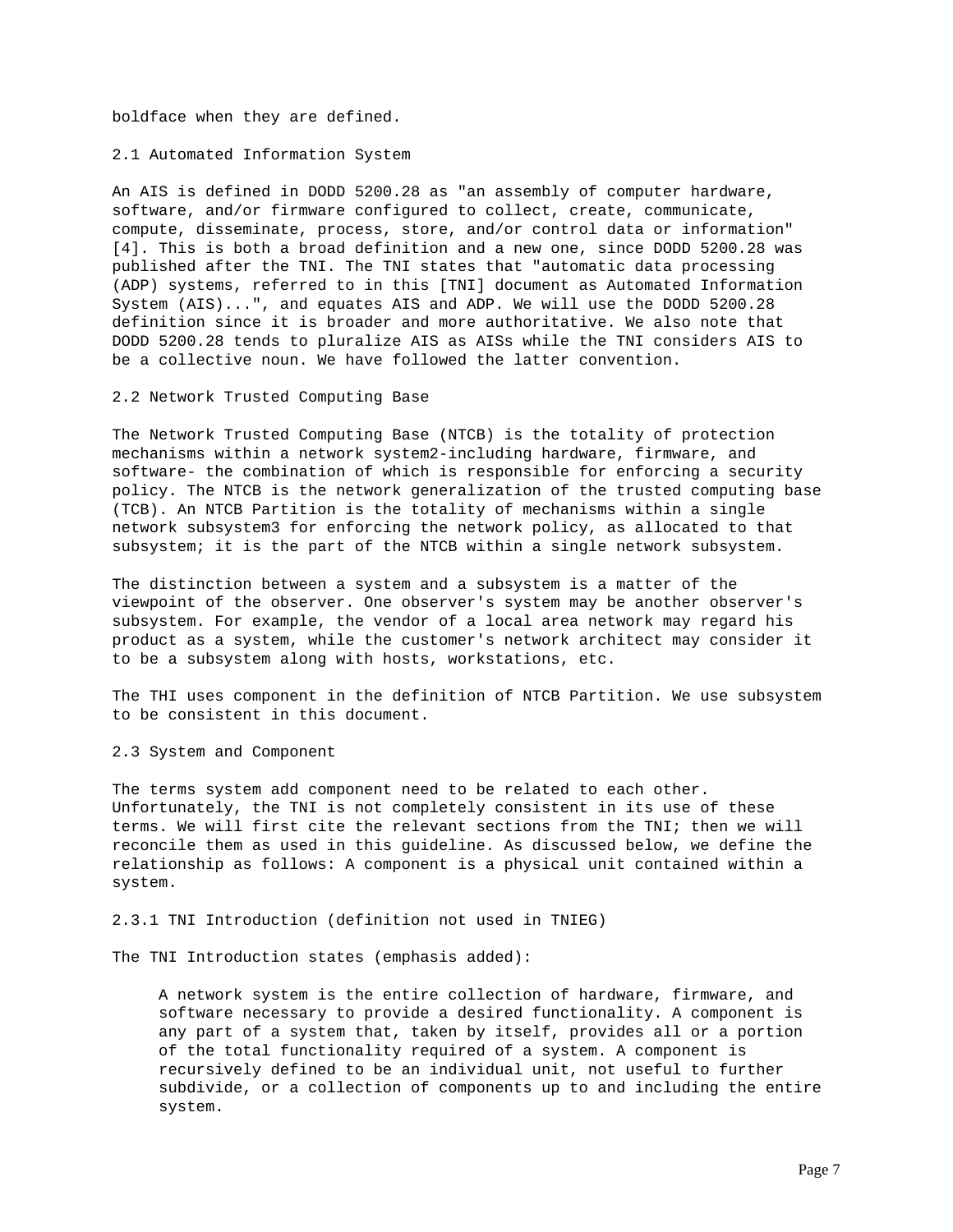2.3.2 TNI - Appendix A (definition not used in TNIEG)

Appendix A of the TNI presents the view:

 a trusted network represents a composition of trusted components.... The approach to evaluation of a network suggested by this view is to partition the system into components, rate each component to determine its security-relevant characteristics, and then evaluate the composition of the components to arrive at an overall rating class for the network. This approach... allows for the evaluation of components which in and of themselves do not support all the policies required by the TCSEC, ... contribute[s] to the overall evaluation of any network which uses them and allows for the reuse of the evaluated component in different networks without the need for a re-evaluation of the component.

Appendix A goes on to state that:

 The set of policy-related features to be supported by the component need not be the complete set required for a stand-alone system: features not supplied by one component for the system are supplied by another.

2.3.3 Discussion

We see a difference between the Introduction and Appendix A of the TNI. We will use the definition of component as an individual unit that does not provide a complete set of end-user services. As a consequence, a subsystem can operate on its own and a component will require an external connection to perform a useful function.

Appendix C of the TNI uses component, as follows, where we would use subsystem:

 Any AIS that is connected to other AIS must enforce an "Interconnection Rule" that limits the sensitivity levels of information that it may send or receive. Using the component connection view, each component responsible for maintaining the separation of multiple levels of information must decide locally whether or not information ca be sent or received.

A component may support all the policy and accountability requirements: M, D, I, ad A4; however, as defined above, this is not applicable to determining whether an individual unit is a component. A component which supports some part of the security policy contains an NTCB partition. In the extreme, a component may not have any security-relevant function; in this case it doesn't support any TCSEC policy and doesn't contain an NTCB partition.

## 2.3.4 Definitions

To summarize the previous discussions, following are definitions for component ad system/subsystem.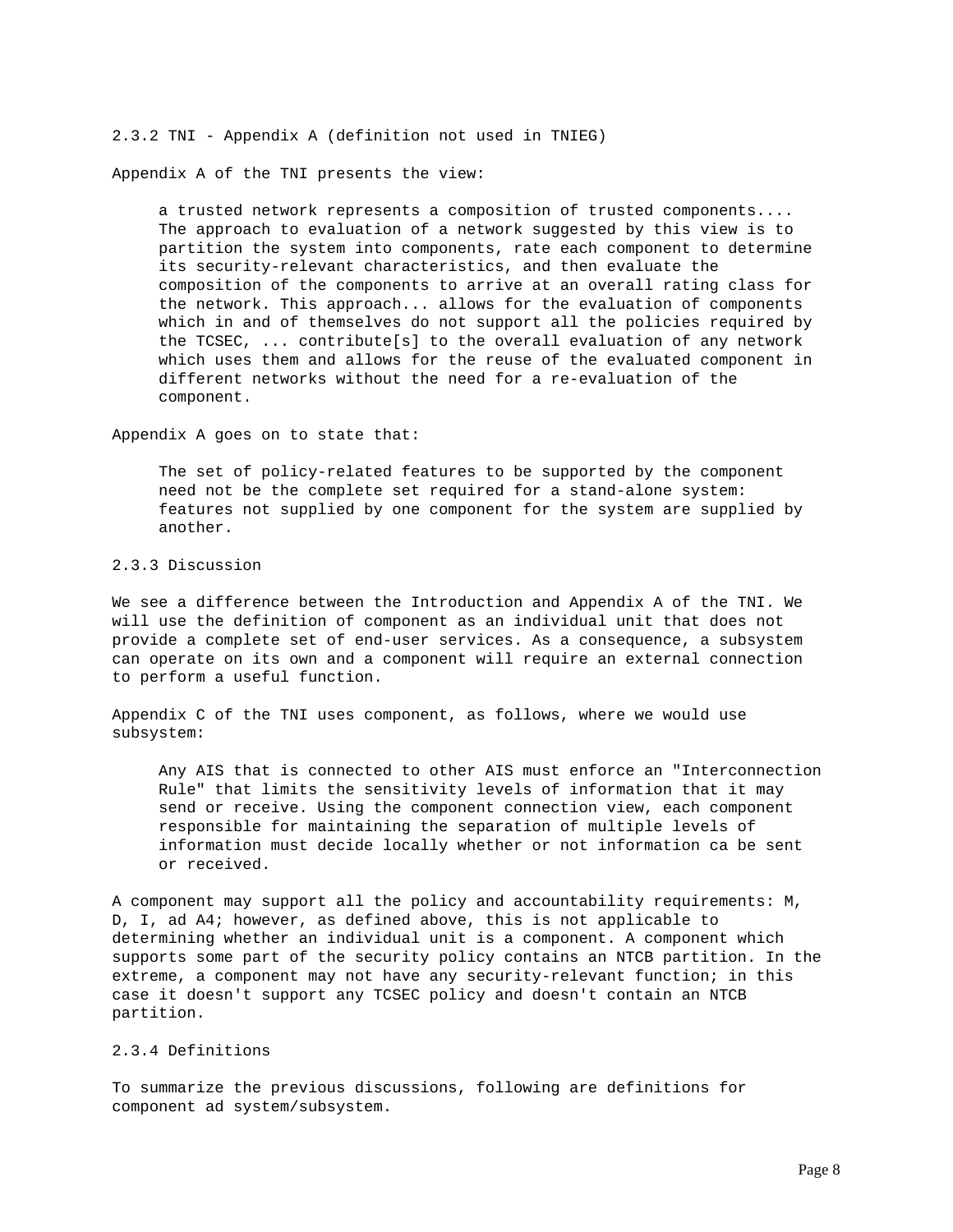- \* Component: An individual physical unit that does not provide a complete set of end-user services.
- \* System/subsystem: A collection of hardware, firmware, and software necessary configured to collect, create, communicate, compute, disseminate process, store, and/or control data ad information [4].

## 2.4 Evaluation

NCSC-evaluation refers specifically to the process in which the NCSC determines whether a commercial-off-the-shelf (COTS) product satisfies the TCSE~C. Application of the TCSEC to a particular product may be assisted by an interpretation guideline such as the TNI [5]. In such a case, the guideline clarifies the meaning of the TCSEC's language with regard to a particular type of product, but in no case circumvents or grants exception to the requirements of the TCSEC. The purpose of an NCSC- evaluation is as follows:

 The primary goal of the NCSC is to encourage the widespread availability of trusted computer systems. This goal is realized, in large measure, through the NCSC's Commercial Product Evaluation Program. This program is focused on the technical evaluation of the protection capabilities of off-the- shelf, commercially produced and supported systems that meet the computer security needs of government departments and agencies. This product evaluation culminates in the publication of an Evaluated Products List (EPL) report... [6].

An NCSC evaluation places a product in one of four divisions: D, C, B, or A. Division D is for systems that have been evaluated but fail to meet the requirements for a higher NCSC evaluation rating. Division C has two classes: C1 and C2, which require discretionary (need-to-know) protection. Division B has three classes: B1, B2, and B3, which require support for sensitivity labels and increasing robustness of system architecture. Division A has only class Al, which requires additional assurance through formal verification methods.

4 Mandatory access control, discretionary access control, identification and authentication, and audit, respectively.

## 2.5 Certification

Certification is defined as "the technical evaluation of a system's security features, made as part of and in support of the approval/accreditation process, that establishes the extent to which a particular system's design and implementation meet a set of specified security requirements" [7]. In this definition, the word evaluation is used in the generic sense and should not be confused with NCSC evaluation. The primary distinction is that certification is an evaluation with respect to specified requirements, and NCSC evaluation is an evaluation against the TCSEC (and the TNI).

Certification is conducted in support of the accreditation decision. For most systems, the hardware, system software, applications software, communications equipment, and the operational facility must be configured and tested during certification. Certification should be performed by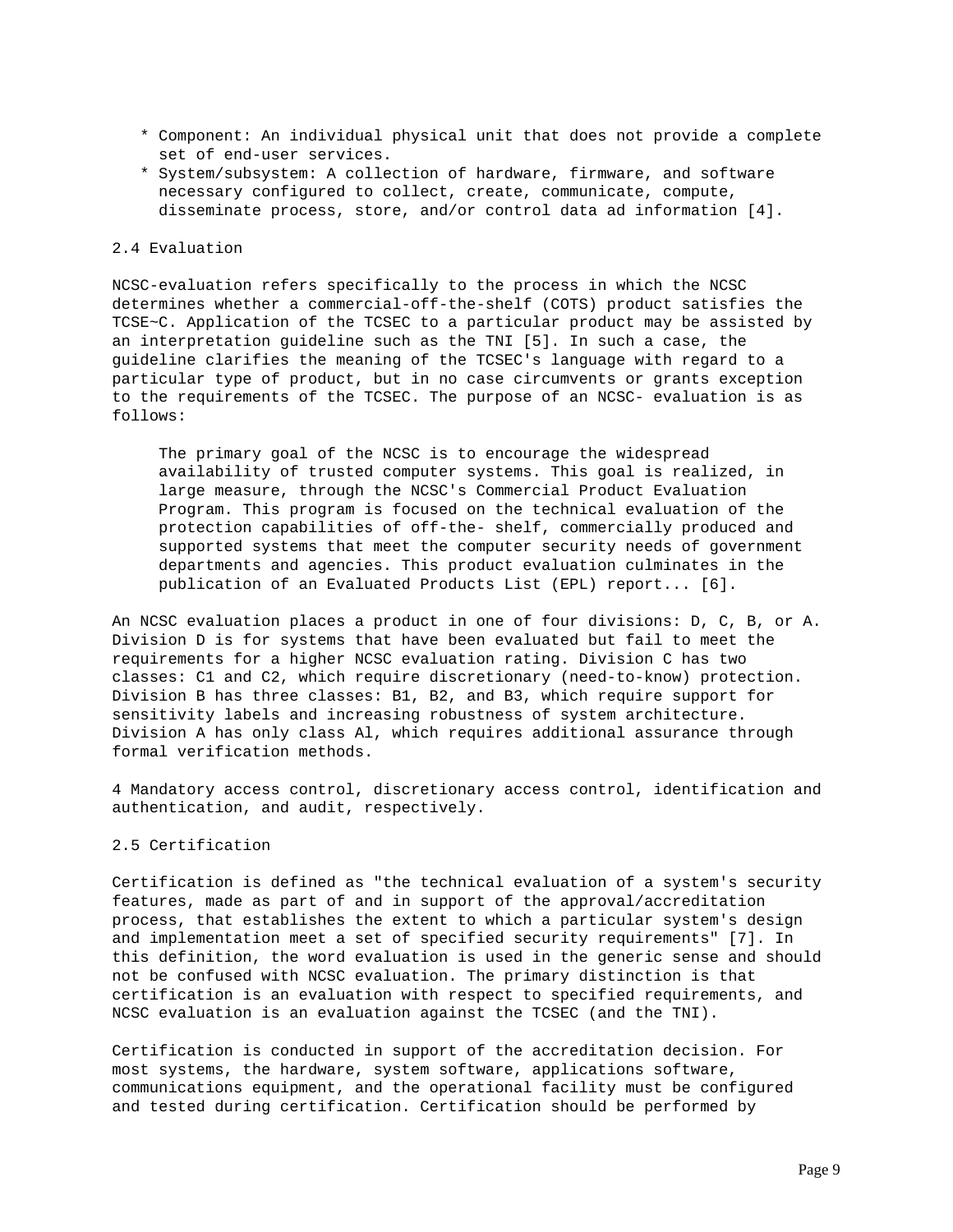technical personnel independent of the development organization, according to an acceptable methodology. Certification should identify the level of security protection with regard to a procedure, program, or system. Certification results in the issuance of the Certification Statement, which states whether system security requirements are met, describes all known remaining vulnerabilities, and advises the Accreditor relative to the accreditation decision. If requirements are no met, the Certification Statement lists problem areas and identifies suggested solutions (if known). A certification documentation package, called the Certification Report of Findings, submitted to the Accreditor includes the Certification Statement, certification analysis, results of Security Test and Evaluation, id results of Operational Test and Evaluation.

### 2.6 Accreditation

Accreditation is "the managerial authorization and approval granted to an ADP system or network to process sensitive data in an operational environment, made on the basis of a certification by designated technical personnel..." [3]. Accreditation is a management decision to operate a system or network employing specific safeguards, against a defined threat, at an acceptable level of risk, under a stated operational concept, with stated interconnections, in a specific operational environment, with a specific security mode of operation. Other terms have been used to identify the formal managerial approval for operation; in this document we use the term Accreditation. FIPS PUB 102 defines Accrediting Officials as "the agency officials who have authority to accept an application's security safeguards and issue an accreditation statement that records that decision. The Accrediting Officials must also possess authority to allocate resources to achieve acceptable security and to remedy security deficiencies" [7]. The ultimate responsibility for system security rests with the Accreditor. DODD 5200.28 employs the term Designated Approving Authority (DAA) to refer to the same officials or officers [4].

All AIS must be accredited before they may process or use sensitive or classified information, unless a written waiver is granted by the Accreditor. Accreditation is based on a technical investigation and a formal review of the certification Report of Findings. Before authorizing an AIS to operate, the Accreditor must ensure that satisfactory security measures have been installed and that any residual risk is within acceptable limits. Often, the Accreditor must weigh the technical shortcomings of an AIS against operational necessity. Lacking other ways to accomplish an operational mission, the Accreditor may determine that it is preferable to accept a residual security risk than to preclude the mission. To ensure that the accreditation goals and objectives are adequately met, the Accreditor must be involved throughout the system life cycle.

### 2.7 Two Types of Networks

A network may be defined as either an interconnection of accredited AIS or as a Unified Network. When it is not necessary to differentiate in this guideline, the term network is used.

2.7.1 Unified Networks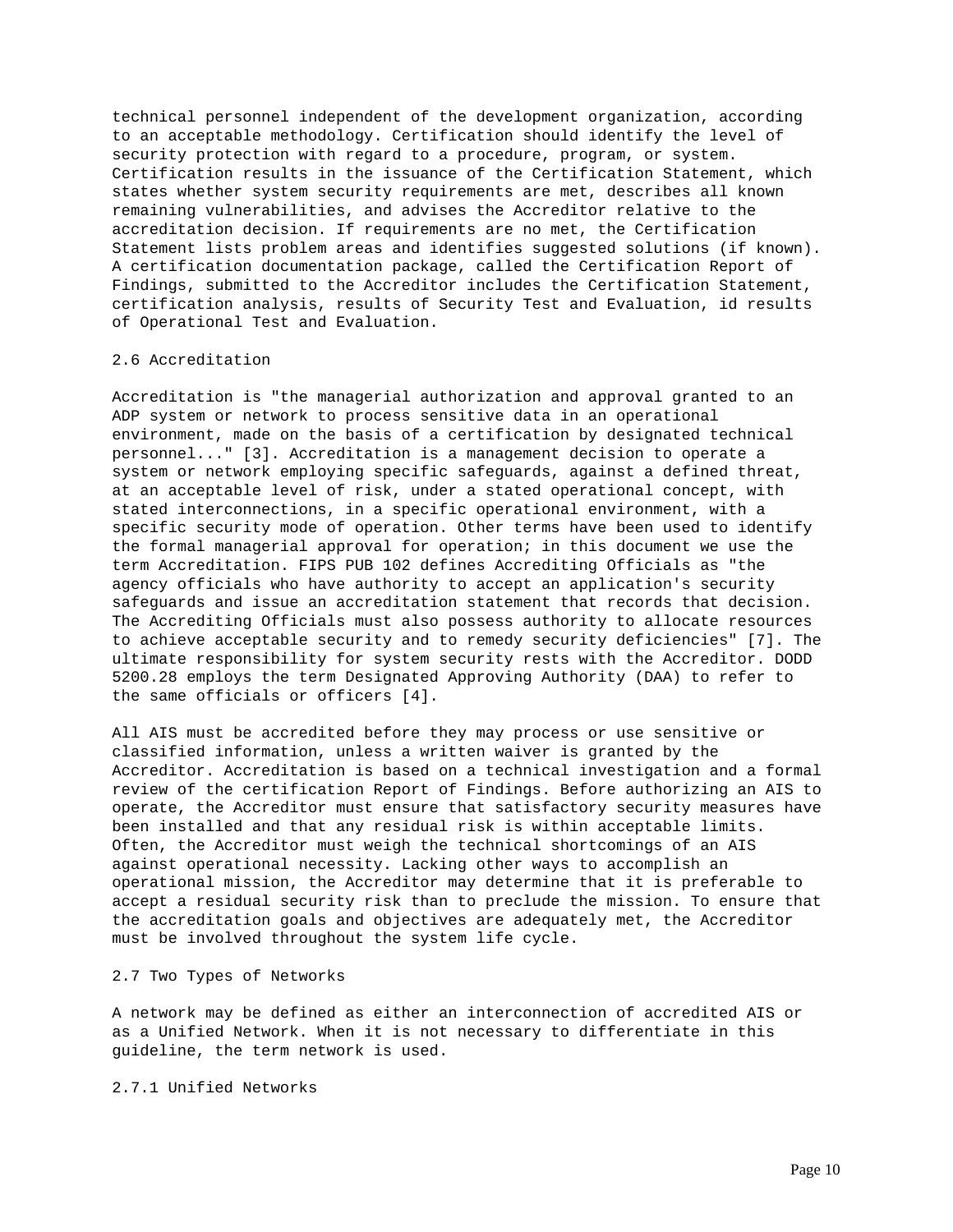The TNI defines a Network Single Trusted System while DODD 5200.28 Enclosure (5) defines a Unified Network; this TNIEG conforms to the latter usage. The section of Enclosure (5) that addresses Unified Networks is brief and instructive 5:

 Some networks may be accredited as a whole without prior accreditation of their component AIS. It is necessary to treat a network as unified when some of its AIS subsystems are so specialized or dependent on other subsystems of the network for security support that individual accreditation of such subsystems is not possible or meaningful with respect to secure network operation. In order to be accredited, a Unified Network shall possess a coherent network architecture and design, and it should be developed with an attention to security requirements, mechanisms, and assurances commensurate with the range of sensitivity of information for which it is to be accredited. The recommended approach for accrediting a Unified Network is to apply Enclosure 4 to the entire network to derive an evaluation class. Requirements to meet that evaluation class then are obtained from an applicable interpretation of DOD5200.28-STD [the TCSEC], such as NCSC- TG-005 [the TNI].

## 2.7.2 Interconnected Accredited AIS

 Enclosure (5) of DODD 5200.28 also discusses Interconnected Accredited AIS:

 If a network consists of previously accredited AIS, a Memorandum of Agreement6 [MOA] is required between the DAA of each DOD Component AIS and the DAA responsible for the network ... The network DAA must ensure that interface restrictions and limitations are observed for connections between DOD Component AIS. ... In particular, connections between accredited AIS must be consistent with the mode of operation of each AIS, the specific sensitivity level or range of sensitivity levels for which each AIS is accredited, any additional interface constraints associated with the particular interface device used for the connection, and any other restrictions required by the MOA.

## 2.8 Network Security Architecture and Design

Network Security Architecture and Design (NSAD) applies to all networks. The NSAD identifies how the NTCB is partitioned and how the trusted system requirements are met. Security engineering, including the development of the NSAD, is a specialty area within systems engineering. The security engineer is responsible for ensuring that the system being built meets the security requirements of the organization. The security engineer ensures that the AIS security conforms to applicable regulations and policy, and implements the system security requirements [8].

#### ---------------------------

5 As mentioned in the introduction and the definitions, this TNIEG differs from DODD 5200.28 and the TNI in the usage of AIS and the definition of component. This quotation has been slightly edited to conform to the usage in this guideline. she content of a Memorandum of Agreement is discussed in Section 3.2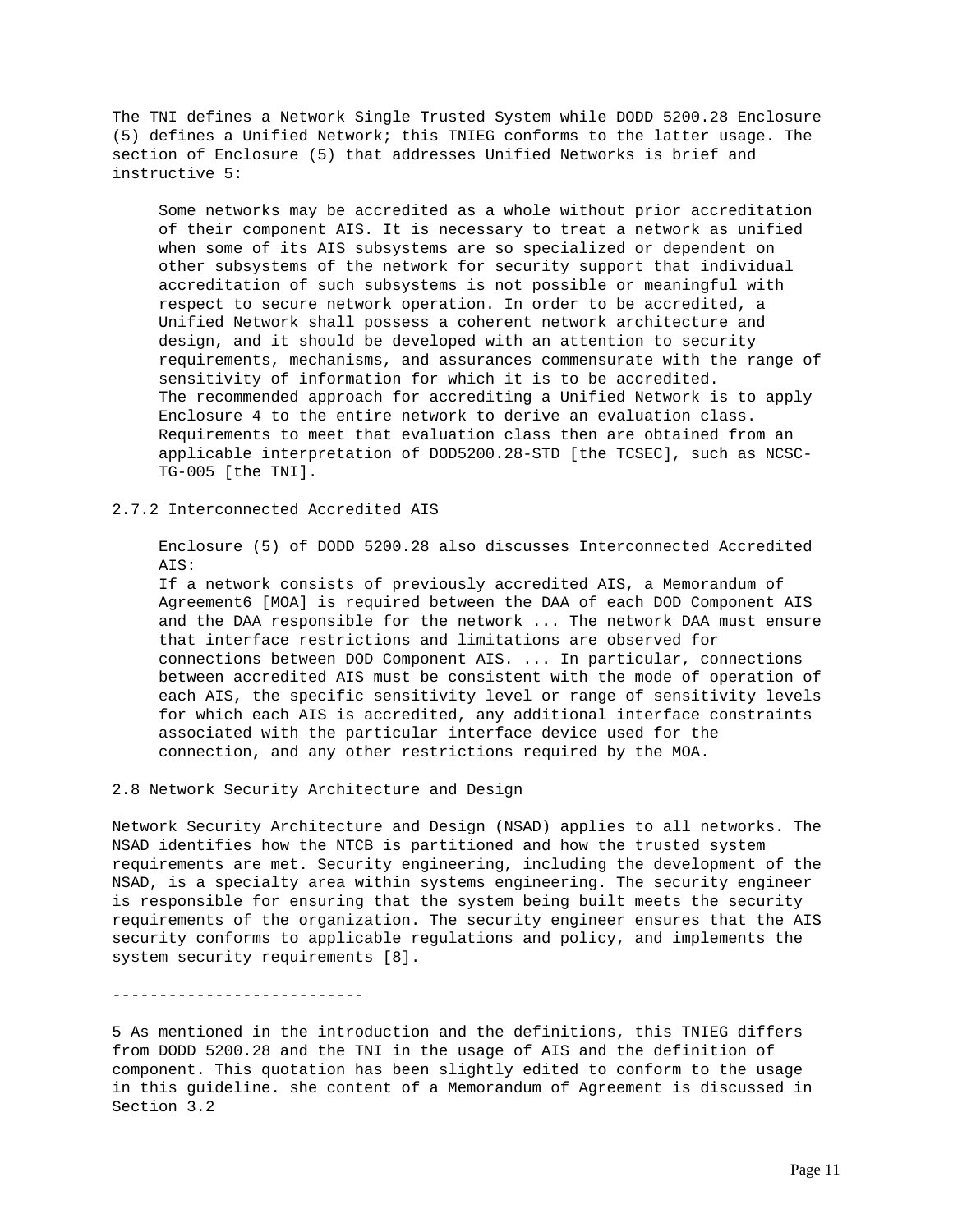The security policy includes the set of laws, rules, and practices that govern how an organization manages, protects, and distributes sensitive information (including classified information). The overall security policy is addressed in a family of related documents consisting of a system security policy, a security policy model, and security requirements. The system security policy is developed first, followed by the other two. A system security policy interprets and applies regulations to systems. The security policy model defines subjects and objects and the accesses between the two. The security requirements document identifies valuable user requirements for a secure system.

The security architecture is that part of the system architecture that describes the required security services and features. The security architecture shows how the required level of assurance for the system is to be met. A mapping of security requirements to functional elements is documented in the security architecture; therefore, the security architecture is used to document security design decisions.

## 2.9 Protocol Layer Approach

 $\overline{\phantom{a}}$  , where  $\overline{\phantom{a}}$  , where  $\overline{\phantom{a}}$  , where  $\overline{\phantom{a}}$ 

This guideline discusses networks in terms of the Open System Interconnection (0SI) reference model [9] because that model provides a well-understood terminology and is used in the TNI. This guideline, however, is independent of the actual protocol reference model used.

An NTCB implementation need not include all protocol layers. The precise security services and their granularity will depend on the highest protocol layer at which an NTCB partition is implemented.7 For example, in a Unified Network where layer 3 (the network layer) is the highest layer that implements the NTCB, the network will be able to enforce mandatory access control (MAC) and discretionary access control (DAC) decisions on the granularity of network addresses[8]. The network system being evaluated knows only about the range of classifications that the host (or other network) is permitted to handle and the hosts (or other networks) that are permitted to communicate with each other. Finer distinctions must be made by the hosts (or other networks) involved. When a trusted network provides all seven layers, the network is aware of and enforces MAC and DAC at the granularity of individual users.

8 A network address refers to either a host or another network.

9 Sections 4 and 5 of this document should guide the security manager in selecting those security services and safeguards that are appropriate for the given operational environment.

<sup>7</sup> Since the publication of the TNI, the policy environment has changed. "User", as defined in DODD 5200.28, ad peer.entity, as defined in the 051 reference model, are comparable. Therefore, the TNIEG applies to all layers of the 051 architecture.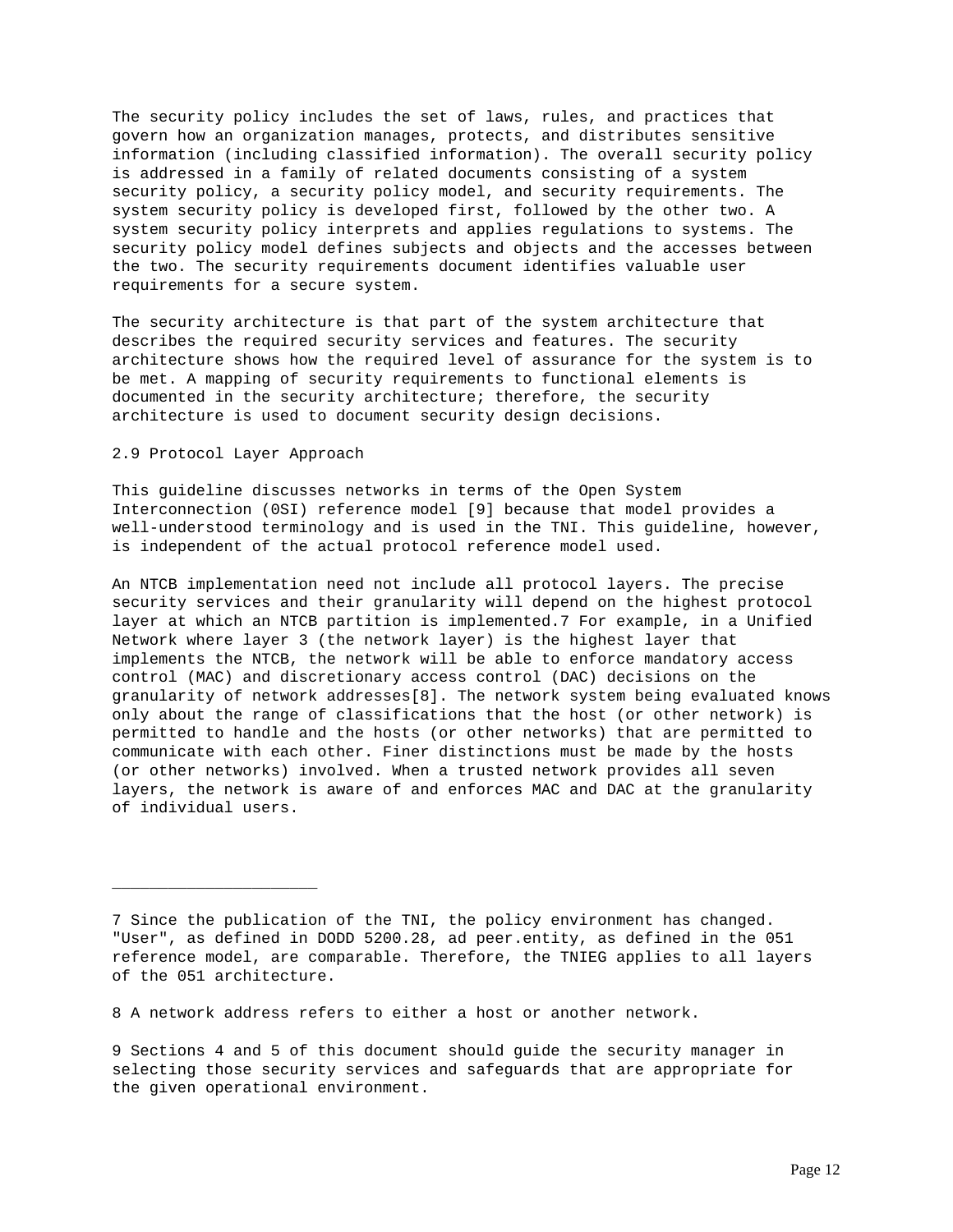A network device might not provide a complete set of end-user services through layer 7. Products that do not provide all system services through layer 7 may be NCSC-evaluated as components and subsequently used with other components to compose a network.

## 2.10 Part II Security Services

The terms functionality, strength of mechanism, and assurance are used to rate TNI Part II services. Their meanings in that context are described below.

 Functionality refers to the objective and approach of a security service; it includes features, mechanism, and performance. Alternative approaches to achieving the desired functionality may be more suitable in different applications environments.

 Strength of mechanism refers to how well a specific approach may be expected to achieve its objectives. In some cases the selection of parameters, such as number of bits used in a checksum or the number of permutations used in an encryption algorithm, can significantly affect strength of mechanism. With regard to inadvertent threats, strength refers to the ability to operate correctly during natural disasters, emergencies, operator errors, and accidents. Inadvertent threats are particularly critical to prevention of denial of service. As an example, for communications line outages, strength of mechanism may refer to the number of alternate routes that maybe used to bypass the outage. The misdelivery of messages is an example of an inadvertent threat that may disclose information to unauthorized individuals. Encryption can be used to prevent the unintended recipient from seeing the information. Assurance refers to a basis for believing that the functionality will be achieved; it includes tamper resistance, verifiability, and resistance against circumvention or bypass. Assurance is generally based on analysis involving theory, testing, software engineering, validation and verification, and related approaches. The analysis may

be formal or informal.

3 Network Security Architecture and Design (NSAD)

Every network should have a Network Security Architecture and Design (NSAD). This section helps the security manager in establishing the NSAD for the network.

The NSAD, produced as part of the risk management process, documents the security services. As mentioned in Section 1, the primary focus of this TNIEG is on the AIS aspects of security. Depending on the particular environment, communications security (COMSEC), emanations security (TEMPEST), physical security, personnel security, administrative security, and other information security (INFOSEC) measures or safeguards are also incorporated in the NSAD. An NSAD results from a series of trade-offs among cost, effectiveness, technical risk, mission requirements, and risk management.

While the architecture part of the NSAD may be somewhat abstract, the design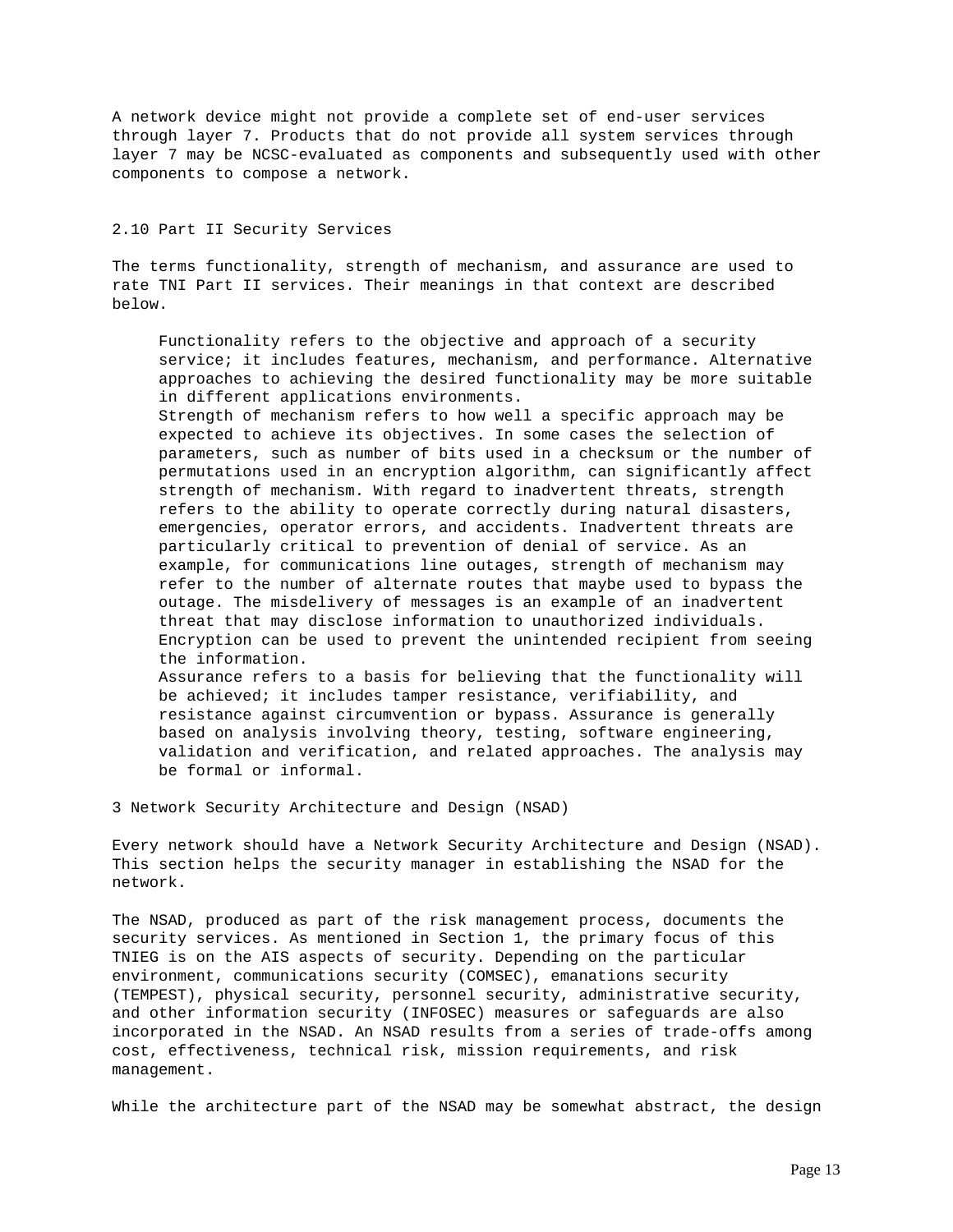part should be quite concrete. The design maps the selected security services to system functional elements9. Next, these functional elements are assigned to components and subsystems.

### 3.1 Composing an NSAD

The security manager is responsible for ensuring that an NSAD is defined that applies to all the components or subsystems that constitute the network. The NSAD for a network must address the applicable security-relevant policies and may incorporate the NSADs of its constituent components or subsystems. In some cases, such as when a component provides part of the functionality of the network (e.g., a local area network (LAN) providing 051 layer three communication services), the NSAD of the component may be incorporated with little or no change into the NSAD for the network. The component NSAD will probably require some modification to address the applicable policy and environment constraints.

A typical network configuration will include multiple vendor's products. When the network is created, the security manager must reconcile the diverse NSADs of the constituents into a coherent NSAD for the configured network and identify any restrictions or new security services and assurance that must be added. The NSAD must implement national, service, and command policies for the environment in which the network will operate. The same process applies when previously accredited AIS are to be interconnected to support the exchange of information.

In contrast to the networks described above, when a network is created from scratch, the NSAD may be established before any devices are selected and may be included as part of the criteria for selecting the network devices.

Note that the network may include components that are not security-relevant and, therefore, do not have a component NSAD. The design decisions that result in the inclusion of non-security-relevant components are documented in the NSAD.

AIS may be combined into a network under conditions of a hierarchical relationship of their security managers. In this case the NSAD of the subordinate system must conform to the governing NSAD. For example, when a host computer connects to a common user network, the host computer must conform to the NSAD established by the security manager of the common user network, who has a responsibility to the security managers of all other connected AIS to maintain the network's trustworthiness. As discussed below, this conformance is recorded in a Memorandum of Agreement (MOA).

AIS whose security managers are not hierarchically related may also be combined to form a network. In this case, the security managers come to agreement on the NSAD for the network; this agreement is also recorded in an MOA.

#### 3.2 Memorandum of Agreement

If a network consists of previously accredited AIS, a MOA is required between the Accreditors for each subsystem. This MOA is part of the documentation of the NSAD. The MOA discusses the accreditation requirements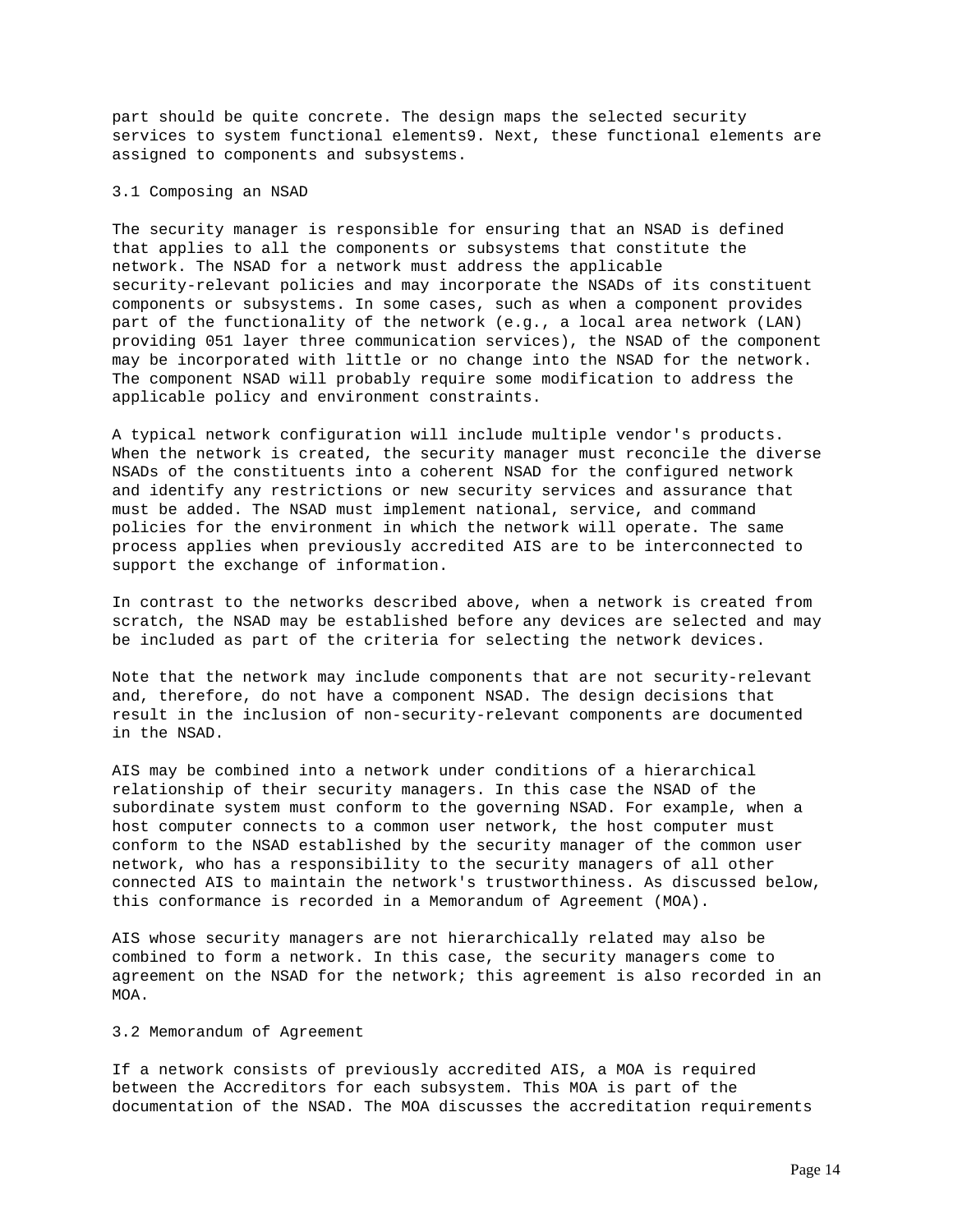for each subsystem that is to be interconnected to form the network [4], i.e., defines all the terms and conditions of the security arrangements that will govern the operation of the network [10]. The objective of the MOA is to document the interconnection requirements and identify any requirements that may be necessary to provide overall security safeguards for the entire network. This network includes all the interconnected subsystems, the communications devices, the users, and the data stored in the subsystem [10]. A Memorandum of Record (MOR) is used when the subsystems have the same Accreditor. A comprehensive M0A10 could constitute the entire NSAD for a network; alternatively, the MOA could contain high level agreements, with the details spelled out in supporting documents. Following is a list of suggestions for the contents of the MOA and supporting documents. The items towards the top of the list are more likely to occur in the MOA; those towards the end of the list are more likely to occur in supporting documents.

- o A general description of the information that will be transmitted to the network by each subsystem
- o A summary discussion of the trusted behavior that is expected from each subsystem
- o The details of the overall security plan for the network and the assignment of responsibility for producing and accepting the plan
- o A description of the overall network security policy
- o A description of additional security training and assignment of training responsibility
- o Specification of the security parameters that are to be transmitted between communicating subsystems
- o A discussion of security details that are relevant to the exchange of information among the subsystems.
- o A description of the user community, including the lowest clearance of any user who will have access to the network
- o Any special considerations for dial-up connections to any subsystem in the network, including potential security threats and the safeguards that will be used.
- o A description of the security protections provided by the data communications, both local to a subsystem and between communicating subsystem
- o A description of the information that each subsystem will log in the audit trail, and how the audit trail tasks will be divided among the subsystems
- o A description of the information security services to be offered to the network by each subsystem, including:
	- The types of processing provided by each subsystem, e.g., file query, individual user, general processing
	- The modes of operation of all the subsystems, e.g., dedicated, system high, multilevel
	- The sensitivity levels processed on all subsystems

\_\_\_\_\_\_\_\_\_\_\_\_\_\_\_\_

<sup>10</sup> In this guideline, NOA is used to identify the agreement between Accreditors and includes the NOR.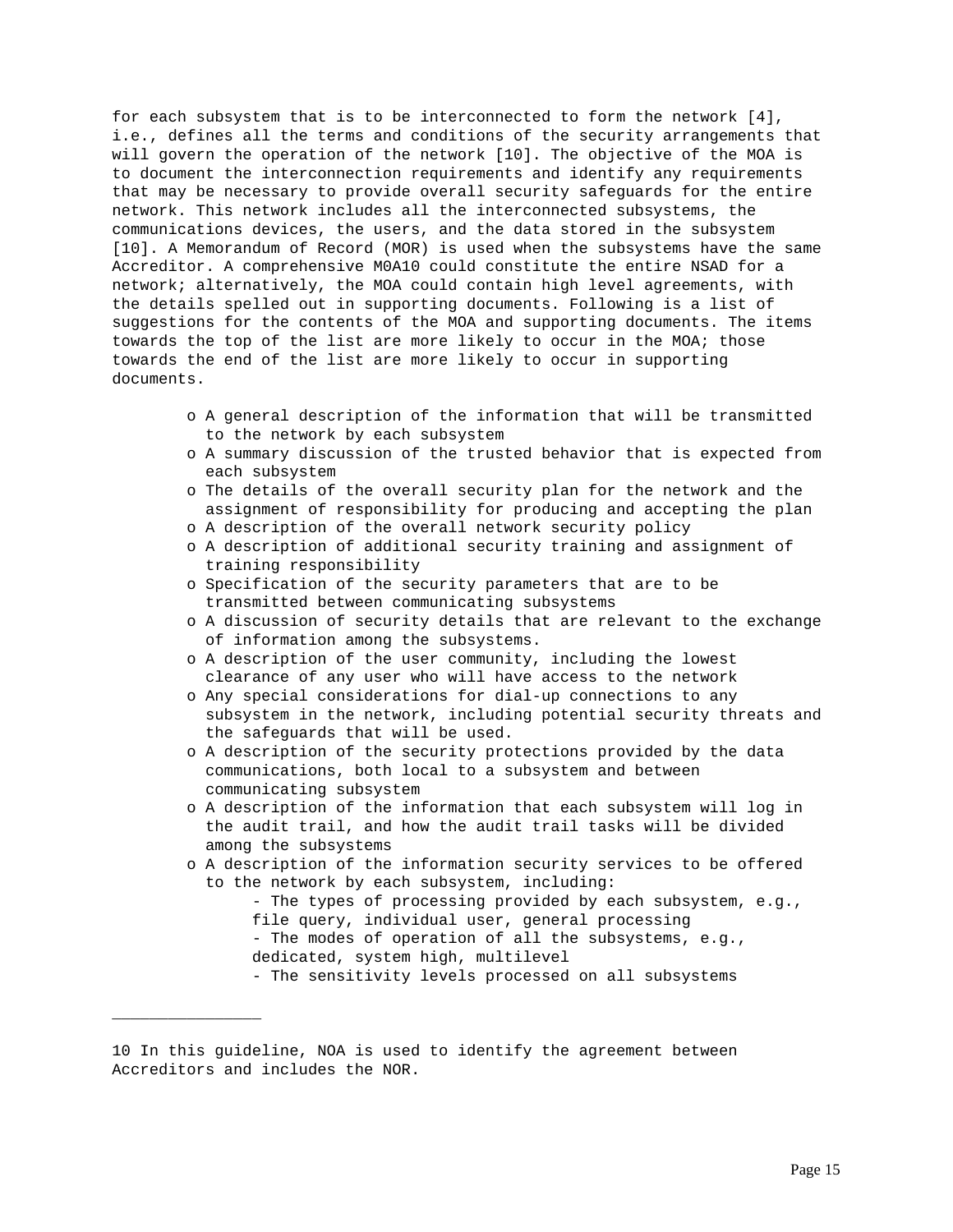#### 4 TNI Part I Security Requirements

This section assists the security manager in determining the recommended minimum security requirements based on TNI Part I and Appendix A, which interprets the TCSEC for networks.

The procedure for determining the minimum security requirements for a network parallels the procedure for a stand-alone system, whereby the highest classification of data and the lowest clearance among system users are used in computing a risk index. The risk index is used to determine which NCSC evaluation rating is required of the system to provide adequate security. To emphasize, these are the minimum requirements. The TCSEC Environments Guideline does not address environmental factors such as the number of users and the percentage of users at different classification levels. These factors may become more significant in a network environment. Communications security risk in a network is addressed by the National Security Agency (NSA) and other cognizant organizations and results in a set of recommendations for the appropriate equipment or security procedures. Other factors, such as the number of connections, the physical distance between devices, the number of subsystems, the presence of encryption, and the possible presence of intervening systems between the resources being used and the ultimate user may result in more or less stringent requirements.

### 4.1 Risk Management

Risk management is a methodology used to identify, measure, and control events which adversely affect security; it involves cost-benefit analyses to ensure appropriate cost-effectiveness of security safeguards. A risk management program is mandated by Enclosure (3) of DODD 5200.28.

The literature on risk management is quite extensive. It is not the; Purpose of this document to survey the field. The interested reader is referred to FIPS PUB 65 [11]. The literature is constantly growing; a recent high-level introduction to general concepts and terminology can be found in Bell [12] and in the Proceedings of the First Invitational Workshop on Computer Security Risk Management [13].

DODD 5200.28 Enclosure (4) mandates the use of a methodology, extracted from the TCSEC Environments Guideline, to determine the recommended evaluation class(or requirements of an evaluation class) based on a specific environment. Enclosure (5) of the Directive also recommends this method to determine minimum computer-based requirements in a network. This guideline also uses that method. Use of a different method requires prior approval of the Assistant Secretary of Defense (ASD) Command, Control, Communications, and Intelligence (C31).

DODD 5200.28 Enclosure (4) contains six major steps in the risk assessment procedure. These steps are listed below. DODD 5200.28 Enclosure (4) applies in all steps.

Step 1. Determine system security mode of operation.

Step 2. Determine minimum user clearance or authorization rating.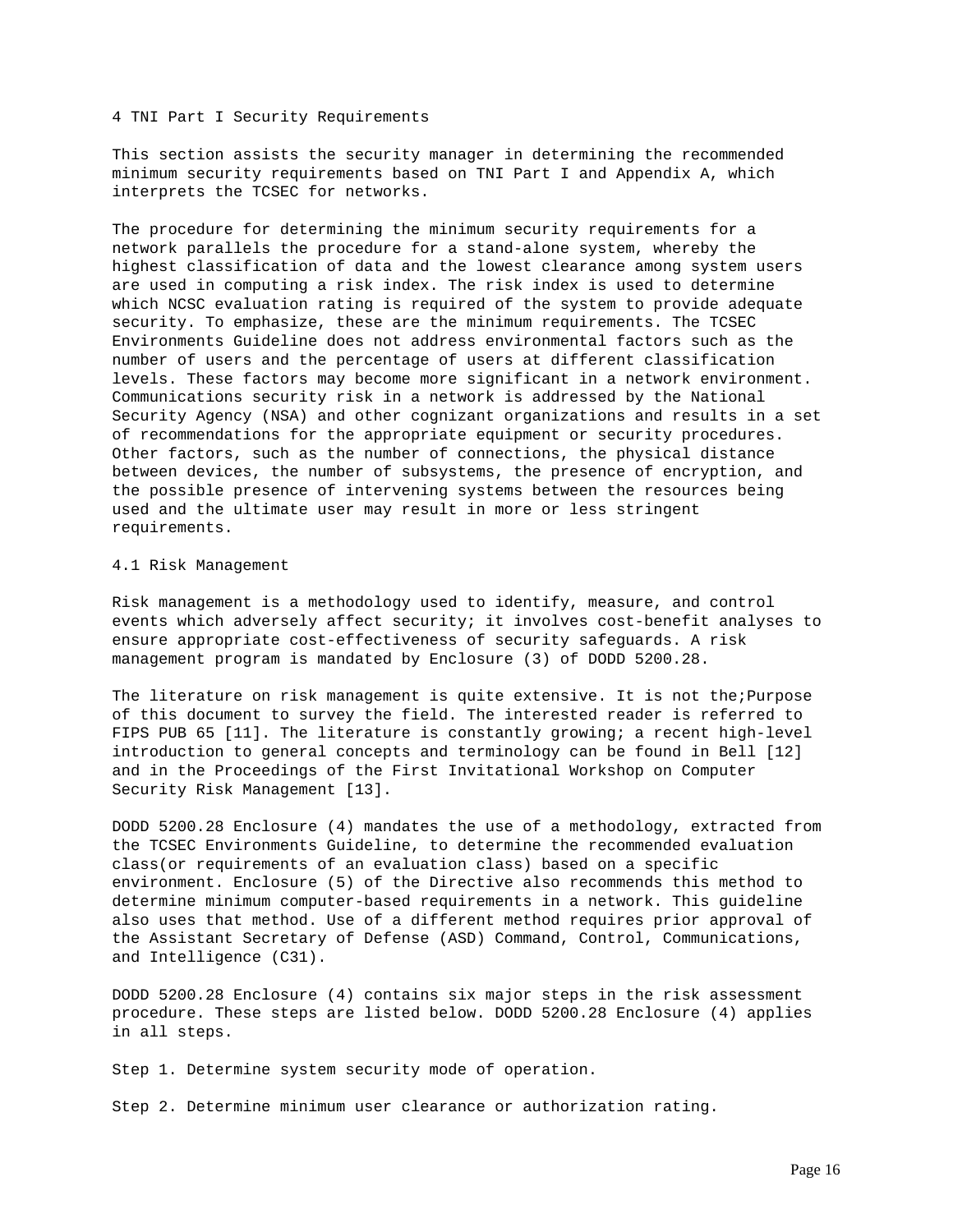Step 3. Determine maximum data sensitivity rating.

Step 4. Determine risk index.

Step 5. Determine minimum security evaluation class for computer-based controls.

Step 6. Determine adjustments to computer security evaluation class required.

An elaboration of step six given in Migues [14], involving a detailed analysis of both environmental and architectural risk factors, is based on Landwehr and Lubbes[15]. It presents a method which incorporates analysis of the applications environment. This analysis includes such factors as whether the system allows programming, or whether it is restricted to a limited set of applications. This more detailed information supports a finer determination of the level of trust required.

4.2 Determination of Network Risk

To apply the TCSEC Environments Guideline guidance, the security manager

must determine the following:

\_\_\_\_\_\_\_\_\_\_\_\_\_\_\_\_\_\_

 o minimum clearance or authorization of the network users (see Table 1 [11]),

\_

<sup>11</sup> Tables 1 and 2 are adapted from DODD 5200.28 (enclosure 4).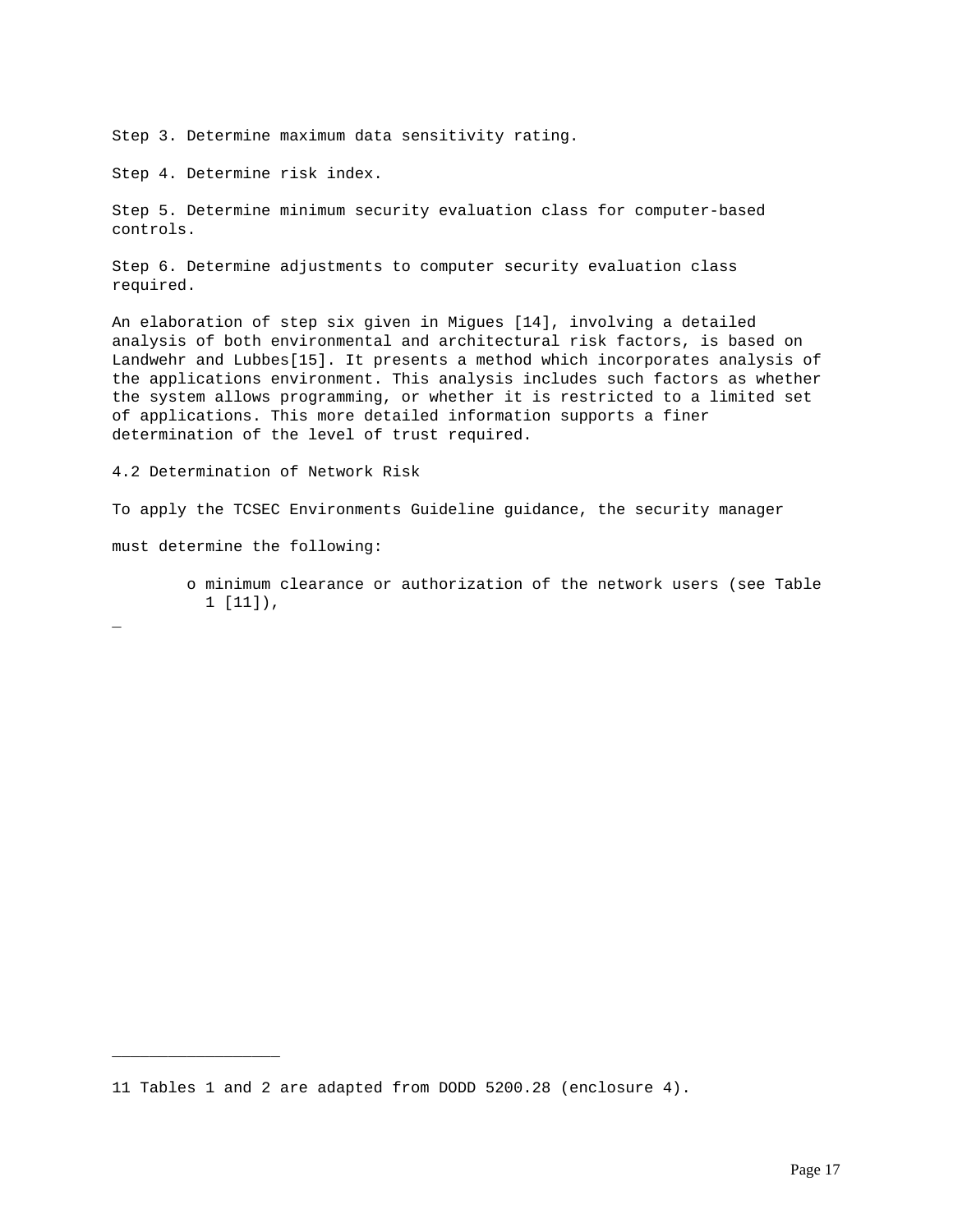|                          |                | Table 1: Rating Scale for Minimum User Clearance (Rmin)             |        |
|--------------------------|----------------|---------------------------------------------------------------------|--------|
| Minimum User Clearance   |                | Rmin                                                                |        |
| Uncleared OR Not         |                | 0                                                                   |        |
| Authorized (U)           |                |                                                                     |        |
| Not Cleared but          |                |                                                                     |        |
| Authorized Access to     |                | 1                                                                   |        |
| Sensitive Classified     |                |                                                                     |        |
| Information              |                |                                                                     |        |
| Confidential (C)         |                | 2                                                                   |        |
| Secret(S)                |                | 3                                                                   |        |
| Top Secret (TS) and/or   |                |                                                                     |        |
| current Background       |                | 4                                                                   |        |
| Investigation (BI)       |                |                                                                     |        |
| TS and/or current        |                |                                                                     |        |
| Special Background       |                | 5                                                                   |        |
| Investigation (SBI)      |                |                                                                     |        |
| One Category (IC)        |                | 6                                                                   |        |
| Multiple Categories (MC) |                | 7                                                                   |        |
|                          |                | Table 2: Rating Scale for Maximum Data Sensitivity (Rmax)           |        |
| Maximum                  |                | Rating Maximum Data                                                 | Rating |
| Sensitivity              |                | $(Rmax)$ with categories $1,2$ (Rmax)                               |        |
| Ratings                  |                |                                                                     |        |
| without                  |                |                                                                     |        |
| categories               |                |                                                                     |        |
| Unclassified (U)         | 0              | $N/A$ <sup>3</sup>                                                  |        |
| Not                      |                |                                                                     |        |
| Classified               | $\mathbf{1}$   | N with one or more                                                  | 2      |
| Sensitive $(N)^4$        |                | Categories                                                          |        |
| Confidential (C)         | 2              | C with one or more Cate-<br>gories                                  | 3      |
| Secret (S)               | 3              | S with one or more                                                  |        |
|                          |                | Categories only one                                                 | 4      |
|                          |                | Category containing S                                               |        |
|                          |                | S with two or more                                                  | 5      |
|                          |                | Categories containing S                                             |        |
| Top Secret (TS)          | 5 <sup>5</sup> | TS with one or more Categories<br>only one Category containing S or | 6      |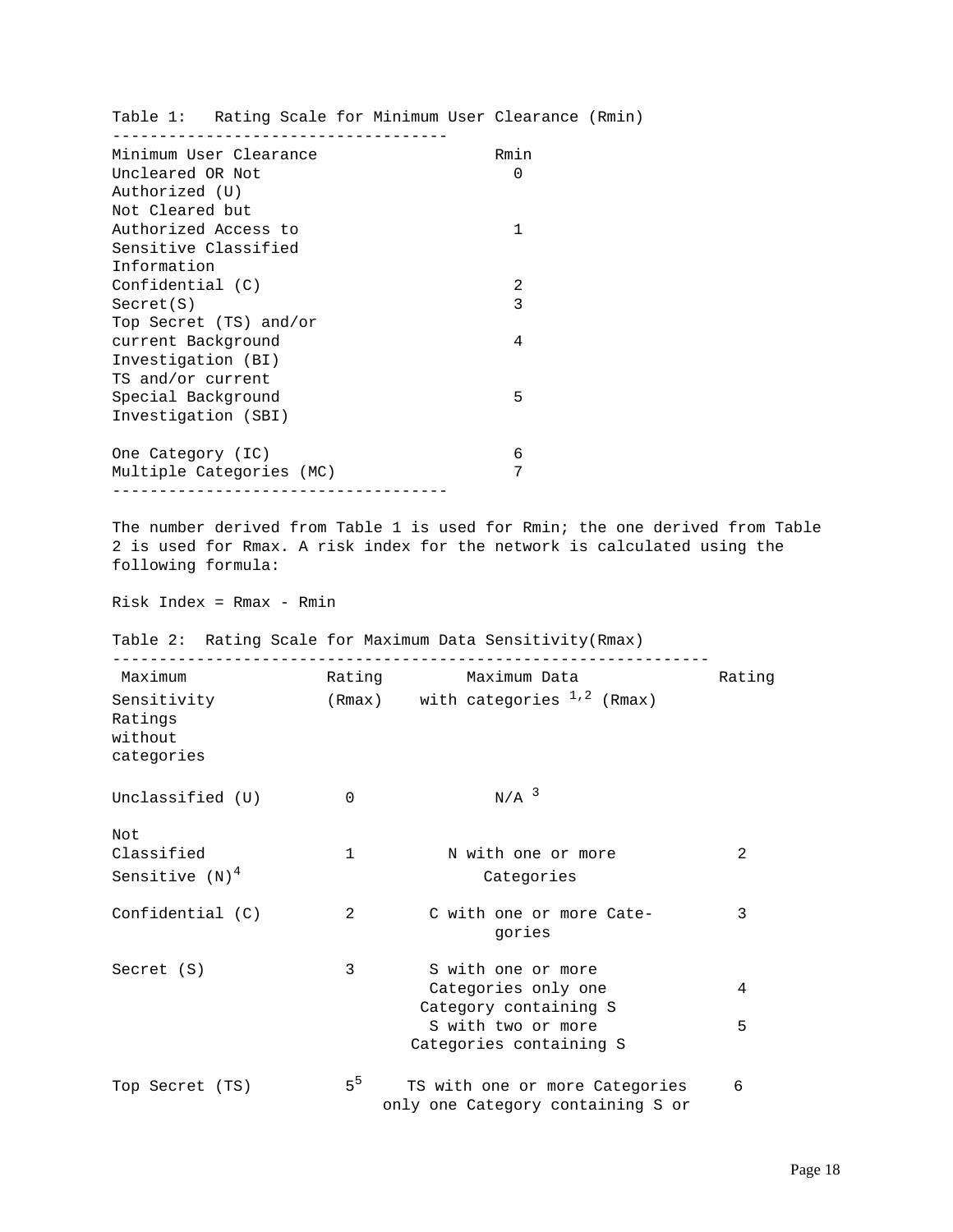# TS AND RESERVE TO A RESERVE TO A RESERVE TO A RESERVE TO A RESERVE TO A RESERVE TO A RESERVE TO A RESERVE TO A TS with two or more 7 Categories containing S or TS

----------------------------------------------------------------

1 Where the number of categories is large or where a highly sensitive category is involved, a higher rating might be warranted.

2 The only categories of concern are those for which some users are not authorized access. When counting the number of categories, count all categories regardless of the sensitivity level associated with the data. If a category is associated with more than one sensitivity level, it is only counted at the highest level. Systems in which all data are in the same category are treated as without categories.

3 Unclassified data by definition may not contain categories.

4 Examples of N data include financial, proprietary, privacy, and mission sensitive data. In some situations (e.g., those involving extremely large financial sums or critical mission-sensitive data), a higher rating may be warranted. This table prescribes minimum ratings.

5 The rating increment between the Secret and Top Secret data sensitivity levels is greater than the increment between other adjacent levels. This difference derives from the fact that the loss of Top Secret data causes EXCEPTIONALLY GRAVE damage to U.S. national security, whereas the loss of Secret data causes SERIOUS damage.

| Risk<br>Index  | Security Mode          | Minimum Security Class4 |
|----------------|------------------------|-------------------------|
|                |                        |                         |
| $\Omega$       | Dedicated 5            | No Minimum Class $1,2$  |
| $\Omega$       | System High            | $C2^2$                  |
| $\mathbf{1}$   | Multilevel Partitioned | B1 <sup>3</sup>         |
| 2              | Multilevel Partitioned | B <sub>2</sub>          |
| 3              | Multilevel             | B3                      |
| $\overline{4}$ | Multilevel             | A1                      |
| 5              | Multilevel             | $\star$                 |
| 6              | Multilevel             | $\star$                 |
| 7              | Multilevel             | $\star$                 |
|                |                        |                         |

Table 3: Security Risk Index

------------------------------------------------------------------------

1 Although there is no prescribed minimum class, the integrity and denial of service requirements of many systems warrant at least class C2 protection.

2 Automated markings on output must not be relied on to be accurate unless at least class B1 is used.

3 Where an AIS handles classified or compartmented data and some users do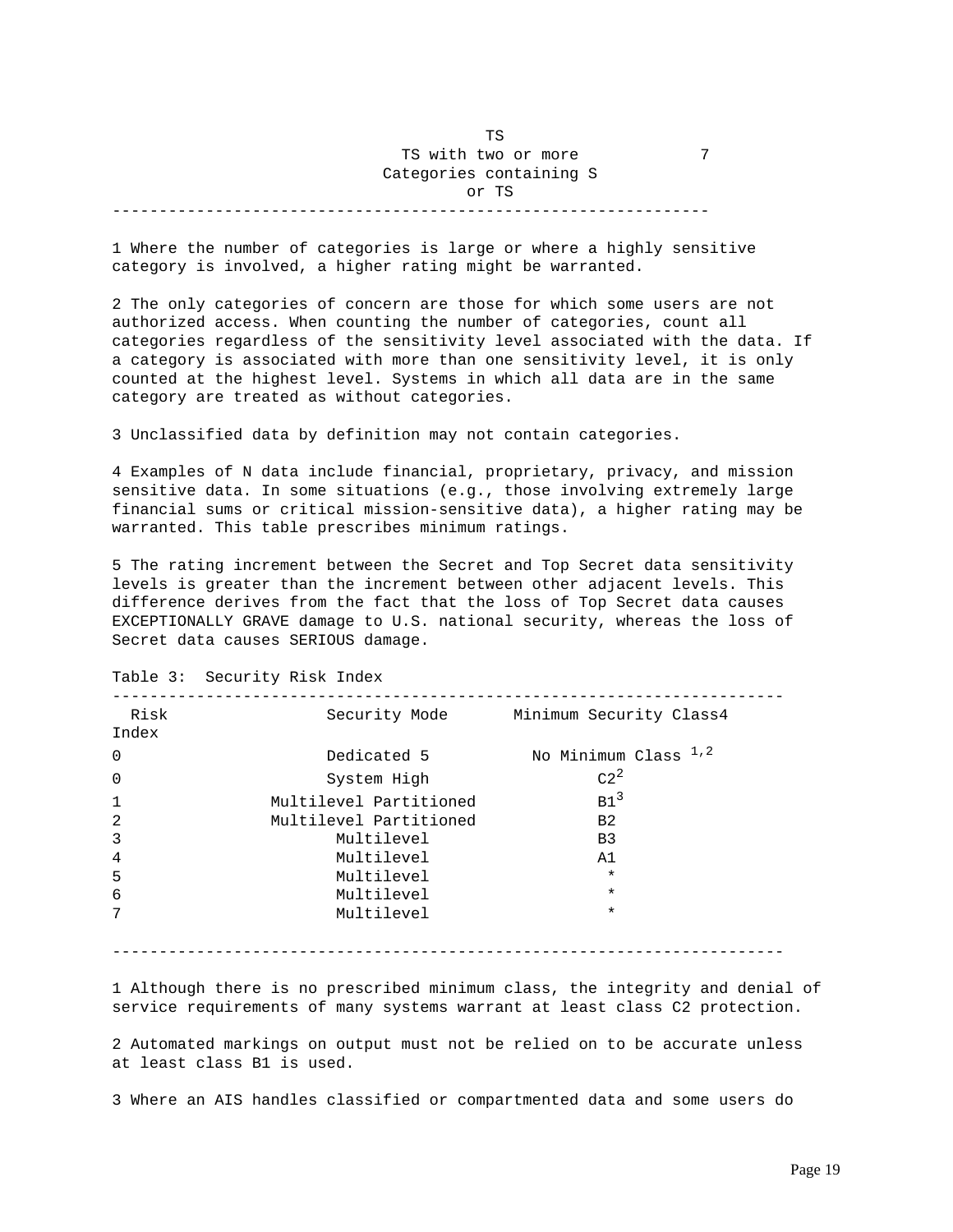not have at least a Confidential clearance, or when there are more than two types of compartmented information being handled, at least a class B2 is required.

4 The asterisk (\*) indicates that computer protection for environments with that risk index is considered to be beyond the state of current computer security technology.

5 Most embedded systems and desk top computers operate in the dedicated mode.

Table 3 [12] is used, along with the Risk Index calculated above, to determine a minimum NCSC-evaluation rating for the system. Note that some terms that appear in the TCSEC Environments Guideline are no longer defined in DODD 5200.28. (Limited Access Mode, and Compartmented Mode fall under the heading of Partitioned Mode. Controlled Mode comes under the heading Multilevel. The prevt.ou:˚sly used terms referred to the equivalent of the BI and B2 evaluation classes. In DODD 5200.28, Partitioned Mode is used in place of Compartmented Mode.)

5 TNI Part II Security Requirements

\_\_\_\_\_\_\_\_\_\_\_\_\_\_\_\_\_\_\_\_

This section contains a discussion of TNI Part II which describes qualitative evaluations of security services in terms of functionality, strength of mechanism, and assurance. Part II of the TNI describes additional security concerns and services that arise in conjunction with networks, but that do not normally arise in stand-alone computers.

Part II of the TNI focuses on those threats that occur between end systems (hosts) on the network. These security services include protection against compromise, denial of service, and unauthorized modification. In discussing these services, the TNI borrows heavily from the International Standards Organization (150) 051 Basic Reference Model [9] and Security Architecture [16]. The services discussed are closely related to those found in the latter reference. The TNI goes beyond the 051 Security Architecture in several respects. First, the 051 document does not address the relative strengths of different mechanisms nor the assurances that they operate as intended. Second, the protection against denial of service threats is not specifically addressed by 051 but is an important consideration in the TNI.

5.1 Relationship of TNI Part II Services to Part I and Appendix A

The Part II services are not as well understood as the features in TN1 Part I. The fact that Part 11 services have not been supported by equally well developed theories and detailed evaluation criteria should not be interpreted to imply that their security problems do not have to be evaluated as rigorously as TNI Part I and Appendix A services. Some Part II services may not be part of the NTCB. For example, to make the NTCB as small as possible, some of the protocol software may be outside the NTCB.

<sup>12</sup> Table 3 is adapted from the TCSEC Environments Guideline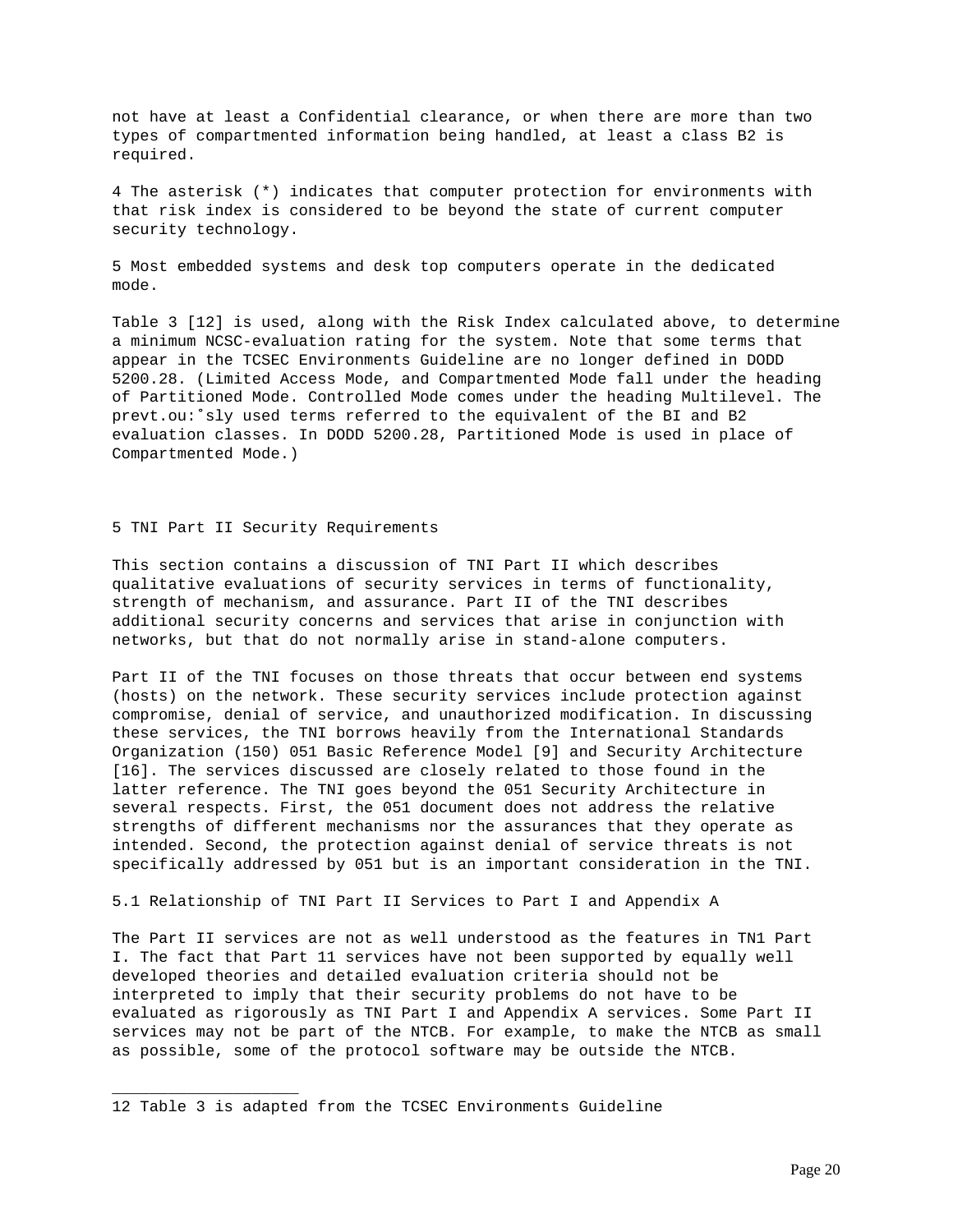Therefore, the protocol-based protection against denial of service is likely to be outside the NTCB. Nonetheless, it must rely on some of the fundamental NTCB assurances since the protocols invoke portions of the subsystem's operating system.

It is important to recognize that many Part II security services depend on (embedded) AIS. These AIS should be evaluated using Part I and Appendix A of the TNI. Encryption systems, for example, are highly dependent upon AIS; they are addressed in Appendix B of the TNI and Appendix C of this guideline. Appendix C presents some considerations concerned with applying Tables 1, 2, and 3 to encryption systems.

For security services that do not depend strongly on A!S, a qualitative evaluation approach is used. For functionality, a question and answer format is presented in Section 5.4.3. For strength of mechanism and assurance, the concept of a risk index is used in Sections 5.4.1 and 5.4.2.

## 5.2 Specification and Evaluation of Security Services

Specifying and evaluating Part II security services is quite different from a TN! Part! evaluation even though both parts are concerned with the same three aspects of security services or capabilities: functionality, strength of mechanism, and assurance. For clarity these terms are defined as follows:

> Functionality refers to the objective and approach of a security service. Strength of mechanism refers to how well a specific approach may be expected to achieve its objectives. Assurance refers to a basis for believing that the functionality will be achieved.

### 5.3 Evaluation Ratings

Part II evaluations are qualitative, as compared with the hierarchically ordered ratings (e.g., C1, C2, ...) from the TCSEC. The results of a Part II evaluation for offered services are generally summarized using the terms none, minimum, fair, and good. For some services, functionality is summarized using none or present because gradations are not meaningful. The term none is used to mean the security service fails to distinguish the strength of mechanism. The term not offered is used when a security service is not offered. For example, if a certain network did not include nonrepudiation as one of its security services, that network would be rated not offered with respect to non-repudiation. Table 4 represents the evaluation structure of Part II as a matrix. It identifies a set of security services. It also shows the possible evaluation ranges for each service in terms of its functionality, strength of mechanism, and assurance.

## 5.4 Selecting Security Services

Part II enumerates representative security services that an organization may choose to employ in a specific situation. Not all security services will be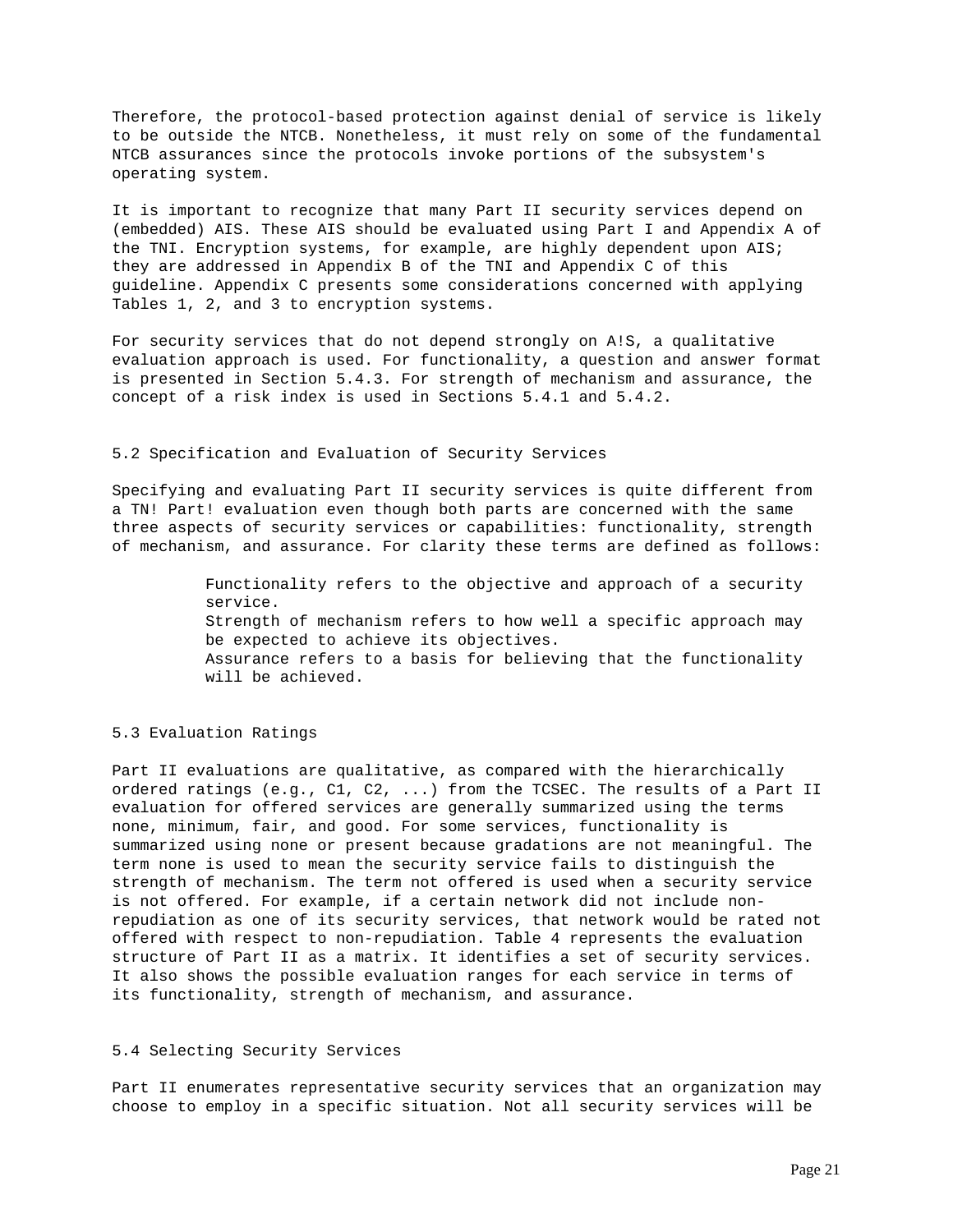equally important for a specific environment, nor will their relative importance be the same

------------------------------------------------------------- Network Security Criterion Evaluation Service Communications Functionality Communications Functionality None present<br>
Integrity Strength None - good<br>
Authentication Assurance None - good Authentication assurance None - good<br>
Communications Field Functionality None - good<br>
Functionality None - good Communications Field Integrity **Strength** Strength None - good Assurance None - good Non-repudiation Functionality None present Strength None - good Assurance None - good Denial of Service Functionality Continuity of Operations Strength None - good Assurance None - good Protocol Based Functionality None - good Protection Strength Strength None - good Assurance None - good Network Management **Functionality** None present Strength None - good Assurance None - good Compromise Protection Data Confidentiality  $S$  Strength  $S$ ensitivity level Assurance None - good<br>
Functionality None present Traffic Flow Confidenti ality **Strength** Strength Sensitivity level Assurance None - good Selective Routing Functionality Strength None - good Assurance None - good

Table 4: Evaluation Structure for Network Security Services

-------------------------------------------------------------

among different environments. Selecting security services is a management decision, with assistance provided by this guideline.

Ordinarily, the security manager would first determine whether a particular service is required and what functionality is needed (if there are distinctions) through a series of questions provided in Section 5.4.3. A separate set of questions is provided for each service shown in Table 4.

Once the functionality has been determined, the strength of mechanism and appropriate level of assurance must be determined. The process is similar to the determination of Part I risk in Section 4 of this guideline. Since the strength of mechanism and assurance determination do not differ for the various services, these topics are addressed first.

## 5.4.1 Strength of Mechanism

Determination of strength of mechanism for each service has two components.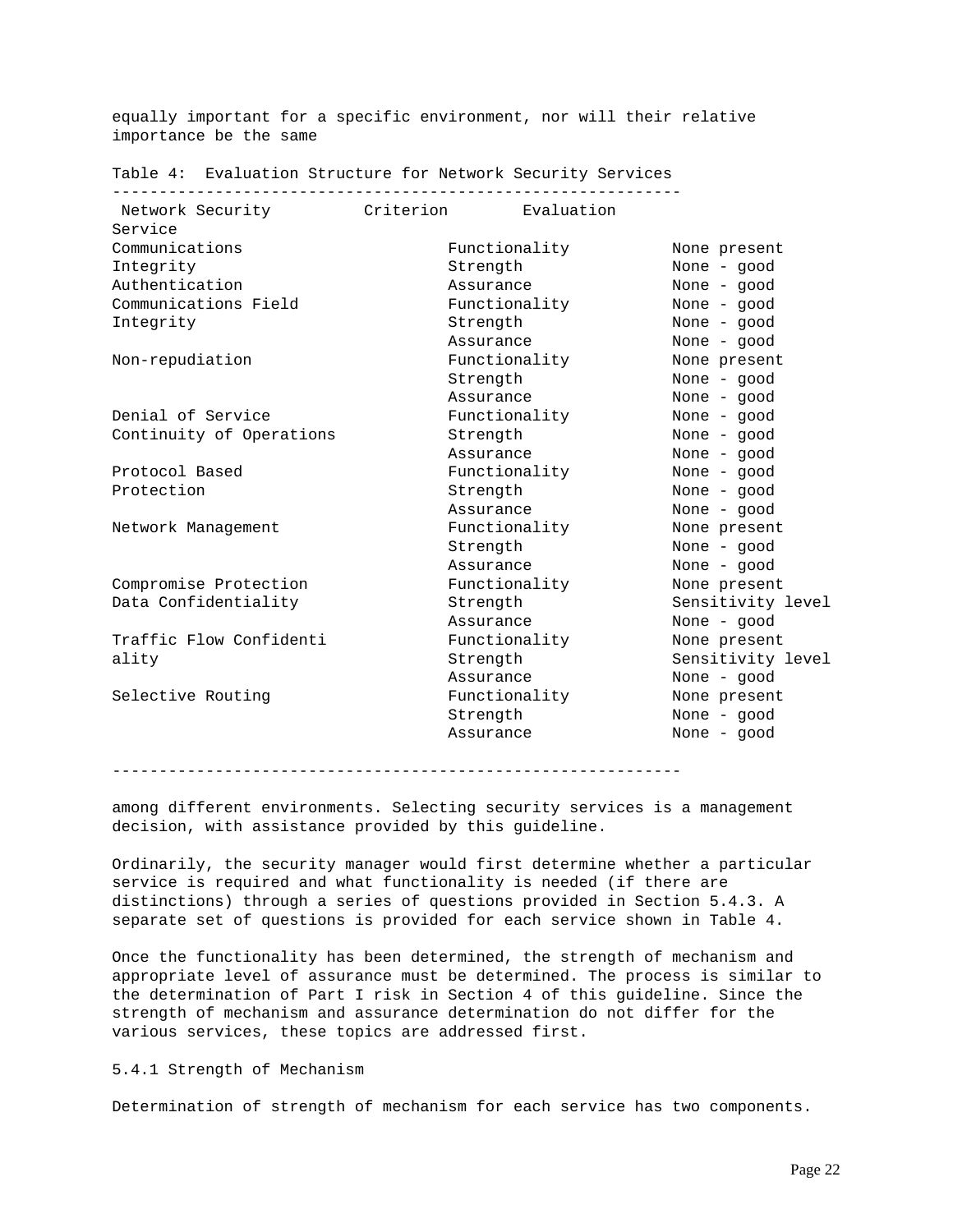The inadvertent threat and the malicious threat should be analyzed separately. In many cases, the malicious threat will dominate the inadvertent threat; malicious users can often duplicate the circumstances of an inadvertent threat. The required strength of mechanism is determined using a risk index similar to that used in Part I.

For inadvertent threats, traditional risk management techniques are used. While some countermeasures may be the same for inadvertent and malicious threats, others may be effective only against the former. The security manager must determine the likelihood of a particular threat, the dollar cost of a countermeasure, and the residual risk if the countermeasure is put into effect. The manager concerned with these inadvertent threats is referred to the references on risk assessment previously cited.

For malicious threats, we consider the most sensitive information contained on the system and the lowest clearance of user who can gain physical access to some device in the system, including access to wireless transmissions. Some devices in the system may be physically protected in buildings that require a clearance for admittance. Other devices in the system, such as long-haul transmission lines, may have no physical protection.

Protection of the information in the network system is a combination of physical, administrative, procedural, and technical protections. The TNIl is concerned only with the AIS hardware, firmware, software, and configuration management protections. Various service or agency regulations describe methods for implementing the other protections.

The various devices in the system must be considered separately; for each device, the risk index will be based on the most sensitive information on the network system and the minimum clearance to gain physical access to the device. Note that this is different from the Part I risk index calculation (where the lowest cleared user is of concern). For some devices in the system (e.g., the communications media), the clearance of individuals with physical access may be lower than that for authorized users. For convenience, all the necessary tables are included here. Table 5, Minimum Clearance for Physical Access, is identical to Table 1. For each device in the system, the lowest clearance of individuals with physical access to that device is used. Table 6 for Maximum Data Sensitivity is identical to Table  $2.$ 

Table 5: Minimum Clearance for Physical Access

| Minimum Use Clearance  | Rmin |
|------------------------|------|
| Uncleared OR Not       |      |
| Authorized (U)         |      |
| Not Cleared but        |      |
| Authorized Access to   |      |
| SensitiveUnclassified  |      |
| Information (N)        |      |
| Confidential (C)       | 2    |
| Secret (S)             | 3    |
| Top Secret (TS) and/or | 4    |
| current Background     |      |
| Investigation (BI)     |      |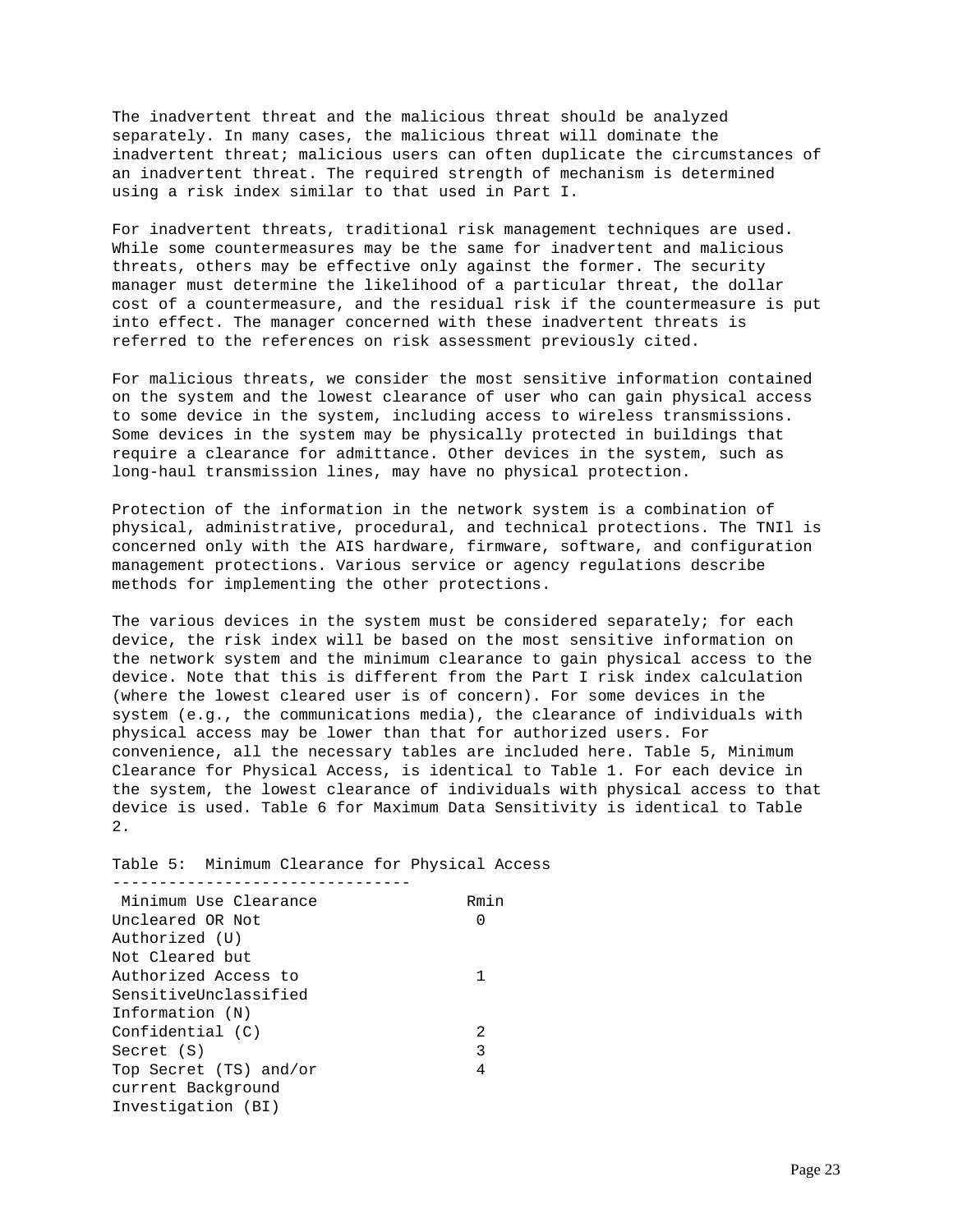| TS and/or current   |  |
|---------------------|--|
| Special Background  |  |
| Investigation (SBI) |  |
| One Category (IC)   |  |
| Multiple Categories |  |
| (MC)                |  |
|                     |  |

Table 6: Maximum Data Sensitivity

| without categories | Maximum Data<br>Categories $^{1, 2}$             | Rating<br>(Rmax)                                                                                            |
|--------------------|--------------------------------------------------|-------------------------------------------------------------------------------------------------------------|
| $\Omega$           | $N/A$ <sup>3</sup>                               |                                                                                                             |
| $\mathbf{1}$       | N with one or more<br>Categories                 | $\mathfrak{D}$                                                                                              |
| 2                  | C with one or more<br>Categories                 | 3                                                                                                           |
| 3                  | S with two or more<br>Categories only one        | 4                                                                                                           |
|                    | S with two or more<br>Categories containing S    | 5                                                                                                           |
| $5^5$              | TS with one or more<br>Categories only one Cate- | 6                                                                                                           |
|                    | TS with two or more<br>Categories                | 7                                                                                                           |
|                    |                                                  | Sensitivity Ratings a Rating Sensitivity with<br>(Rmax)<br>Category containing S<br>gory containing S or TS |

1 Where the number of categories is large or where a highly sensitive category is involved, a higher rating might be warranted.

2 The only categories of concern are those for which some users are not authorized access. When counting the number of categories, count all categories regardless of the sensitivity level associated with the data. If a category is associated with more than one sensitivity level, it is only counted at the highest level. Systems in which all data are in the same category are treated as without categories.

3 Unclassified data by definition may not contain categories.

4 Examples of N data include financial, proprietary, privacy, and mission-sensitive data. In some situations (e.g., those involving extremely large financial sums or critical mission-sensitive data), a higher rating may be warranted. This table prescribes minimum ratings.

5 The rating increment between the Secret and Top Secret data sensitivity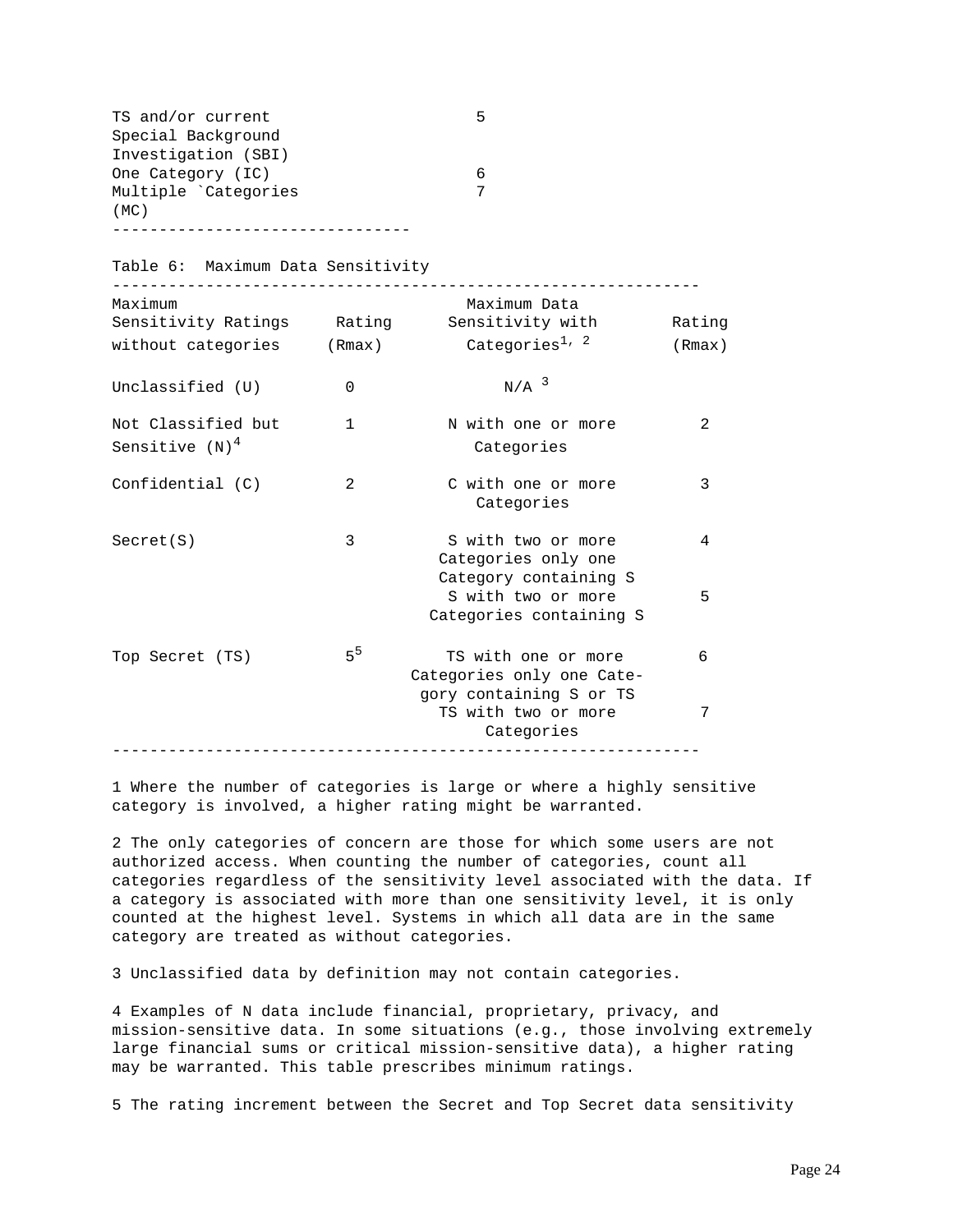levels is greater than the increment between other adjacent levels. This difference derives from the fact that the loss of Top Secret data causes EXCEPTIONALLY GRAVE damage to U.S. national security, whereas the loss of Secret data causes SERIOUS damage.

Table 7 now gives the strength of mechanism requirement based on the risk index calculated as

Risk Index = Rmax - Rmin

------------------------

Table 7: Minimum Strength of Mechanism Requirement

| Risk Index     | Strength of<br>Mechanism |
|----------------|--------------------------|
| Ω              | None                     |
| 1              | Minimum                  |
| $\mathfrak{D}$ | Fair                     |
| >2             | Good                     |
|                |                          |

------------------------

### 5.4.2 Assurance

Assurance is a very important concept in the TCSEC and TN!. This section discusses the need for assurance and the ways in which it may be achieved.

One salient property of trusted systems is the reliance on a TCB. Similarly, trusted network systems rely on an NTCB. In addition to its other responsibilities, the NTCB prevents unauthorized modification to objects within the network system. In particular, the NTCB maintains the integrity of the programs which provide security services, thus ensuring that their assurance is continued. The NTCB provides an execution environment that is extremely valuable in enhancing the assurance of security services. Discretionary and mandatory access controls can be employed to segregate unrelated services. Thus, service implementation that is complex and error-prone or obtained from an unevaluated supplier can be prevented from degrading the assurance of other services implemented in the same device. Furthermore, an NTCB ensures that the basic protection of the security and integrity information entrusted to the network is not diluted by various supporting security services.

The relationship of the risk index to the required assurance is expressed in Table 8.

Table 8: Minimum Assurance Requirements

|   | Risk Index | Part II   |
|---|------------|-----------|
|   |            | Assurance |
|   |            | Rating    |
| O |            | None      |
|   |            | Minimum   |
|   |            | Fair      |
|   |            |           |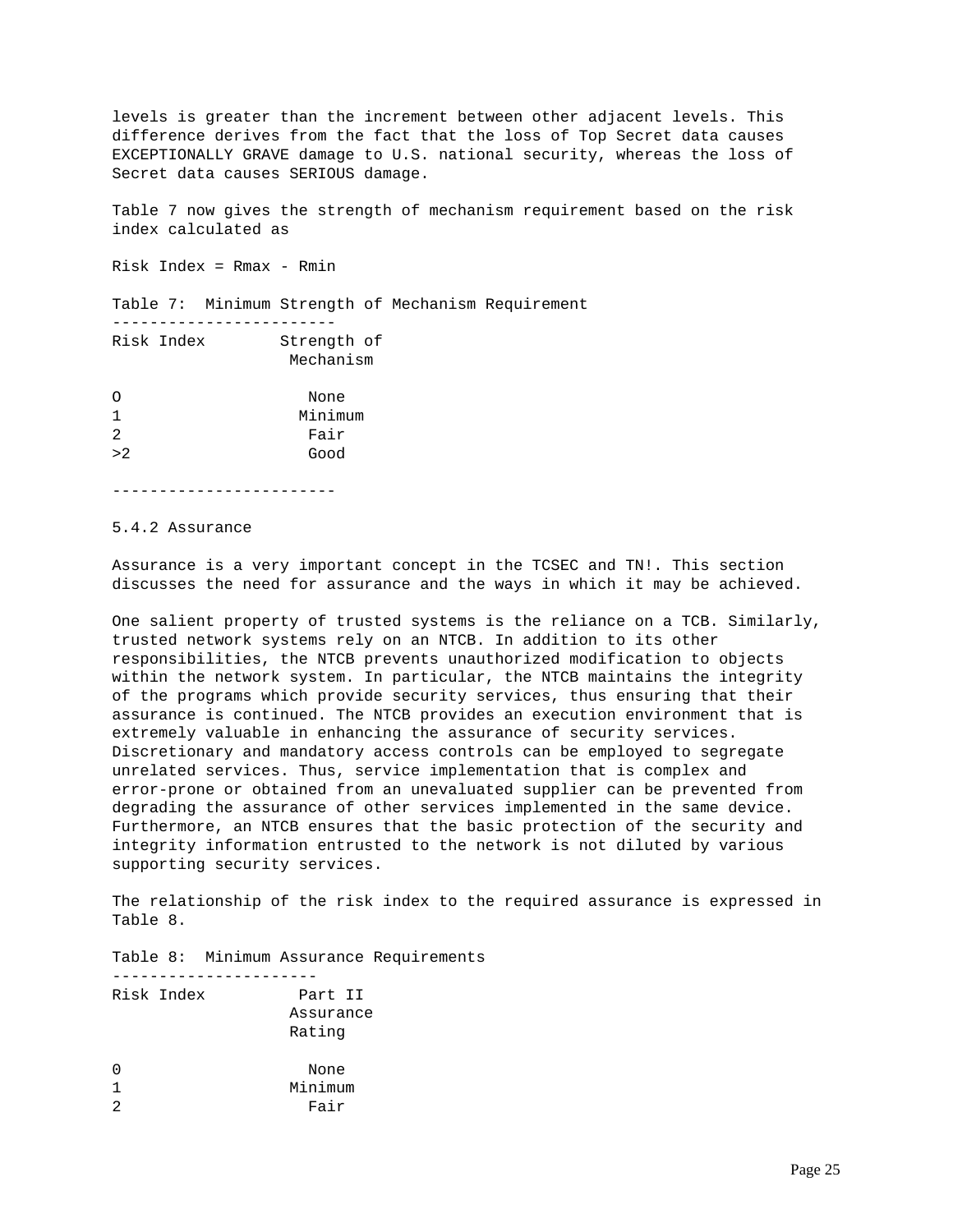## >2 Good

----------------------

Assurance of the design and implementation of Part II mechanisms is also related to the assurance requirements in Part I because service integrity depends on protection by the NTCB or TCBs. Table 9 expresses this dependency. The second column identifies the minimum Part I evaluation which supports the Part II assurance requirement. Note that Table 9 is applicable only to those Part II services not strongly dependent on A!S; the AIS implementing those services can be directly evaluated under Part I and Appendix A of the TNI.

Note that the Evaluation Class calculation in Part I will not necessarily be the same as the Minimum Part I Evaluation in Table 9. This is because the Rmin for Part II may be different from that of Part I! since the Part II! protections are oriented towards outsiders (those with physical access) rather than towards users. Depending on the particular environment, either the Part I! requirement or the Part II requirement may dominate. The latter would be the case if a system were operated in the system high mode-where all users were cleared to see the most sensitive information-but the network was exposed to lower clearance individuals.

5.4.3 Functionality

This section asks questions about each of the security services contained in Part II of the TNI. These questions are designed to help the security manager identify the functionality required for each security service. The questions should be answered in sequence, unless the answer to one question contains an instruction to skip ahead.

Authentication

 1. Is there a requirement to determine what individual, process or device is at the other end of a network communication? If yes, document this requirement.

Table 9: Part II Assurance Rating ----------------------------------- Part II Minimum Assurance Part I Rating Evaluation Minimum C1 Fair C2 Good B2 -----------------------------------

If no, skip to Communications Field Integrity.

 1. Do you have a requirement to identify and authenticate the specific hardware device at the distant end-point involved in the network communication? If yes, then you have a functionality requirement for authentication. This functionality may be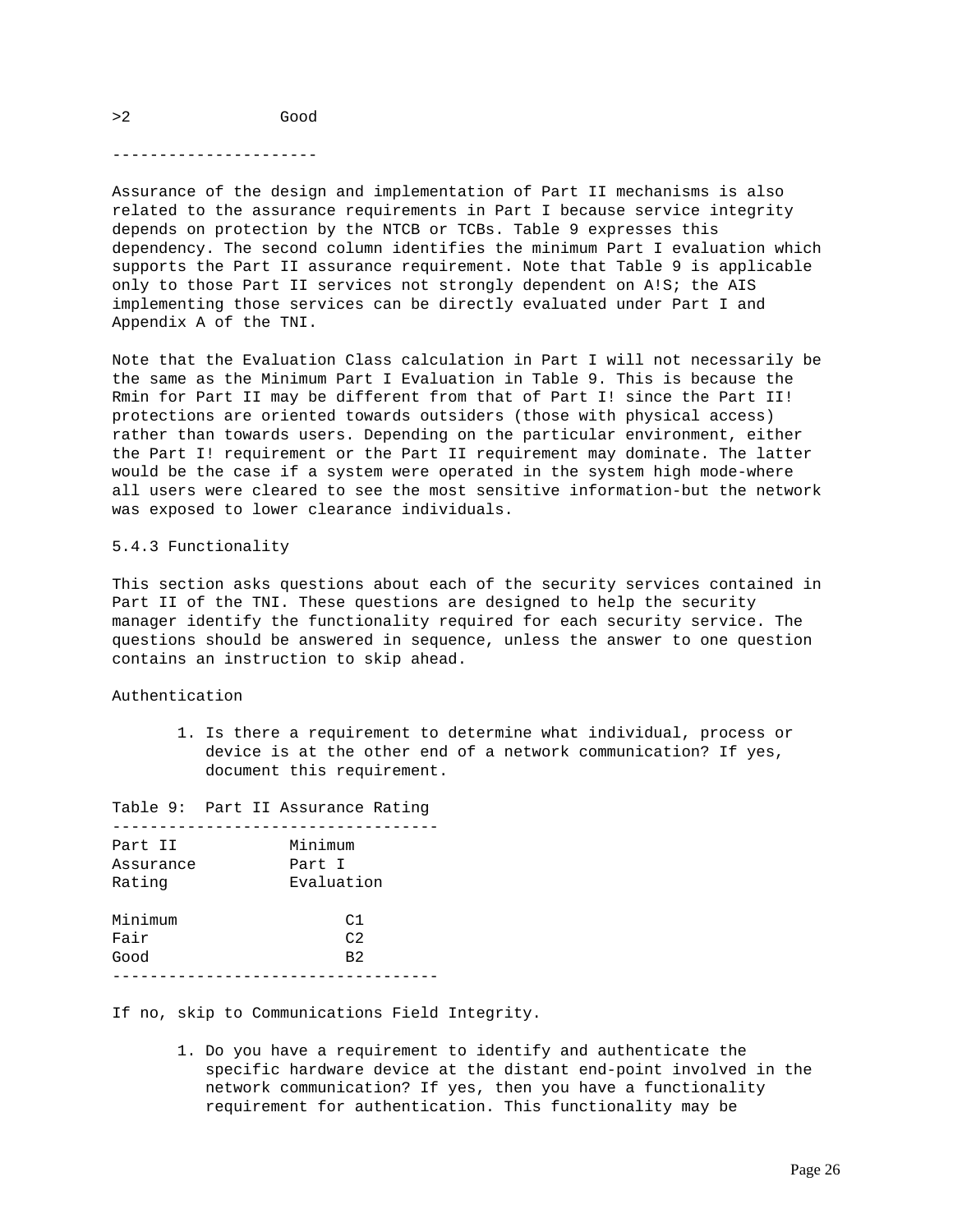implemented at one or more protocol layer. For example, a specific control character, ENQ (enquiry or who-are-you) may be used to return immediately a stored terminal identifier.

- 2. Do you have a requirement to identify and authenticate the location of the hardware at the distant end-point or in any intermediate system involved in the network communication? If yes, then you have a functionality requirement for authentication at protocol layer 2, the Link Layer or layer 3, the Network Layer.
- 3. Do you have a requirement to identify and authenticate the specific operating system or control program at the distant end-point or in any intermediate system involved in the network communication? If yes, then you have a functionality requirement for authentication at protocol layer 4, the Transport Layer.
- 4. Do you have a requirement to identify and authenticate the subject (process/domain pair) at the distant end-point involved in the network communication? If yes, then you have a functionality requirement for authentication at protocol layer 4 or above.
- 5. Do you have a requirement to identify ad authenticate the application or user at the distant end-point involved in the network communication? If yes, then you have a functionality requirement for authentication above protocol layer 7, the Applications Layer. The Applications Layer provides an interface to the application. Authentication information may pass over this interface. Authentication of a user is addressed in Part I of the TN!.Application process authentication is outside the scope of the 05! Security Architecture, but does fall within the scope of TN! Part II Security Services Have you chosen to use some mechanism other than encryption to provide authentication? If so, your strength of mechanism is shown in Table 7. If your authentication mechanism is encryption based, see the appropriate encryption authority (e.g., NSA). Even if encryption is used, some supporting processes may need to satisfy the strength of mechanism shown in Table 7 (depending on the architecture). For example, a database that relates encryption keys to specific users may need to be trusted.

Communications Field Integrity

- 1. Do you have a requirement to protect communication against unauthorized modification?
	- If no, skip to Non-Repudiation.
- 2. Are your protection requirements the same for all parts of the information communicated? If no, then you should identify the separate parts and answer the rest of the questions in this section separately for each part. Each part is known as a field. There are two major fields: protocol-information, wherein the network is informed of the destination of the information and any special services required; and user-data. Not every protocol data unit (PDU) contains user- data, but protocol-information is necessary. Each of these fields may be divided into additional fields; depending on your application, protection requirements for fields may differ. 3. Do you have a requirement for detecting unauthorized
	- Page 27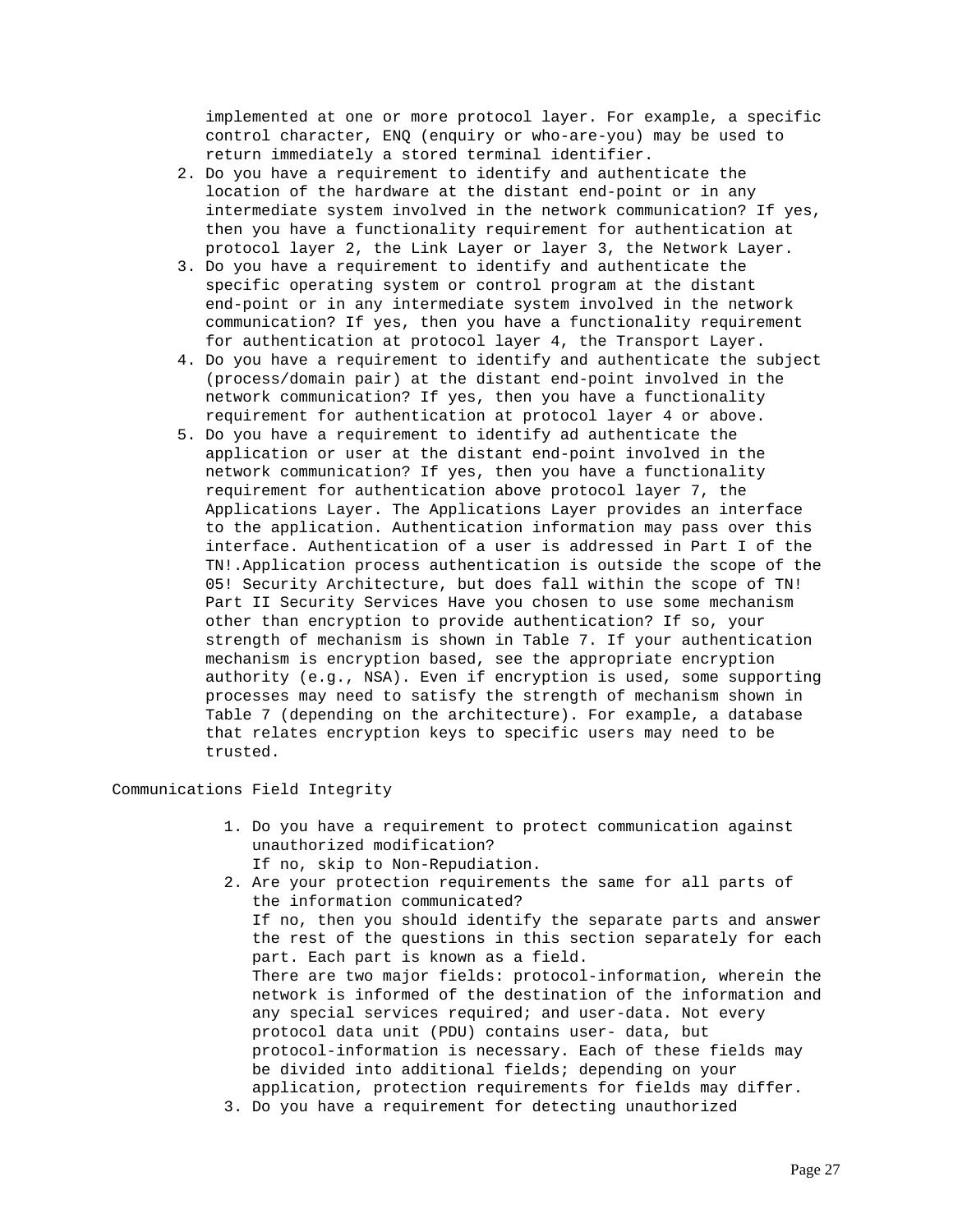modification to part or all of a PDU? If yes, you have a requirement for at least minimum functionality.

 4. Do you have a requirement for detecting any of the following forms of message stream modification: insertion, deletion, or replay? If yes, you have a requirement for at least fair

 functionality. In addition, your functionality must be incorporated in a connection oriented protocol.

 5. Do you require that, if message stream modification is detected, recovery correction) should be attempted? If yes, you have a requirement for good functionality. In addition, you must implement integrity in a reliable transport (layer 4) mechanism.

## Non-repudiation

- 1. Do you have a requirement to be able to prove (to a third party) that a specific message transfer actually occurred? If no, skip to Denial of Service.
- 2. Do you have a requirement for proving that a specific message was sent? Specific message means that the identity of the subject sending the message, the host computer and/or mail agent/server, time and date, and contents are all uniquely and unalterably identified. If yes, then you have a functionality requirement for non-repudiation with proof of origin. 3. Do you have a requirement for proving that a specific message was received?

 Specific message means that the identity of the subject to which the message was delivered, the host computer and/or mail agent/server, time and date, and contents are all uniquely and unalterably identified. If yes, then you have a functionality requirement for non-repudiation with proof of delivery.

## Denial of Service

- 1. Do you have a requirement to assure the availability of communications service or to determine when a Denial of Service (DOS) condition exists? A DOS condition is defined to exist whenever throughput falls below a pre-established threshold, or when access to a remote entity is unavailable, or when resources are not available to users on an equitable basis. For a DOS condition to occur, the user must have priority to access the system or resources. If no, skip to Data Confidentiality.
- 2. Do you have a requirement to detect conditions that would degrade service below a pre-selected minimum and to report such degradation to the network operators? If yes, you have a requirement for at least minimum denial of service functionality.
- 3. Could failure of the system to operate for several minutes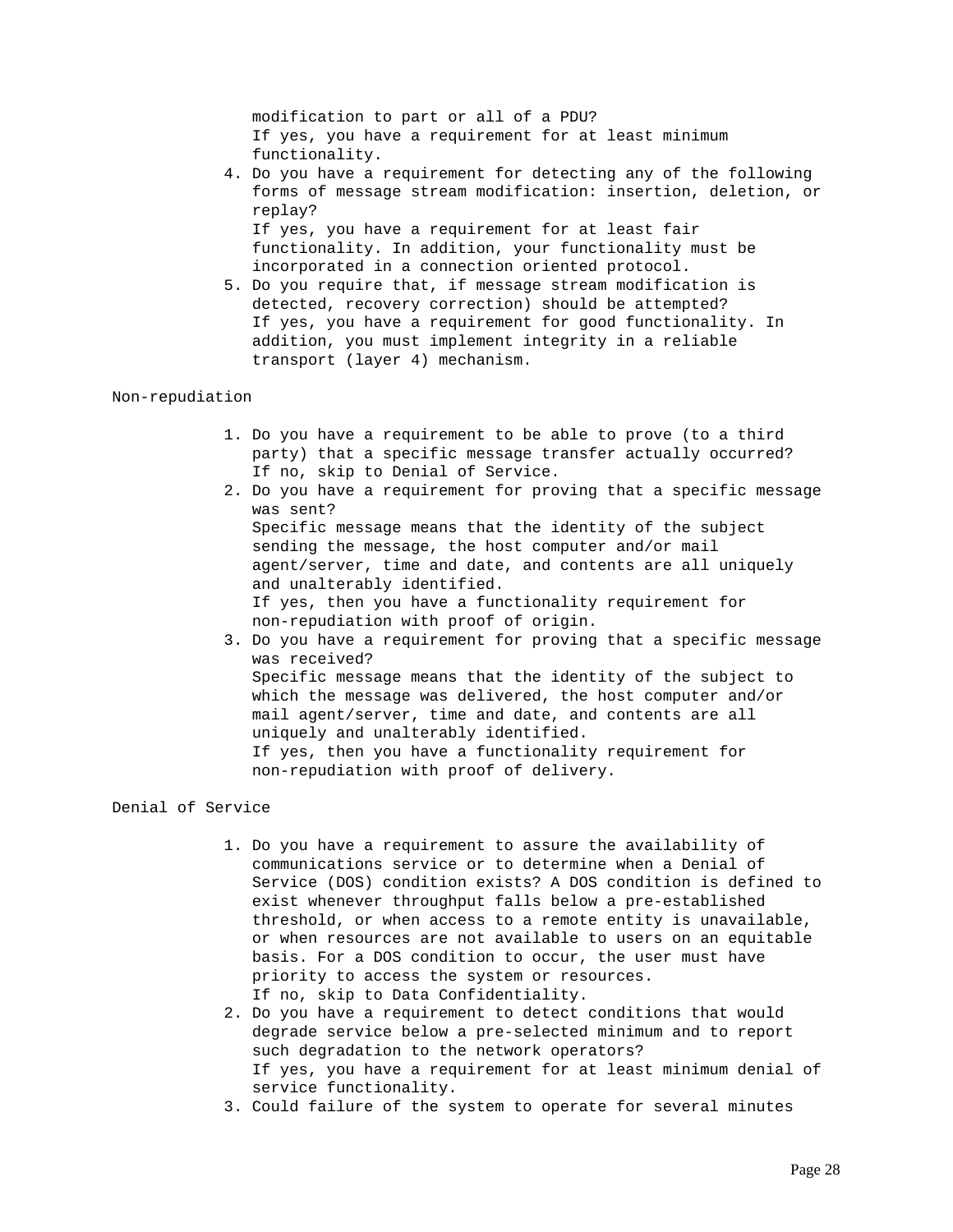lead to personal injury or large financial loss? If yes, you have a requirement for at least fair denial of service functionality.

- 4. Do you have a requirement for service resiliency that would continue-perhaps in a degraded or prioritized mode-in the event of equipment failure and/or unauthorized actions? If yes, you have a requirement for at least fair denial of service functionality.
- 5. Could failure of your system to operate for several minutes lead to loss of life? If yes, you have a requirement for good denial of service functionality.
- 6. Do you have a requirement for automatic adaptation upon detection of a denial- of-service condition? If yes, you have a requirement for good denial of service functionality.

Protocol Based DOS Protection

- 1. Do you want advanced knowledge of unavailability of service? If no, skip to Network Management.
	- If yes, do you want to implement alternatives?
	- If yes, you should employ this alternative basis and skip to Network Management.
- 2. In general, ordinary protocol mechanisms don't provide protection against malicious attacks or bizarre errors. Do you have a requirement to detect a DOS condition which cannot be met by the protocols used as part of normal communications? If no, you do not have a functional requirement for

 protocol-based DOS protection and should skip to Network Management.

- 3. The TNI suggests the following protocol-based mechanisms: a) Measure the transmission rate between peer entities under conditions of input queuing, and compare the measured transmission rate with a rate previously identified as the minimum acceptable; b) Employ a request-response polling mechanism, such as
	- "are-you-there" and "here-I-am" messages, to verify that an open path exists between peer entities.

 If you have identified any additional mechanisms, include them in your list of required mechanisms.

Network Management

- 1. Do you have a requirement for (at least) detecting a denial of service condition that affects more than a single instance of communication or attempted communication?
	- If no, skip to Data Confidentiality.
	- If yes, you have a functional requirement for network management denial of service protection.

Data Confidentiality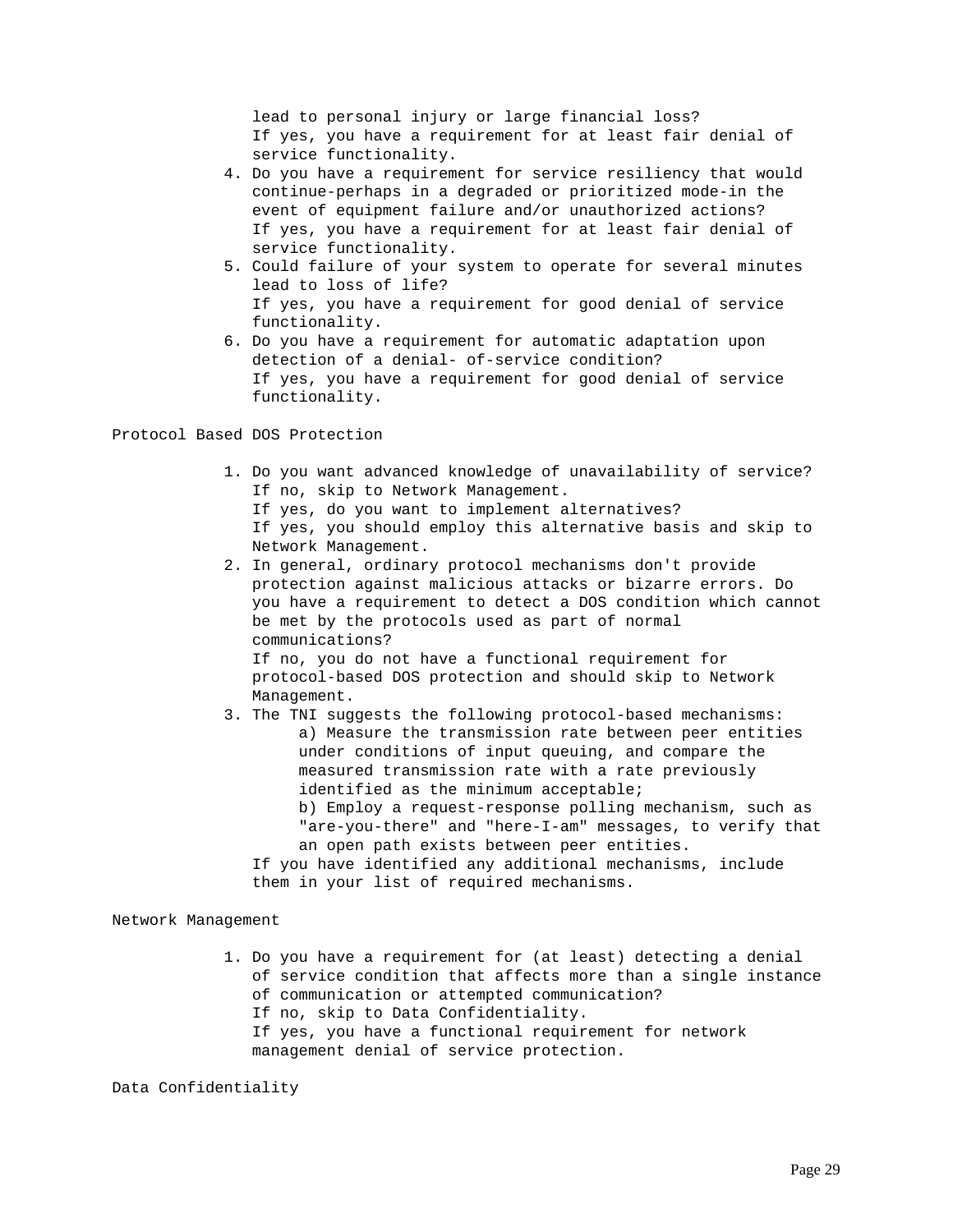- 1. Do you have a requirement to protect any part of transmitted data from disclosure to unauthorized persons? If no, skip to Traffic Flow Confidentiality.
- 2. Is your requirement for confidentiality limited to selected field of user-data within a PDU? If no, then you require confidentiality for the entire data portion of each PDU. Continue with Traffic Flow Confidentiality.
- 3. Is there a reason to encrypt only selected fields (e.g., cost savings, legal requirements)? If yes, you require selected field confidentiality. If no, you require full confidentiality on the data portion of each PDU

Traffic Flow Confidentiality

 1. Do you have a requirement to prevent analysis of message length, frequency, ad protocol components (such as addresses) to prevent information disclosure through inference (traffic analysis)? If no, skip to Selective Routing. If yes, you have a functional requirement for traffic flow confidentiality.

Selective Routing

 1. Do you have a requirement to choose or avoid specific networks, links, relays, or other devices for any reason at any time? If yes, you have a functional requirement for selective routing.

6 Interconnecting AIS

\_\_\_\_\_\_\_\_\_\_\_

The definition of Interconnected Accredited AIS recognizes that parts of a network may be independently created, managed, and accredited. AIS in different security domains [13] generally operate under different security policies, consequently, it is difficult to combine them into a Unified Network. For example, AIS operated by the U.S. DOD and NATO cannot be combined into a Unified Network, since they enforce different policies and do not have a common authority.

Interconnecting systems that support different security domains (e.g., classified, sensitive unclassified) adds additional complexity. Exchange of information among these different security domains requires identification of the markings and protection given to information when transmitted to another domain. For example, several evolving approaches to the protection of sensitive unclassified information [17] consider "that sensitive

<sup>13</sup> A security domain is a collection of AIS under the control of a single administrator that enforces or operates under a specified policy. There can be sub-domains, (e.g., Army and Air Force are sub-domains under the Department of Defense.)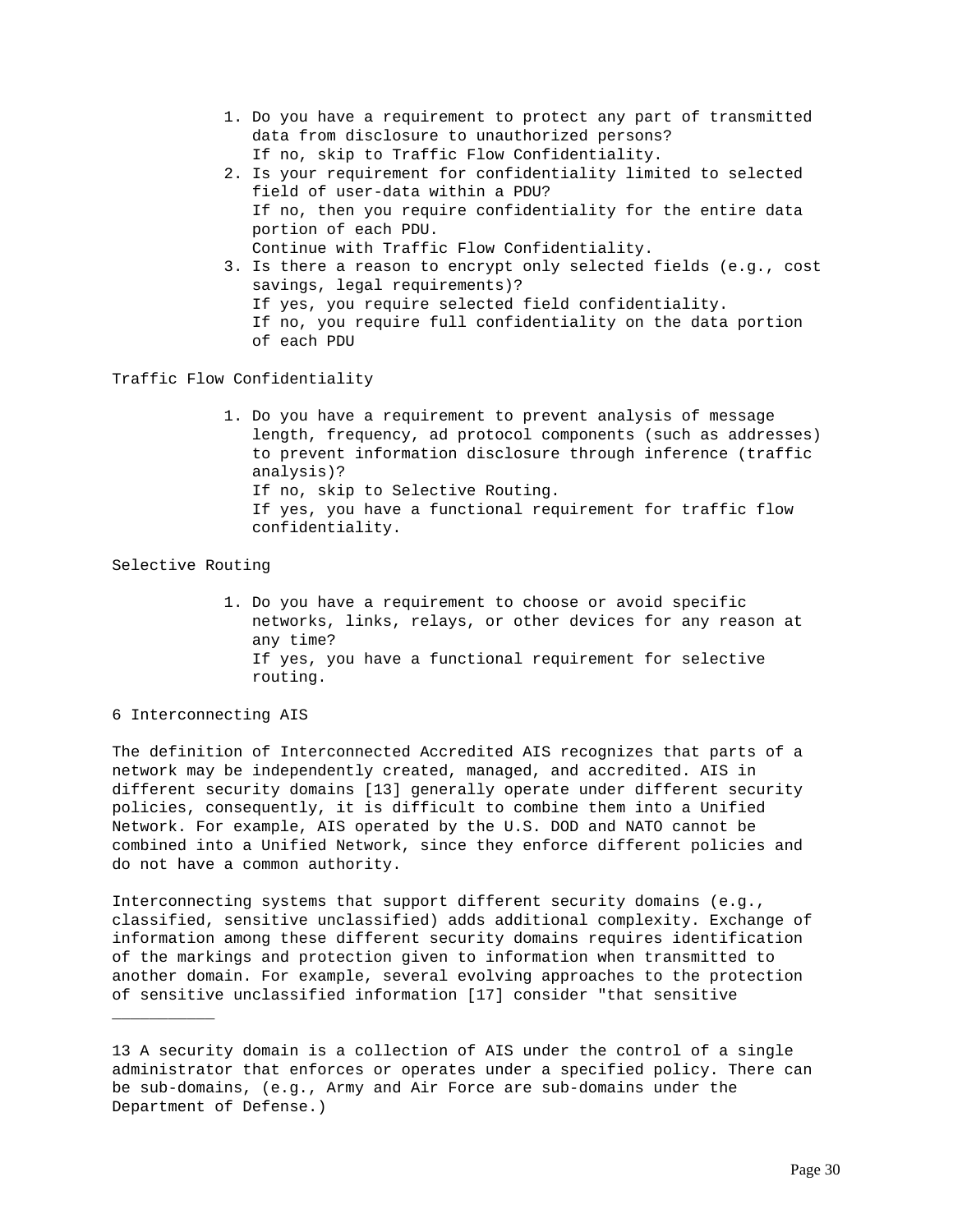information is not part of the same hierarchy as classified information".

There are technical criteria for judging the trustworthiness of Interconnected Accredited AIS: an Interconnection Rule, which ensures that information conveyed between subsystems is labeled properly, and risk factors such as propagation of local risk and the cascading problem. These criteria are examined in some detail below.

### 6.1 Agreement Between Accreditors

Interconnection of AIS between security domains requires a documented agreement identifying the interconnection requirements and all safeguards. This agreement will have many similarities to the MOA discussed in Section 3.2. It will probably have to reconcile different security policies and philosophies of protection, identifying the conditions under which specified classes of information can be exchanged among domains. In addition to the information included in the MOA, this agreement between managers of different security domains should address the mappings of policy and countermeasures between the domains. In many ways this agreement takes on the character of an NSAD for the agreed upon information exchange between domains.

## 6.1.1 Accreditation Range

An accreditation designates a system's mode of operation and range of data sensitivity' levels. The accreditation range reflects the Accreditor's judgment on the subsystem's ability to exchange information within an acceptable level of risk, with respect to its network connections, and in accord with the designated sensitivity levels.

The range must be a single level in the case of a system high or dedicated device[14]. If the accreditation range comprises more than a single level, the system is trusted to reliably segregate data by level within its accreditation range, and label it accurately for transmission over multilevel interfaces. The accreditation range will be specified in the MOA. The accreditation range is used in determining whether communication between systems is permitted.

14 Often in the discussion it is not appropriate to distinguish between a component and a subsystem; in that case we use the term device.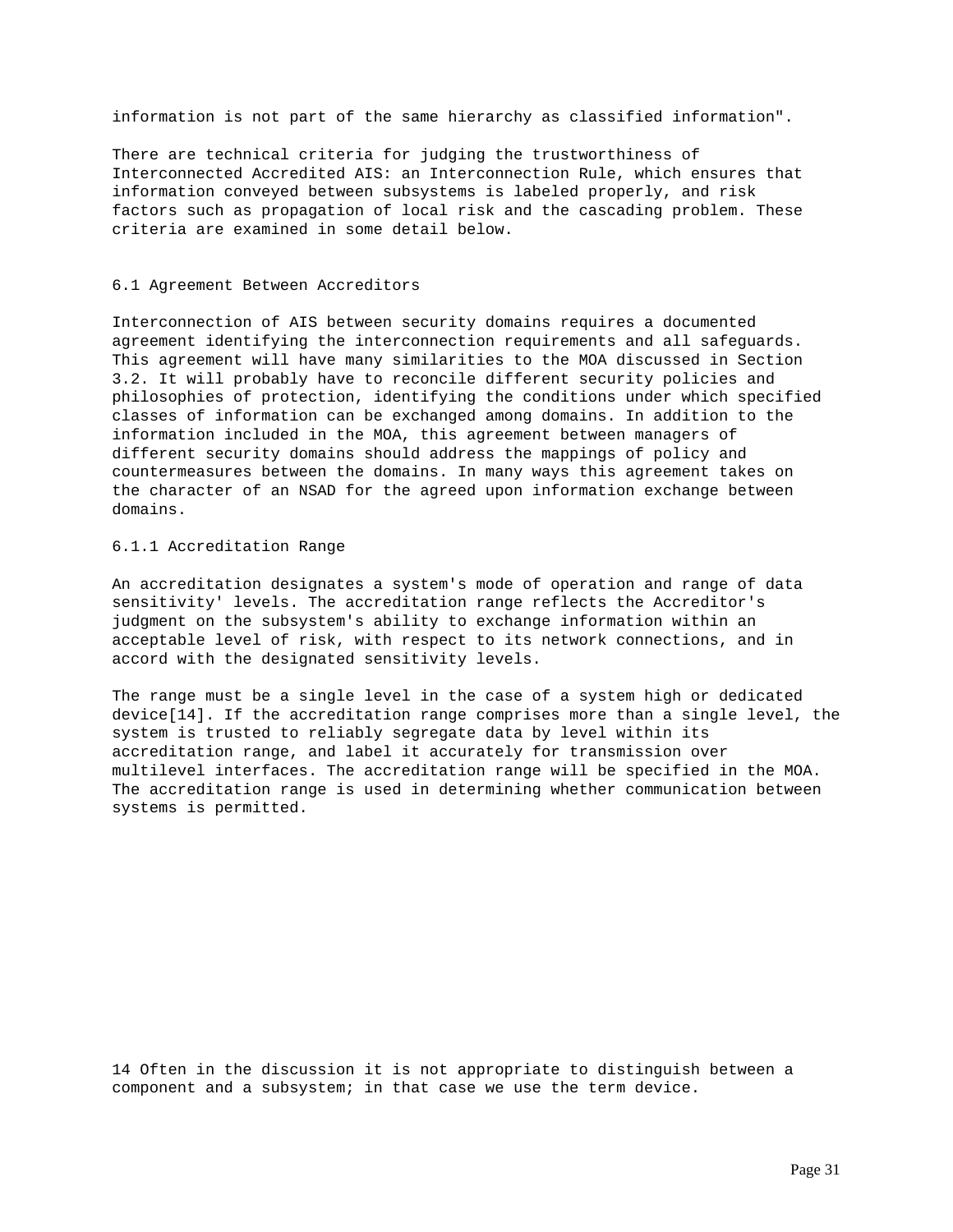## Figure 1

Information Levels and Accreditation Ranges

S-C TS S **C**  C2 Evaluation Class B3 S Accreditation Range TS-C SH Operating Mode MLS

As shown in Figure 1, an AIS may contain information at levels that are below its accreditation range. For example, a C2 host which contsuns Secret (S) and Confidential (C) information, is not trusted to segregate this confidential and Secret information. Therefore, it is accredited to operate in system high (SH) mode at Secret (the highest sensitivity level of information on the system), and its accreditation range is the single level Secret. All exported information must be labeled with the system high sensitivity label until there is a manual review to assign the information a lower classification level. In contrast, a B3 multilevel secure (MLS) host, which contains Top Secret (TS), Secret, and Confidential information could be assigned an accreditation range equal to the entire set of levels processed. In this case, the label of the exported data is equal to the actual level of the exported data, unless unclassified data is to be exported.

Figure 2 illustrates the accreditation ranges of two interconnected subsystems. Although Subsystem Y is able to separate its three levels of information, it may exchange information with Subsystem X only at the S and C levels.

Figure 2

Accreditation Ranges of Two Interconnected Subsystems

| Subsystem X | Subsystem Y |
|-------------|-------------|
|             | TS          |
| S           | S           |
| C           | C           |
| Class B1    | Class B3    |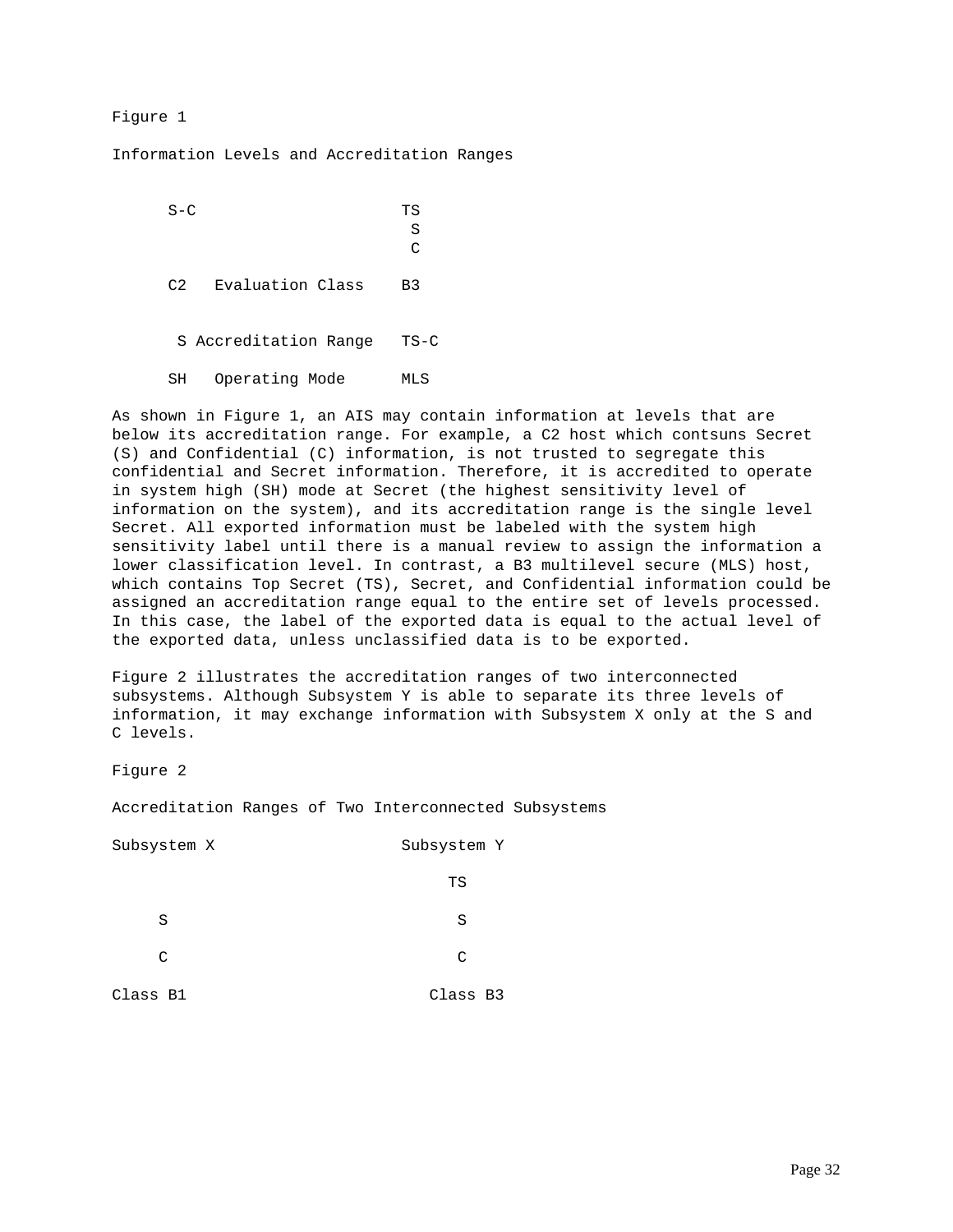In a network, an accreditation range bounds the sensitivity levels of information that may be sent (exported) to or received (imported) from each interconnected subsystem[15]. For example, if a network consists of only dedicated and system high subsystems, each subsystem will be assigned single-valued accreditation ranges (i.e., an accreditation range consisting of one sensitivity level).

When the same communications channel processes information at different levels, the data must be labeled through some protocol agreed upon by the communicating systems.

 DODD 5200.28 Enclosure (5) also addresses A!5 that have not been accredited: Untrusted, unaccredited AIS ... may be components of a network.... Only unclassified information, which does not include sensitive unclassified information, may be sent to ad from untrusted, unaccredited AIS.

This trust requirement is satisfied by restricting the accreditation rage of the untrusted, unaccredited AIS to Unclassified (U).

6.1.2 Device Range

\_\_\_\_\_\_\_\_\_\_\_\_\_\_

A network subsystem is typically connected to another subsystem through some kind of  $1/0$  network interface or device (see Figures  $3\sim$ ) ad the same device may provide connection to multiple subsystems.

Although a 1/0 device is part of a subsystem, it may be designated to process a more restricted set of sensitivity levels than the accreditation rage of the subsystem as a whole. This leads to the concept of a device range. Each 1/0 device in a subsystem that is used to communicate with other subsystems in the network must have a device rage. The device rage may be single level, or it may be a set of levels (in which case the device is referred to as multilevel), and it must be included within the subsystem accreditation range. The TCSEC states that "systems that have been evaluated at classes B2 ad above must support minimum ad maximum security labels for all multilevel 1/0 devices". The purpose of device labels is to document the constraints placed on the security levels of information authorized for the devices.

Each physically attached multilevel system (if any) has a minimum ad maximum sensitivity level associated with it. A B1 or higher system interconnected to a second system must ensure that both imported and exported information is contained within appropriate sensitivity levels. Information Transfer Restrictions

The following points summarize the discussion on the restrictions imposed on information transfer between interconnected devices.

<sup>15</sup> Note that information exported or imported to a subsystem having a single level accreditation range is implicitly labeled at that level. It is also possible for a subsystem with a multilevel accreditation range to employ network interface devices with single-level ports, in which case the data transferred over such ports is also implicitly labeled.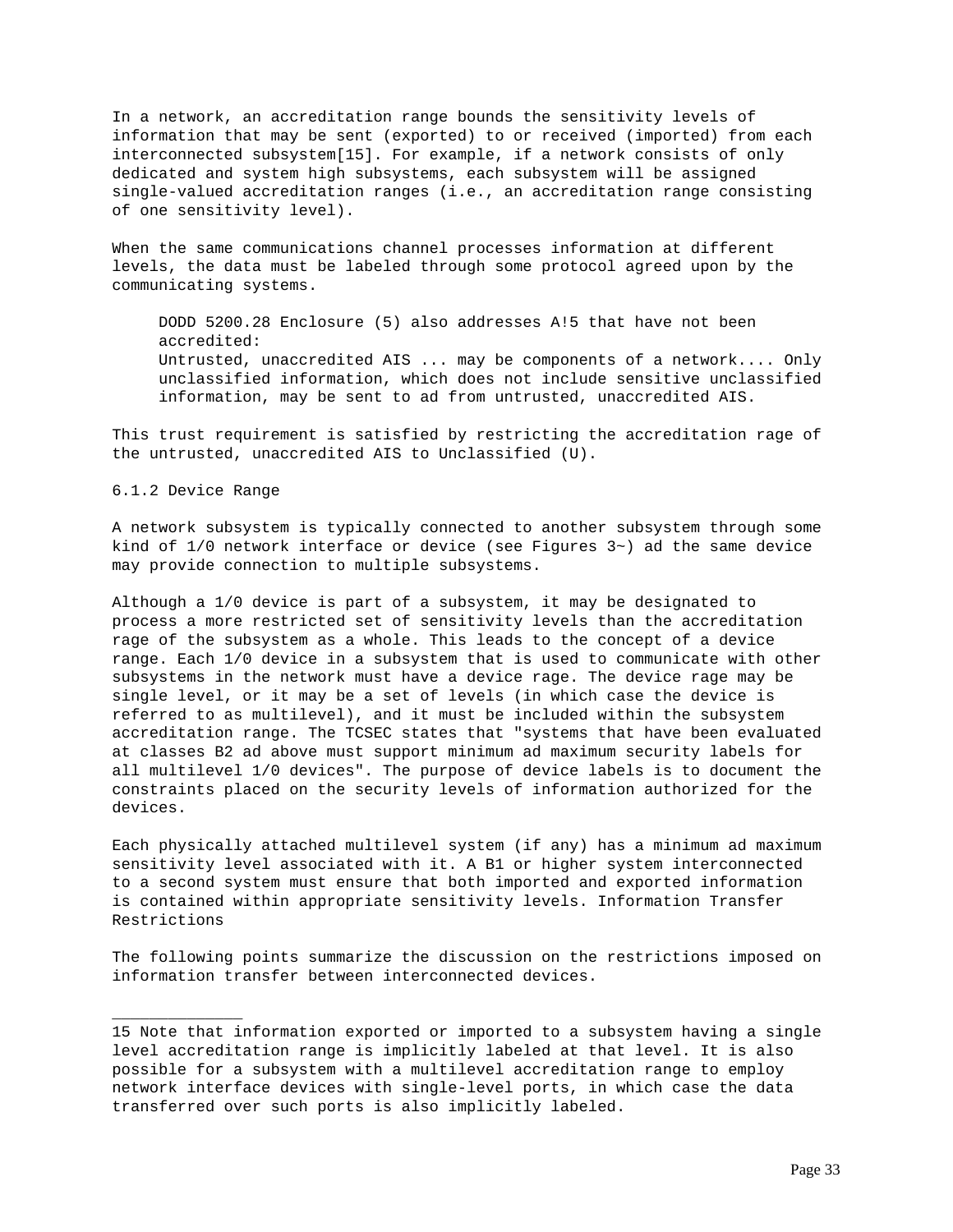Information exported or imported using a single-level device is labeled implicitly by the security level of the device. As shown in Figure 3, any information transferred between the single-level (S) devices on Subsystems X and Y is implicitly labeled S.

Figure 3

Implicit Labeling

Subsystem X ---------- Subsystem Y

Information exported from one multilevel device and imported at another multilevel device must be labeled through an agreed-upon protocol, unless it is labeled implicitly by using a communications link that always carries a single level. For instance, in Figure 4, Secret and Confidential information may be transferred between the multilevel devices.

Figure 4

Protocol Labeling

 (C) Subsystem X ------------- Subsystem Y (S)

Figure5

Compatibility Labeling

 (S,C) Subsystem X ------------- Subsystem Y (S)

Information exported at a given security level can be sent only to a importing device whose device rage contains that level or a higher level. In Figure 5,Subsystem X is allowed to export only Secret information to Subsystem Y's multilevel device. Subsystem Y is allowed to export Secret ad Confidential information to Subsystem X, because the device rage Subsystem X is TS-S. If the importing device rage dominates the exported level, the information is implicitly or explicitly relabeled upon receipt at a higher level within the importing device range.

Figure 6

Relabeling

 $(C)$  --  $(S)$ Subsystem X ------------- Subsystem Y

In Figure 6, Subsystem Y relabels information imported from Subsystem X. The information transfer restrictions also permit one-way communication (i.e., no acknowledgments) from one device to another whose rages have no level in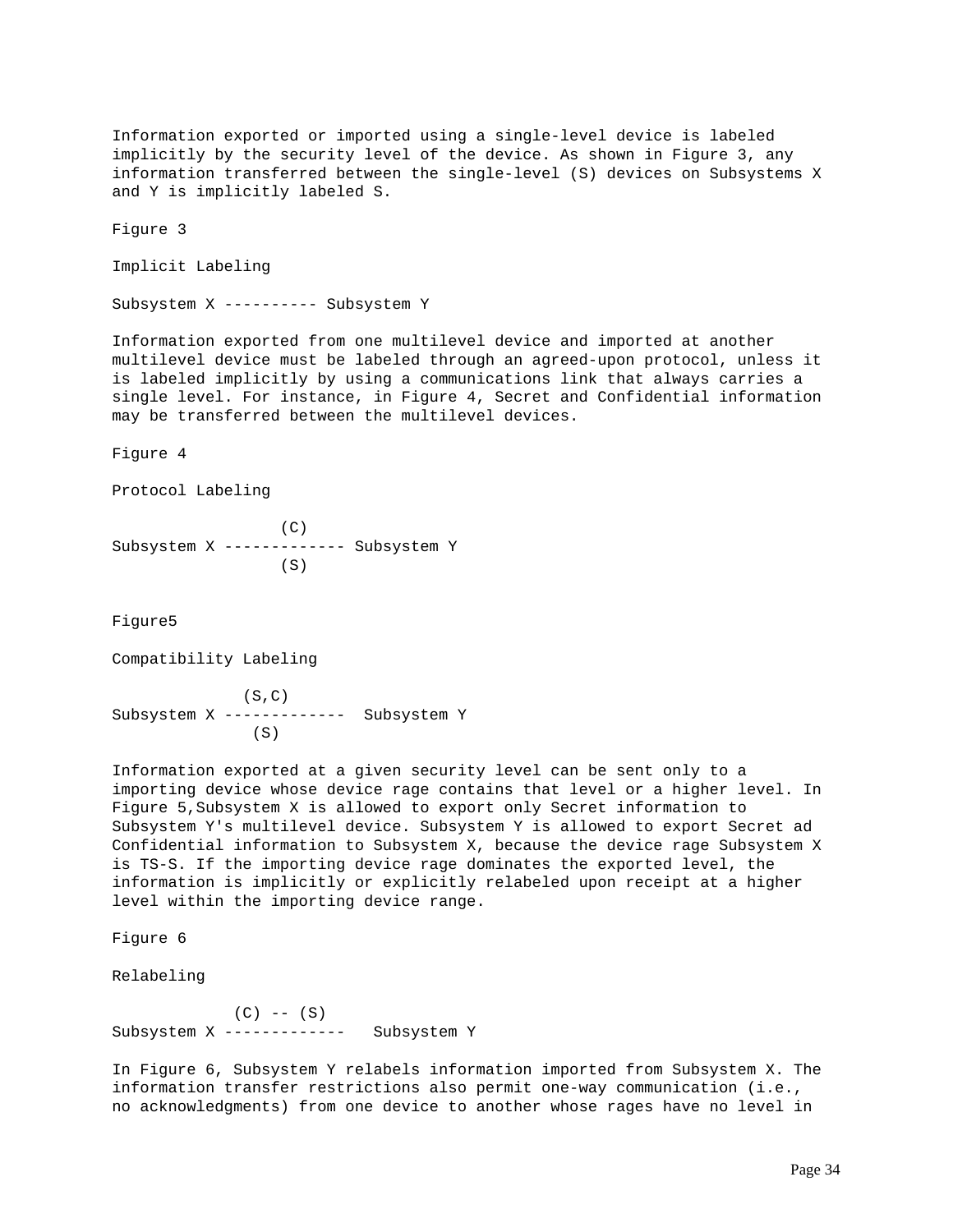common, as long as each level in the sending device rage is dominated by some level in the receiving device rage. It is never permitted to send information at a given level to a device whose rage does not contain a dominating level.

In most interconnected subsystems, the bidirectional flow of information is permitted. In this environment, the sensitivity level of any transmitted message must be within the accreditation range of both the sending and receiving systems. In some networks, an additional restriction on information flow may be unidirectional communications. This restriction may enhance security. The following discussions refer to Figure 7.

Figure 7

Bidirectional and Unidirectional Information Flow

Subsystem X Subsystem Y

TS --------------------(C or U)--------------- C

SH (TS) Subsystem Z (C) MLS (C-U) **TS** THE RESERVE TS S **C** C MLS (TS-C)

The system high mode is usually assigned to A!S that are unevaluated or are NCSC evaluated in class C. These AIS do not employ explicit labels because they cannot be trusted to differentiate between sensitivity levels. All information within these AIS is implicitly labeled. When exported on a single level channel, by default the information is labeled implicitly by the level of the channel. Human-readable output must be labeled at the system high level; it may be manually downgraded by an authorized reviewer.

Explicit labels are required on a multilevel channel. In order to export explicit labels, Subsystem X would normally be expected to be NCSC-evaluated at BI or above or employ an 1/0 device, such as those shown in Figure 6, NCSC evaluated at BI or above. Also, Subsystem X or the 1/0 device should be used as specified in Section 4 of this guideline. Lacking such NCSC evaluation, the MOA between the Accreditors would have to specifically address these labels.

Subsystem X can import a message from Subsystem Y, but cannot acknowledge receipt of that message, because an exported acknowledgment (labeled TS) cannot be imported by Subsystem Y, which can only receive C or U information. Transmitting an acknowledgment from Subsystem X to Subsystem Y would constitute a write-down (i.e., writing information at a lower sensitivity level-generally a security violation.)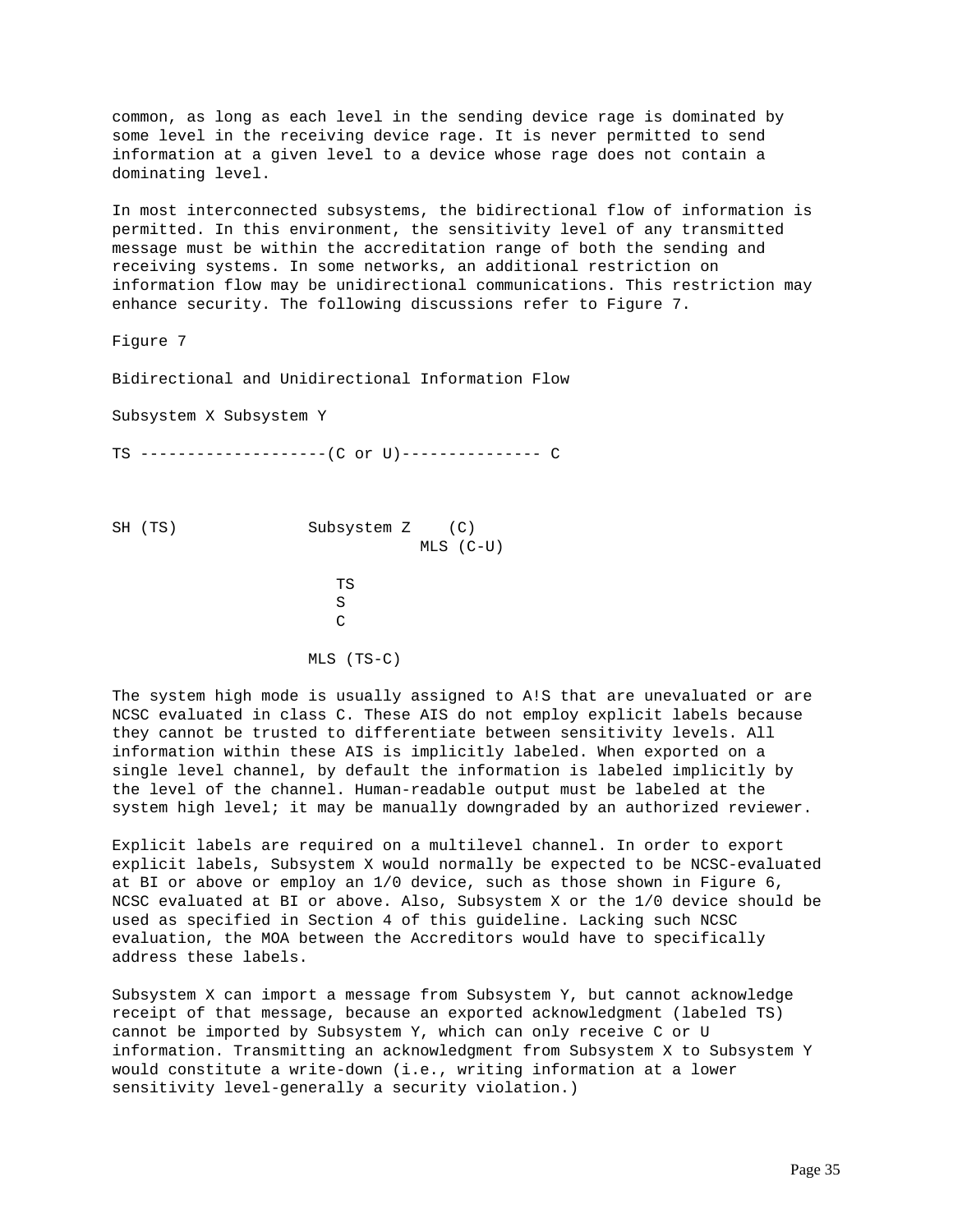Subsystems Y and Z can exchange information at C since this level is in the accreditation range of each subsystem. When only unidirectional communication (no acknowledgment) is utilized between two subsystems, write up is permitted if each sensitivity level in the source subsystem is dominated by a sensitivity level in the destination subsystem. The receiving subsystem must change the sensitivity level of the message when the message is received. For instance, U information sent from Subsystem Y will be labeled C by Subsystem Z.

#### 6.2 Interconnection Rule

The Interconnection Rule states that each device in the network must be separately accredited to operate in an approved security mode of operation and with a specific accreditation range. The device is accredited to participate in the network at those levels and only those levels. This means that information exported at a given sensitivity level can be sent only to an importing device whose accreditation range contains that level or a higher level. Information is relabeled, implicitly or explicitly, upon reception at a higher level within the importing device accreditation range only if the original level is not in that range.

According to the Interconnection Rule, a multilevel network may contain devices with different operating modes: dedicated, system high, partitioned, and multilevel. Also the devices may differ in the sensitivity levels and categories which they process, and the formal access approvals of their users (some users may not have access to all information).

Figure 7 illustrates the flexibility of the Interconnection Rule. For example, the Interconnection Rule will allow, with certain restrictions, a multilevel subsystem to communicate with a single-level subsystem and with another multilevel subsystem (and the two MLS subsystems may have different accreditation ranges). It also allows for one-way communication to a higher-level system. It is intended to be a non-restricting rule and yet ensure that each system receives only information that it can properly mark and handle. Interconnection in the context of the Interconnection Rule means only direct connections, that is, without any intermediate accredited subsystem.

The Interconnection Rule alone does not guarantee that classified information will not be exposed to greater risks in a network than in a stand-alone environment. One problem in networks that is dealt with at some length below is the cascading problem.

Figure 8

A Complex Interconnection

TS: P,A ------------- TS: Q,C

Subsystem X Subsystem Y

6.2.1 A Complex Example

The Interconnection Rule and device range allow for some rather challenging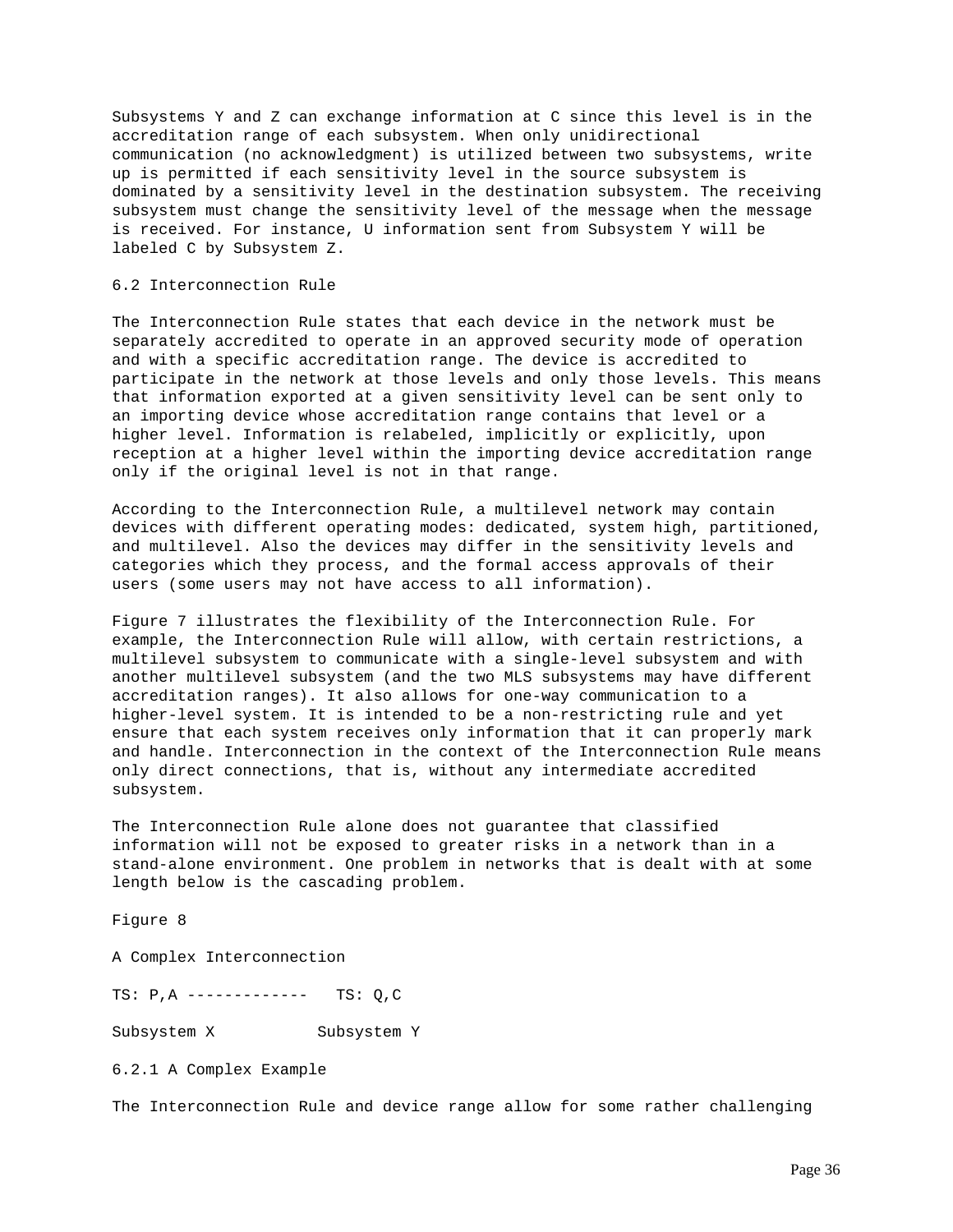situations. Consider, for example, the connection depicted in Figure 8. The system on the left processes TS information of two types: categories A and P (where P is the union of categories C and D,  $P = C U D$ ). The system on the right processes the categories C and Q (where Q is the union of categories A and  $B$ ,  $Q = A U B$ ). The two devices have no sensitivity levels in common. Yet this is a legitimate connection as long as only TS ,A and TS ,C information is transferred. Any information sent must be relabeled upon receipt. Information in category A is relabeled Q when received on the right, ad information in category C is relabeled P when received on the left

### 6.3 Risk Factors

There are two global considerations that affect the interconnection of systems. The first is called propagation of local risk and the second is the cascading problem. Before discussing these considerations, the concepts of subsystem connection view and global network view need to be introduced.

As discussed in the previous section, any subsystem that is connected to other subsystems must enforce the Interconnection Rule. Using the subsystem connection view, each subsystem responsible for maintaining the separation of multiple levels of information must decide locally whether or not information can be sent or received. This view, then, does not require a subsystem to know the accreditation ranges of all the subsystems on the network; only of those with which it can communicate without an intermediary.

The Interconnection Rule applies to communication between any two (or more) accredited systems. However, even when the Interconnection Rule is followed, there may be other potential security problems that will require the implementation of additional constraints on the network. In order to address these problems, it is necessary to adopt a global view of the network. This view requires a knowledge of the accreditation ranges of all the subsystems in the network. That is, it is no longer determinable locally whether or not a constraint is being satisfied. These accreditation ranges are taken into account when determining whether or not a subsystem should be allowed to connect to the network. In this way, the potential damage that can occur when information is compromised or modified can be limited to an acceptable level.

Two global concerns are discussed below. One concern is the propagation of local risk; the other is the cascading problem.

### 6.3.1 Propagation of Local Risk

The term Propagation of Local Risk comes from the notion of jeopardizing the security of a system as a result of weaknesses in other systems to which it may be connected. Table 3 in Section 4 recommends minimum classes of trusted systems for specific environments. Unfortunately, in many cases, operational needs have led to the accreditation of systems for multilevel operation that would not meet the requirements of the recommended class. While this increased risk may be accepted by the Accreditor of a particular system, connection of such a system to a network exposes users of all other subsystems in the network to the additional risk. Consequently, when an unevaluated system, or one that does not meet the class recommended for its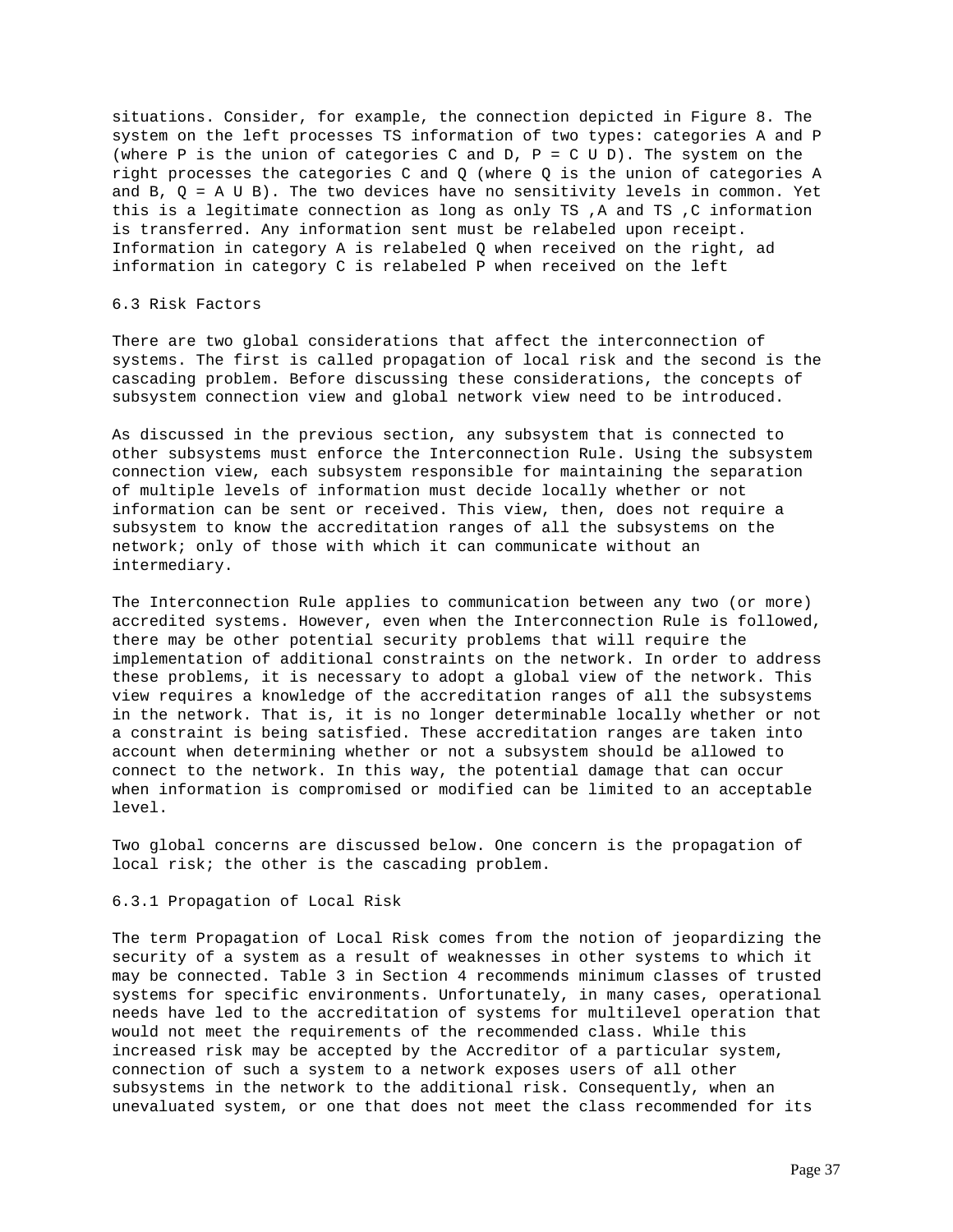accreditation, is proposed for connection to a network, constraints should be considered, such as one-way connections, manual review of transmissions, cryptographic isolation, or other measures to limit the risk it introduces.

In the special case of a common user network such as DDN, it may be necessary to provide communications capabilities among systems that do not conform to the security requirements established by the network Accreditor (i.e., a system meeting no security requirements may be connected to a network.) One common way to provide network service to these non-conforming systems while still protecting the other, conforming, systems would be to segregate the non-conforming systems into closed communities that could not directly communicate with conforming systems. This approach is discussed in detail in the Defense Data Network Security Architecture [18].

### 6.3.2 The Cascading Problem

One of the problems that the Interconnection Rule does not address is the cascading problem, discussed in Appendix C of the INI. The cascading problem exists when an attacker can take advantage of network connections to reduce the nominal system resistance against leaking information across a range of sensitivity levels. Most multilevel systems, evaluated or not, are vulnerable to some risk that information can be leaked from a higher to a lower level supported on the system. The accreditation range of a subsystem represents a judgment that the risk is acceptable for that range of classifications. The size of the range is one indication of the attractiveness of the system as a target, so larger ranges call for more care in system design and management. In particular, Section 4 of this guideline discusses computation of a risk index calculation based on the accreditation range, and recommends a minimum evaluation class for a given risk index.

The cascading problem results from the observation that subsystems may be connected in such a way that the network covers a larger sensitivity level range than the individual systems are accredited to handle. Depending on the actual topology of the interconnection and the characteristics of the installations, the amount of effort required for an attacker to take advantage of residual vulnerabilities may be less than what is required for the network sensitivity range.

To see how this is possible, consider two systems, each of which is accredited to handle two adjacent classifications of information, as shown in Figure 9. Subsystem A processes Secret and Top Secret information, and all users are cleared to at least the Secret level. Subsystem B processes Confidential and Secret information, and all users are cleared to at least the Confidential level.

The network as a whole has three levels of information. However, the leakage resistance of the network is only that offered by two systems qualified for only two levels. To make Top Secret information available to Confidential users, an attacker might attempt to:

- 1. Install a Trojan horse in Subsystem A to leak some Top Secret information to Secret
- 2. Send that information across the network link to Subsystem B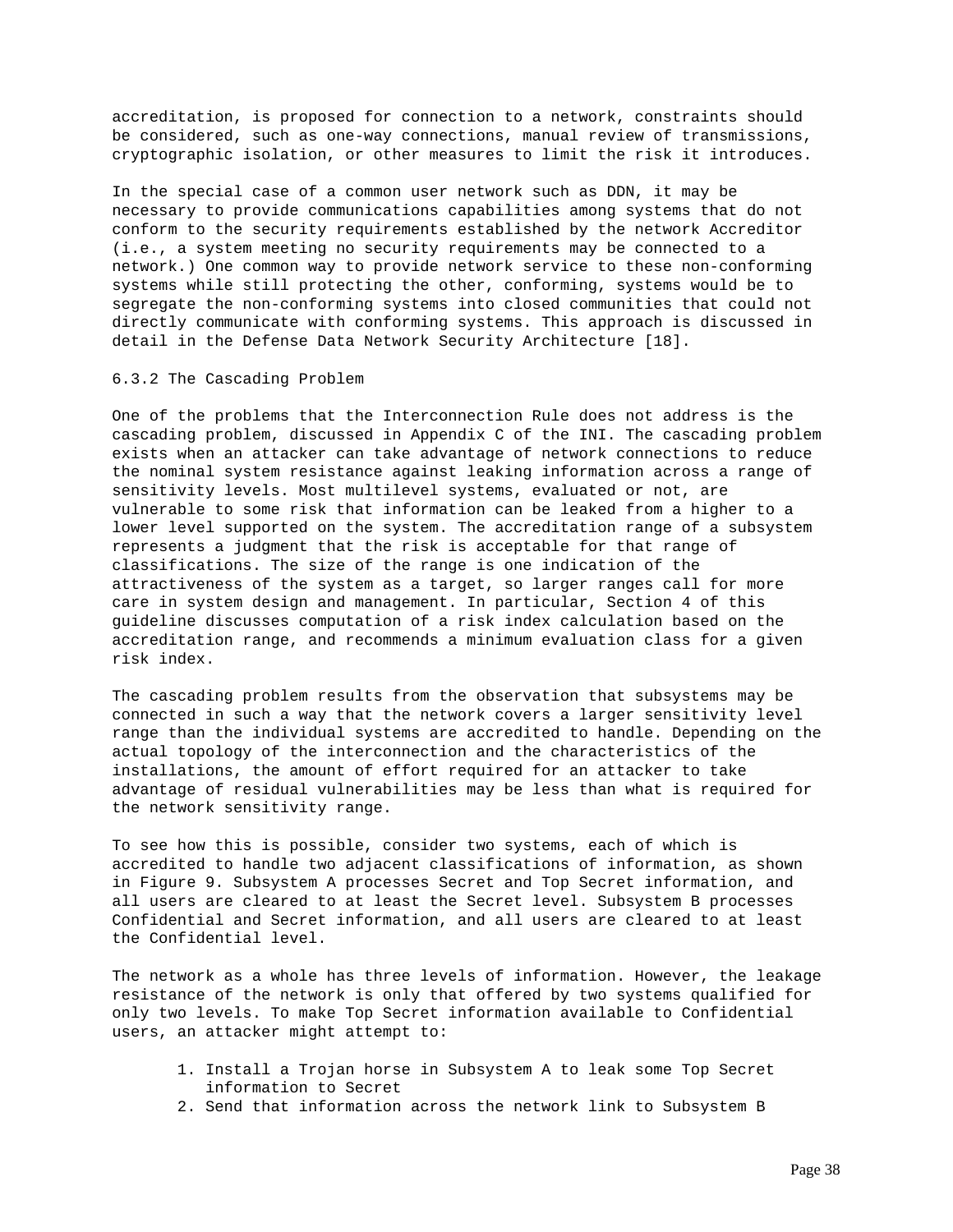3. Install a Trojan horse in Subsystem B to leak the original Top Secret information, now labeled Secret, to Confidential.

The path from Top Secret in Subsystem A to Confidential in Subsystem B is referred to as a cascading path, with three steps. Step 1 is from TS to S in Subsystem A, Step 2 is the network link, and Step 3 is from S to C in Subsystem B. Steps (1) and (3), the downgrading steps, offer resistance commensurate with strictly smaller ranges. Step (2), the network link, offers no additional resistance, given that the two Trojan horses have been written and installed.

Figure 9

Cascading Problem

Subsystem A

TS Subsystem B

S S

**C** CONTROLLER CONTROLLER CONTROLLER CONTROLLER CONTROLLER CONTROLLER CONTROLLER CONTROLLER CONTROLLER CONTROLLER CONTROLLER CONTROLLER CONTROLLER CONTROLLER CONTROLLER CONTROLLER CONTROLLER CONTROLLER CONTROLLER CONTROLLE

The question is, whether subverting two systems qualified for two levels of information is as hard as defeating one system qualified for three levels of information. In some cases it might be. Lee [19] gives an argument that if two systems have probabilistically independent flaw sources, "...the resistance to threat of a cascade of two B2 systems is approximately the same as, or even better than, that of a B3 system."

But Lee also remarks that demonstrating effective independence of flaw sources m a practical case is not easy, and that two systems may have the same or equivalent flaws, particularly if their TCBs are the same, or are separate implementations of a single flawed design. Exploitation of the flaws on two or more systems does present additional resistance to the attacker, but it should be kept in mind that physical access to all interconnected systems is not necessary to send untrusted software to them, as our experience with viruses shows unmistakably.

6.3.2.1 Tests for Cascading.

For a relatively large and complex interconnection of systems, it might not be obvious whether a cascading problem exists. Appendix C of the TNI includes three approaches, with different degrees of complexity and precision, for recognizing a potential cascading problem. These range from a simple test that is rather pessimistic, called the nesting condition, to a complex procedure. Appendix A of this TNIEG reviews the nesting condition, and presents additional information concerning tests for the cascading problem.

Whichever test for cascading is employed, its result is to focus attention on certain subsystems and their network connections that might potentially be subject to a cascading threat. The next step is to determine whether the systems involved are actually vulnerable to the multiple coordinated attack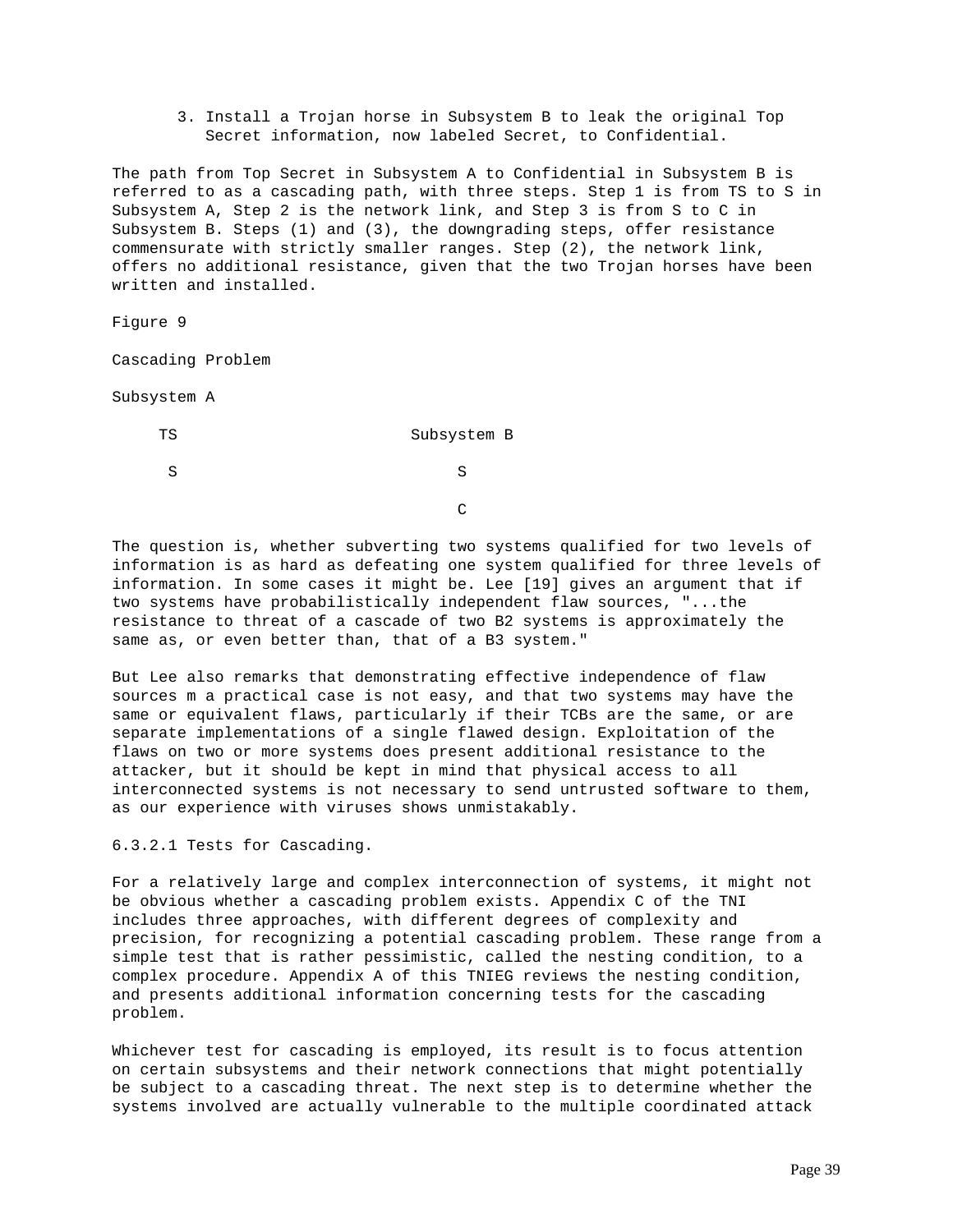that is necessary for cascading, ad, if so, to consider countermeasures.

6.3.2.2 Solutions.

There are several ways to tackle a cascading problem. Since cascading depends on cooperative action by malicious software on the participating subsystems, one approach is to institute configuration controls to prevent installation of unscrutinized software, or perhaps isolating it from network usage.

Another solution is to use a more trusted subsystem at appropriate nodes in the network, so that an attacker will be forced to overcome a protection mechanism commensurate with the seriousness of the potential compromise. In Figure 9, for example, if either subsystem A or subsystem B is NCSC-evaluated at class B3, which is sufficient according to Table 3 in Section 4 of this guideline for a range of Top Secret to Confidential, then the attacker is presented with an acceptable level of difficulty.

A cascading threat can also be interdicted by eliminating certain network connections, to break paths by which an attacker could compromise information with insufficient resistance. This solution is practical only when the links to be eliminated are not needed for operational reasons. Sometimes end-to-end encryption can be used to address a cascading threat while preserving necessary connectivity, by reducing the level of information available to intermediate systems on a communication path.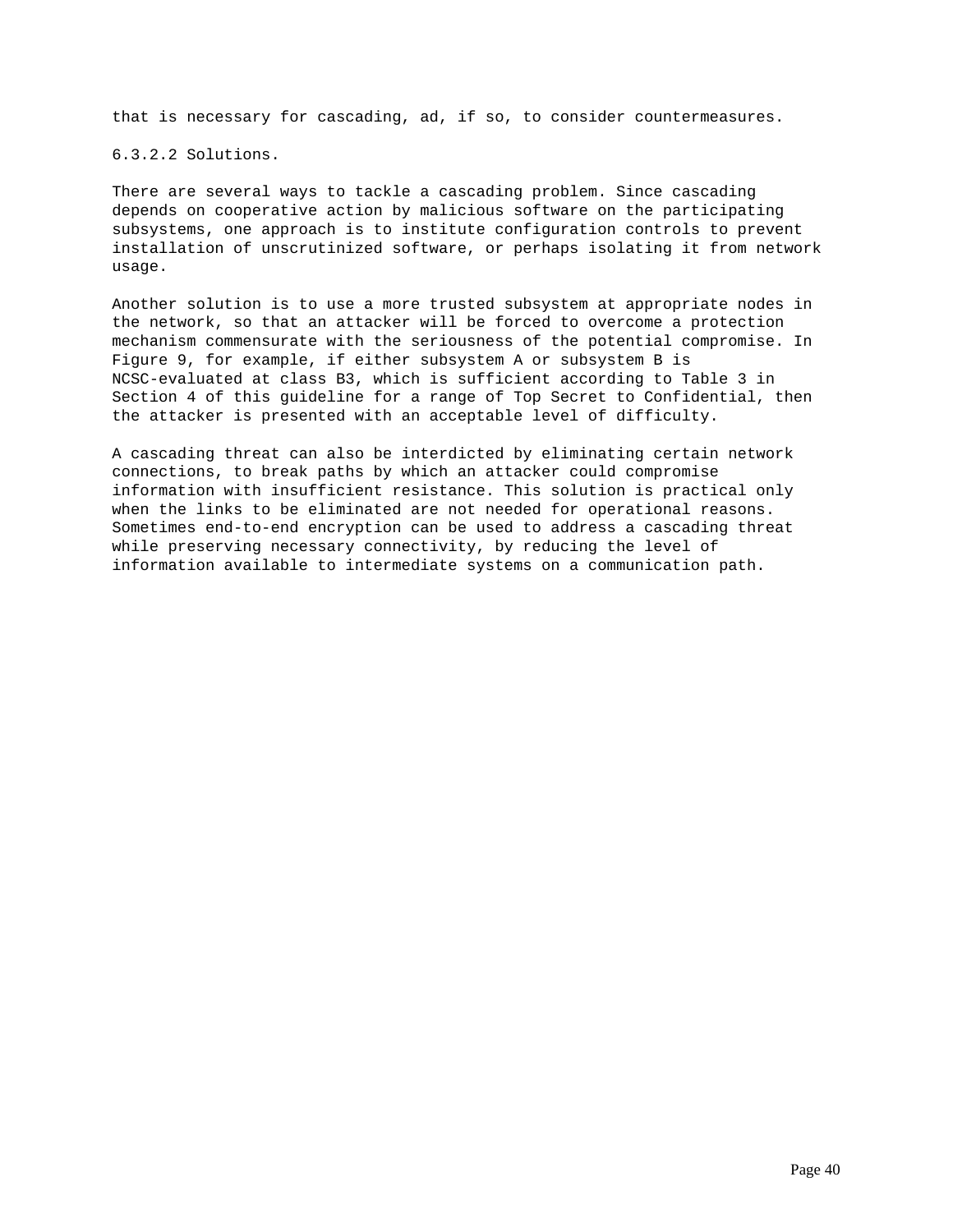APPENDIX A: Tests for the Cascading Problem

The cascading problem was discussed in Section 6. This appendix reviews the approaches presented in Appendix C of the TN! for testing whether a cascading problem exists in an interconnection of accredited subsystems. Three criteria are given there: the nesting condition, the cascade condition, and a heuristic procedure. The nesting condition is a simple but pessimistic test that can, in some cases, dismiss the possibility of a cascading problem. When it fails, there is not necessarily a cascading problem; other, more accurate, tests should then be applied to confirm and locate it. This appendix first summarizes the nesting condition, and then discusses other approaches briefly. A forthcoming report will provide further guidance on computational approaches for the cascading problem.

### A.l Nesting Condition

The nesting condition is evaluated solely on the basis of the accreditation ranges of the subsystems. In the form given both here and in the TNI, it is applicable only when all sensitivity levels are totally ordered - that is, if they can be placed in order such that each one is higher than the one before it. This is true, in particular, if they are pure classifications, with no categories or compartments.

The nesting condition is satisfied, by definition, if the accreditation ranges of each pair of subsystems are either disjoint or nested. A pair of accreditation ranges is disjoint if they have no levels in common. They are nested if one range is included (as a subset) in the other. All possible pairs (not just those of adjacent subsystems) must be considered, but some pairs may be nested while others are disjoint.

If the nesting condition is satisfied, there is no cascading problem. Because the nesting condition does not take into account which network subsystems are actually connected to one another, it can sometimes give a pessimistic result, i.e., there are cases when the nesting condition fails, but there is actually no cascading problem.

Figure A-I

Accreditation Ranges of Two Interconnected Sub systems

|             | Subsystem Y |
|-------------|-------------|
| Subsystem X | TS          |
| S           | S           |
| C           | C           |
| Class B1    | Class B3    |

Example 1: Consider the situation illustrated in Figure A-I. The accreditation range of Subsystem X is nested within that of Subsystem Y (i.e., C-S is completely contained within C-TS). Therefore, the nesting condition is satisfied, and there is no cascading problem.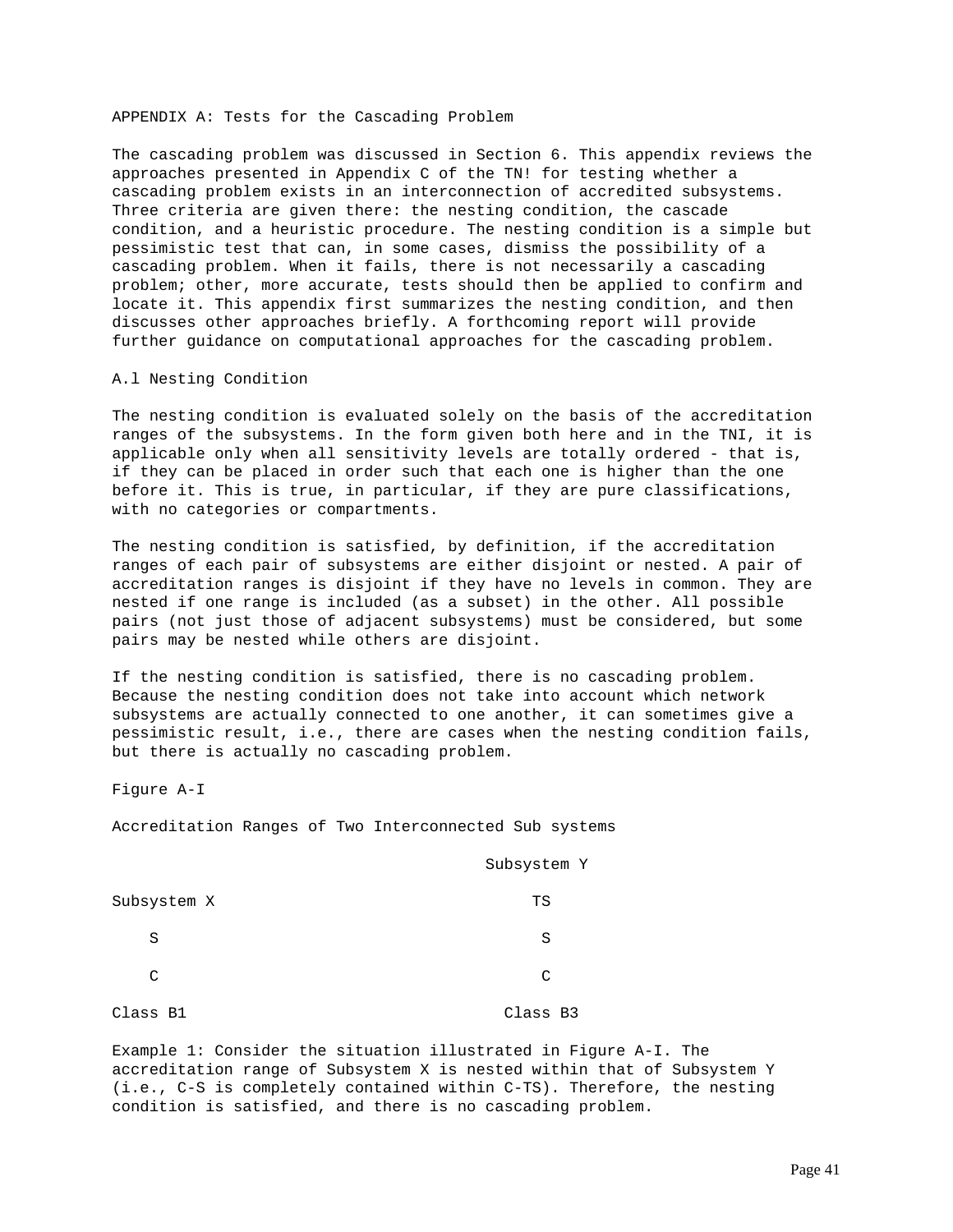Figure A-2

Cascading Problem

Subsystem A

Subsystem B

TS

S S

**C** 

Example 2: Consider the situation illustrated in Figure A-2. The accreditation ranges of Subsystem A and Subsystem B are not disjoint; neither is one completely contained within the other. Therefore, the nesting condition fails, ad a cascading problem is possible. Note, however, that the nesting condition would still fail even if the two subsystems were not connected to one another, yet in that case there would be, no cascading problem.

The situation is more complex when sensitivity levels are drawn from a partially ordered set, so that the accreditation ranges of some subsystems have sensitivity levels that are incomparable. Two sensitivity levels are incomparable when neither is greater than or equal to the other. Sensitivity levels with category sets are, in general, incomparable. An extended form of the nesting condition has been devised that applies to partially ordered sensitivity level sets. [20]

## A.2 Other Approaches

Appendix C of the TNI contains two other criteria for the cascading problem: the cascade condition, which is a mathematical characterization of the problem, and a heuristic procedure. These criteria have been superseded by improved methods since the publication of the TNI. The new approach is described in a separate report, in order to give adequate scope to the presentation of background and context necessary to apply it appropriately.

The need for a new approach arose from a recognition of the limitations of the existing criteria. The cascade condition is accurate but it is not, in itself, a computational procedure. It is limited by its assumption that all of the interconnected subsystems have been given evaluation classes. The heuristic procedure is believed to provide a conservative approximate test for cascading, but only when applied to interconnections in which all communication paths are two-way, i.e., capable of both sending and receiving. A simpler procedure is now available.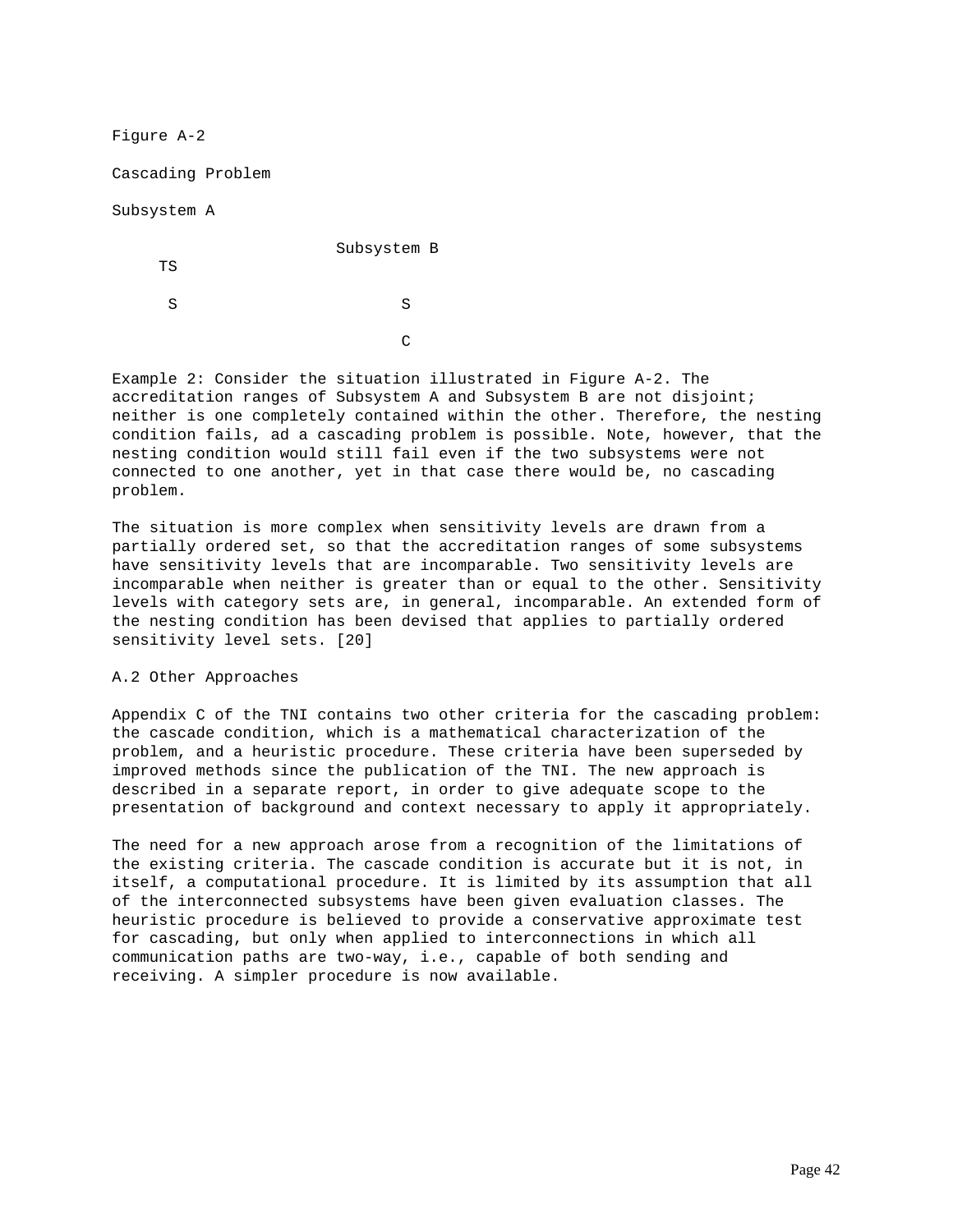### APPENDIX B: Background References

Neither the TNI nor this TNIEG contain tutorial information on security and networking; it is assumed that the reader will have some background in both areas. There is considerable literature available. Following are some references that provide background and related information concerning security in networks:

[1] M. D. Abrams and H. J. Podell, Computer and Network Security, a Tutori al, IEEE Computer Society Press 1987. [2]

 D. W. Davies and W. L. Price, Security for Computer Networks, John Wiley & Sons 1984.

[3]

 D. E. Denning, Cryptography and Data Security, Addison-Wesley 1983.  $[4]$ 

 M. Gasser, Building a Secure Computer System, Van Nostrand Reinhold Company 1988.

[5]

 International Standards Organization, Information Processing Systems - Open System Interconnection - Basic Reference Model, 15 October 1984. International Standard 7498. Part 2: Security Architecture, February 1989.1507498-2-1988(E).

Charles P. Pfleeger, Security in Computing, Prentice-Hall 1989.

[7]

[6]

 Andrew S. Tanenbaurn, Computer Networks, Second Edition, Prentice-Hall 1988.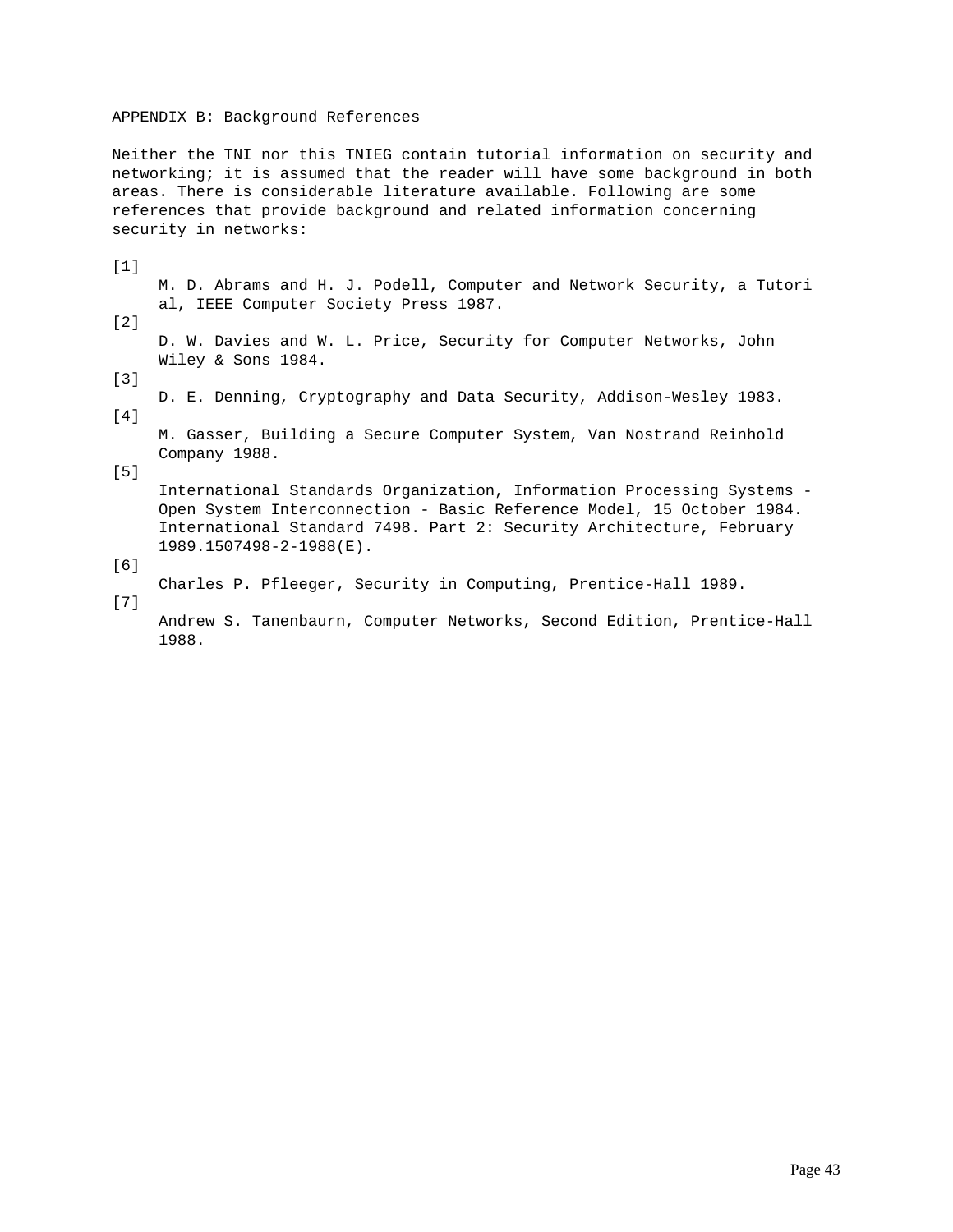#### APPENDIX C: Encryption

May networks today use or plan to use encryption as a fundamental mechanism for providing security services. The encryption devices provide a security perimeter at the protocol layer at which they provide service (typically the Network or Transport Layer). This section presents some information on how an encryption system can be part of the NSAD. It discusses MAC and DAC, use of encryption to reduce the number of AIS, and the risk index of the encryption system.

### C.1 Use of Encryption

As indicated in the TN!, an encryption mechanism is evaluated differently than other mechanisms. Evaluating encryption mechanisms has a long history predating the TNI. Evaluation of an encryption mechanism is part of COMSEC. Generally, encryption mechanisms receive a rating of the highest level of classified information which may be protected using that mechanism. Therefore, the only rating applicable to an encryption mechanism is the classification level of the information that is to be protected. This classification level also establishes the requirement.

In general, organizations using the TNI and this document select their encryption mechanisms from a list provided by an organization which is responsible for evaluating such mechanisms. In many cases, that organization is the NSA.

A more complicated situation exists when encryption is employed above the Link Protocol Layer, layer 2. At layers 3 and 4 the protocols are concerned with the end systems or intermediate devices (e.g., hosts, network switches) that the links connect. Higher layers are concerned with other peer entities. Traditionally, encryption applied above layer 2 has been termed end-to-end encryption, or E3.

An E3 system may be provided as (part of) an NTCB. When the E3 system is integral to the NTCB, the use of the E3 system requires evaluation under the TCSEC with interpretations in the TNI. The evaluation must consider (1) the accreditation rage of the user interface, (2) the risk index for the bypass in the E3 device, and (3) the risk index between the highest sensitivity data ad the lowest clearance of user on the network.

Depending on the design, devices of an E3system may satisfy all requirements for a system evaluated under Part! of the TN!. MAC may be provided either explicitly or implicitly. Explicit MAC is provided if the packets sent by the encryption device include a security label. Implicit MAC is provided if the security level must be inferred from the encryption key used to protect the data. All data protected by that key must be classified at a single security level.

DAC is often provided in an E3 system as well. Typically, keys for exchanging data are provided to the E3 devices only after DAC has been applied. The encryption devices can provide identification ad authentication. While identification is generally done explicitly (by transmitting an identifier), authentication can be done implicitly (i.e., by the use of a unique key). The encryption devices may perform certain types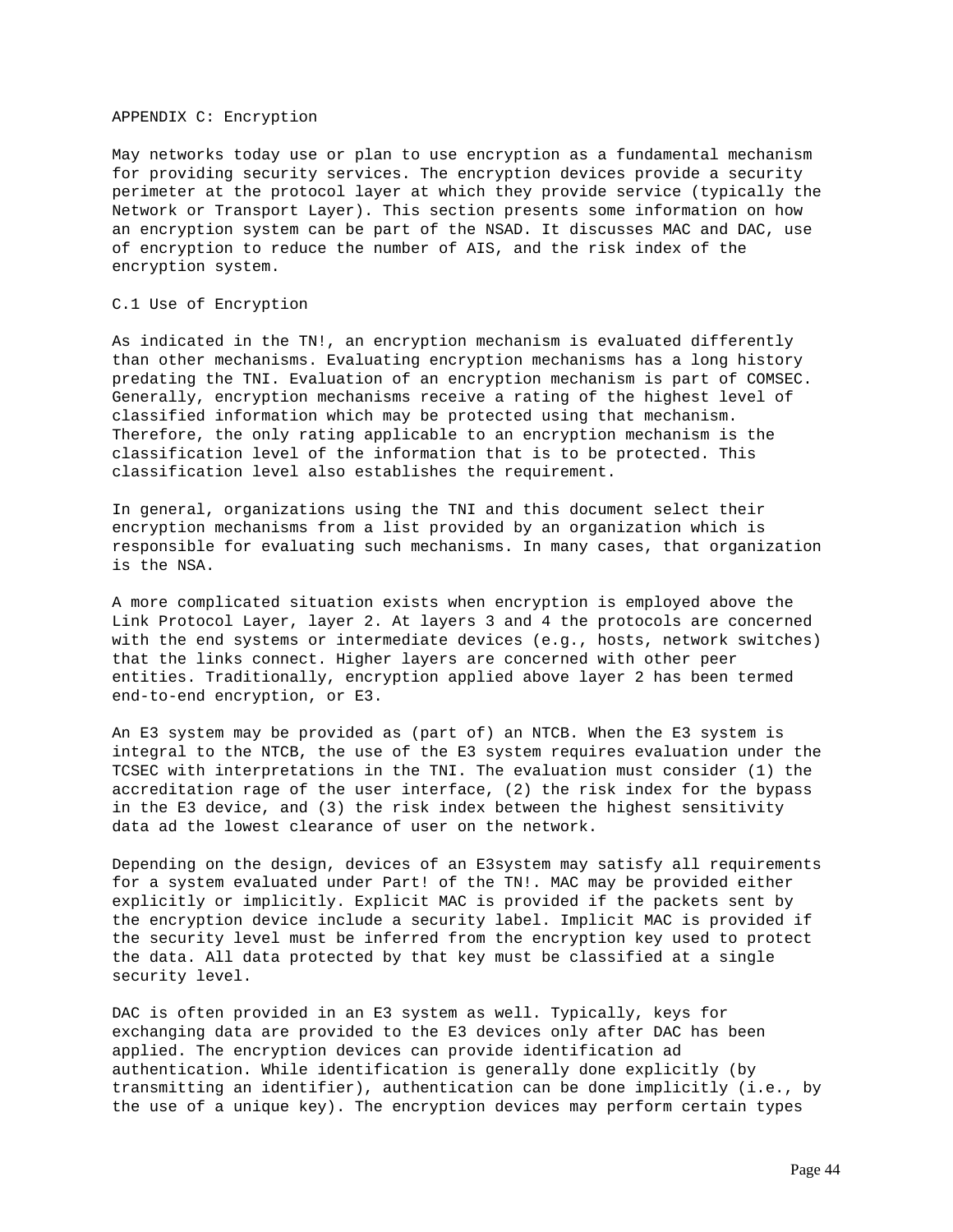of auditing as well. Typically, a device collects information and forwards it to another device for storage. Information collected may include: connections established, connections refused, packets with inappropriate labels, and misrouted packets. The granularity provided by these E3 mechanisms is determined by the protocol layer at which the service is offered.

Figure C-1

Typical Interconnected AIS

Host LAN Gateway WAN Gateway LAN Host

AIS 1 AIS 2 AIS 3 AIS 4 AIS 5 AIS 6 AIS 7

In a typical network there will be a number of A!S. For example, two hosts are often attached to separate local networks connected by a wide area network (WAN). As shown in Figure C-1, the path between the hosts (without E3) may involve 7 separate interconnected AIS.

E3 can help reduce the number of A!S. By placing E3 devices between each host and the LAN to which it is connected ad incorporating suitable key distribution components, the LANs and WAN collapse into a single network system and the path now traverses only three AIS, as shown in Figure C-2. A!S 2 provides security services to the hosts, therefore, it may be part of the NTCB.

Figure C-2

Using End-to-End Encryption to Reduce Number of AIS

Host E3 LAN Gateway WAN Gateway LAN E3 Host

AIS 1 AIS 2 AIS 3

There may be a hierarchy of trusted system views. For example, E3 may be provided at protocol layers 3,4, and 7. Depending on the architecture, the layers of E3 could constitute a single NTCB or each could be a separate NTCB. In the latter case, the devices supporting different layers would be part of different AIS and the interconnection rules would be applied between higher and lower protocol layers.

In general, an A!S at a higher protocol layer encompasses more devices than one at a lower protocol layer. The granularity of services offered is also finer at the higher protocol layer.

In a situation where the higher protocol layer encryption system also has a higher evaluation class, the lower protocol layers might be considered less trusted just as current E3 designs treat the subnetwork as untrusted. Continuing the analogy, just as certain physical security requirements are imposed on the untrusted subnetwork, the higher protocol layer encryption might rely on characteristics of the lower protocol layers.

However, one may be faced with a dilemma that the higher protocol layer E3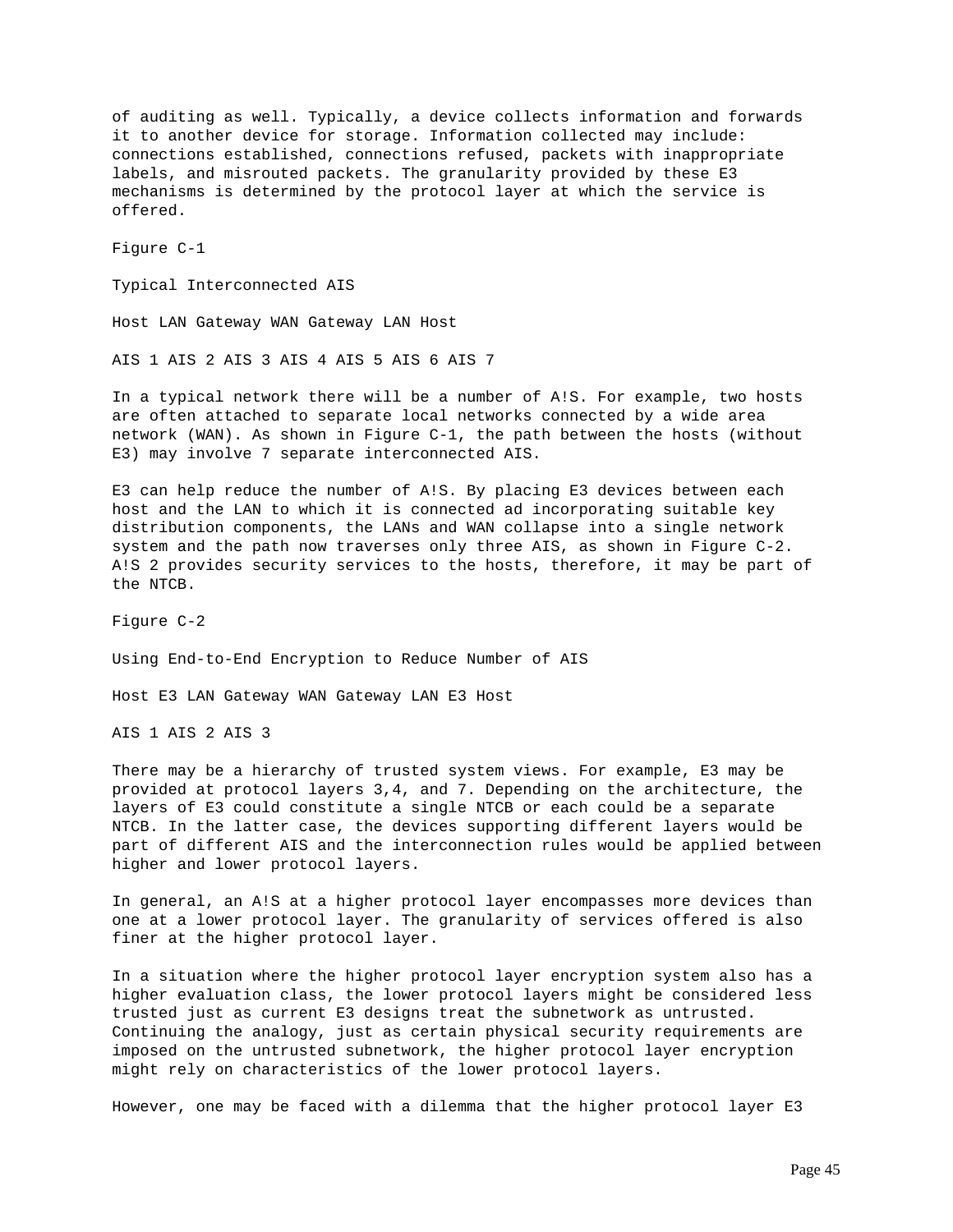system has a lower security evaluation than the lower-protocol-layer trusted system. For example, a WAN with E3 at layer 3 might be evaluated Al. The system might also provide E3 at layer 4, but an NTCB that includes layer 4 might. only be rated B2. In this case, treating the subsystems constituting the separate layers as separate AIS and using the Interconnection Rule to accredit the network as a whole could prove advantageous, as illustrated in Figure C-3.

Figure C-3

Separate Layers Treated as Separate AIS

B2 B2

 $(N-C)$   $(N-C)$ 

A1

0SI Layer 3 Network

 $(N-TS)$ 

B2 B2

(S-TS) (S-TS)

C.2 Encryption Mechanisms

In a trusted AIS, the recommended evaluation class is determined using a risk index based on the highest data classification and the lowest user clearance. In considering an E3 subsystem in a network, three separate indexes must be considered [21]:

- 1. The subscriber's range of sensitivity levels. The clear text side of the encryption subsystem must be sufficiently trusted to maintain separation among the clear text data streams sent and received by the subscriber attached to the encryption subsystem. A risk index is based on the highest and lowest sensitivity levels sent or received by the subscriber through this encryption subsystem.
- 2. The bypass. In an E3 system, protocol control information must be sent around the encryption unit through a bypass. The software and hardware to implement the bypass must be trusted not to send user data through the bypass. A risk index can be computed based on the difference between the sensitivity level of the clear text information and the sensitivity level of the untrusted subsystems of the network.
- 3. The range of sensitivity levels across the network. This risk index is concerned with the difference between the highest level of information any host attached to the network and the lowest clearance of a user that could potentially get access to that information. Depending on the characteristics of the network, this risk index could be larger than either 1. or 2. above. The worst case scenario occurs when some users have lower clearances than the level at which the network backbone is physically protected. For example, there are currently plans to allow some uncleared users on the DISNET segment of the DDN [22] which will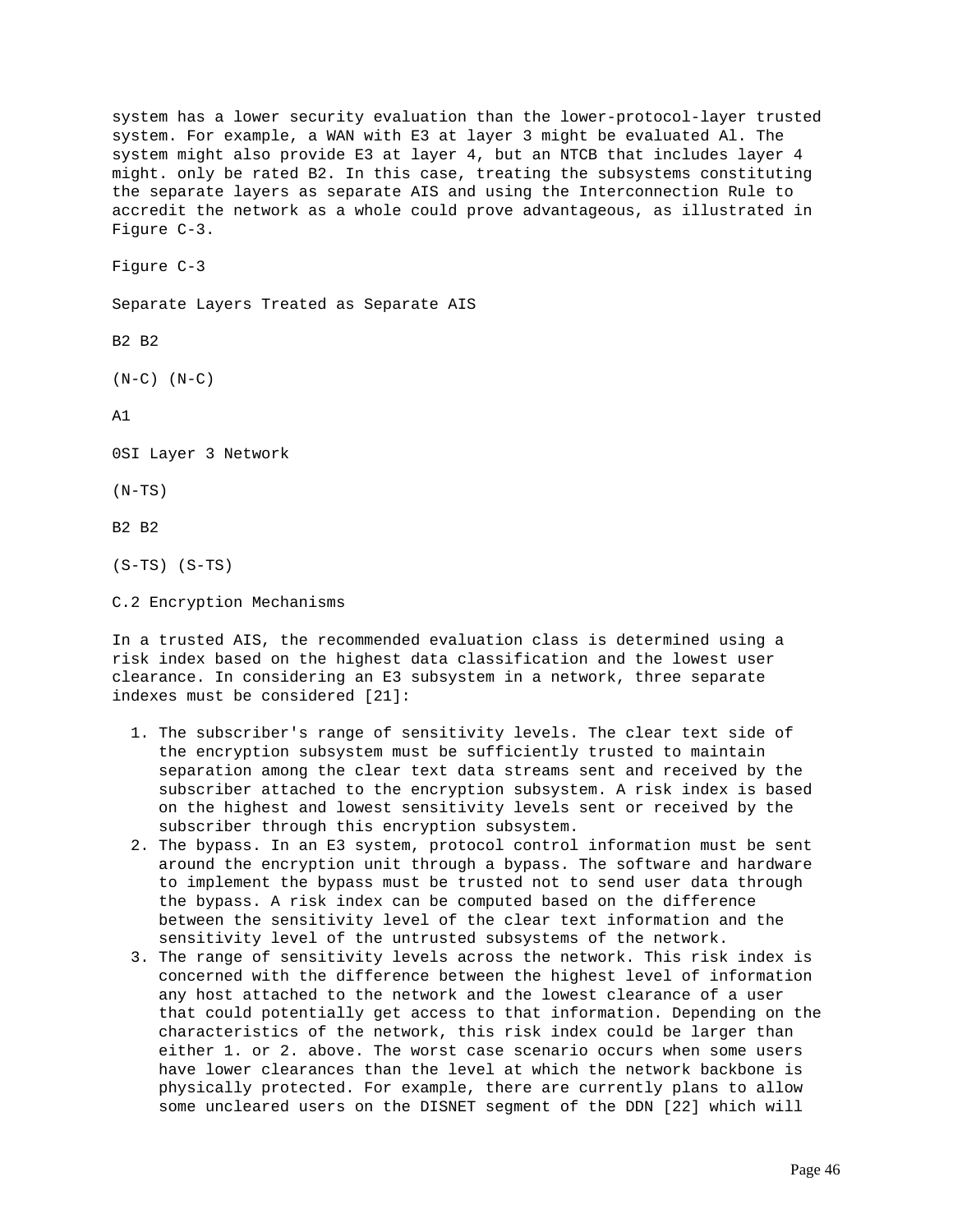be physically protected at the Secret level. In that case, the risk index for the bypass works the opposite of the normal case: the ciphertext side will be the higher of the two ratings.

The subsystem which performs access control and key distribution must also be concerned with this risk range since improper key distribution could lead to compromise across the entire network. An erroneous distribution could potentially permit the lowest cleared user to access the highest classification of information.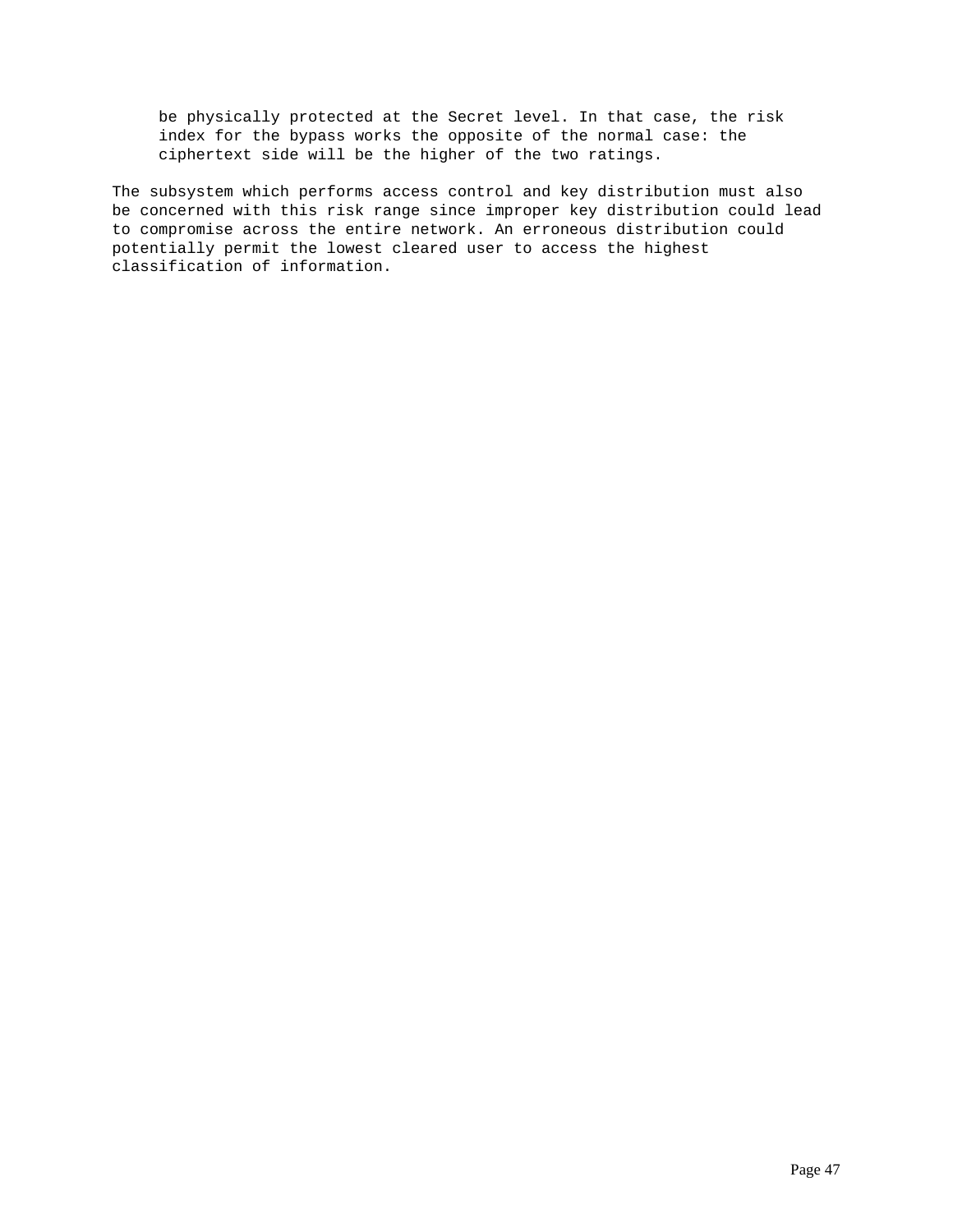#### LIST OF REFERENCES

## $[1]$

 Department of Defense Computer Security Center, Computer Security Requirements - Guidance for Applying the Department of Defense Trusted,Computer System Evaluation Criteria in Specific Environments, 25 June 1985. CSC-STD~03-85

# [2]

 Department of Defense, Department of Defense Trusted Computer System Evaluation Criteria, 15 August 1983. Department of Defense 5200.28-STD

[3]

 National Computer Security Center, Trusted Network Interpretation of the Trusted Computer System Evaluation Criteria, Version 1, July 1987. NCSC-TG-005

 $[4]$ 

 Department of Defense, Security Requirements for Automative Data Processing (ADP) Systems, March 1988. Department of Defense Directive 5200.28

# [5]

 National Computer Security Center, Trusted Product Evaluation, A Guide for Vendors, draft 1 March 1988 (or most recent edition). NCSCTG~02, Version 1

## [6]

 National Security Agency, Information Security Products and Services Catalogue , (quarterly updates).

### [7]

 National Institute of Standards and Technology, United States Department of Commerce, Guideline for Computer Security Certification and Accreditation, 27 September 1983. FIPS PUB 102

[8]

 V. A. Ashby, Thomas Gregg, and Annabelle Lee, "Security Approach for Rapid Prototyping in Multilevel Secure Systems," Fifth Annual Computer Security Applications Conference, December 1989.

## [9]

 International Standards Organization, Information processing systems - Open Systems Interconnection - Basic Reference Model, 15 October 1984. International Standard 7498

### [10]

 Defense Intelligence Agency, Security Manual for the Uniform Protection of Intelligence Processed in Automated Information Systems and Networks (U), Supplement to Director of Central Intelligence Directive (DCID) 1/16 (U), SECRET, 19 July 1988.

### $[11]$

 National Institute of Standards and Technology, United States Department of Commerce, Guideline for Automatic Data Processing Risk Analysis, August 1979. FIPS PUB 65

[12]

 T. E. Bell, "Managing Murphy's Law: Engineering a Minimum-Risk System," IEEE Spectrum, pp. 2i27, June 1989.

#### [13]

 National Computer Security Center, Proceedings of the 1988 Computer Security Risk Management Model Builders Workshop, Fort Meade, MD, May 1988.

[14]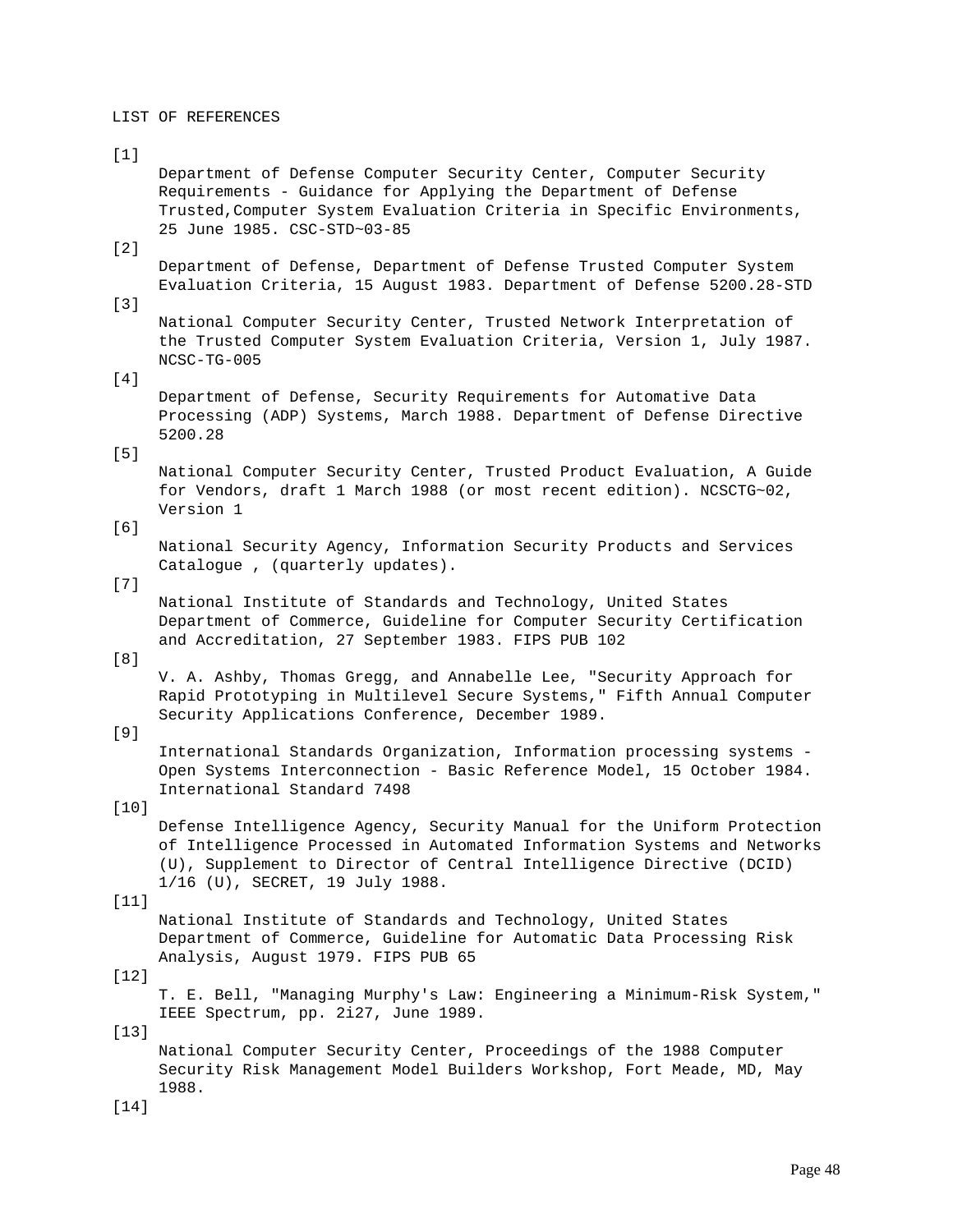Sammy Migues, "A Guide to Effective Risk Management," Third Aerospace Computer Security Conference Proceedings, December 1987. [15] Carl E. Laudwehr and H.O. Lubbes, An Approach to Determining Computer Security Requirements for Navy Systems, 13 May 1987. [16] International Standards Organization, Information Processing Systems - Open Systems Interconnection - Basic Reference Model - Part 2: Security Architecture, October 1988. International Standard 7498-2-1988(E) [17] Ingrid M. Olson, Eugene F. Troy, Milan S. Kuchta, and Brian W. McKenney, Disclosure Protection of Sensitive Information," 13th National Computer Security Conference Proceedings, 1A October 1990. [18] Robert W. Shirey, "Defense Data Network Security Architecture," Computer Communication Review, April 1990. [19] T. M. P. Lee, "Statistical Models of Trust: TCB's vs. People," IEEE Symposium on Security and Privacy, 1989. [20] Jonathan K. Millen and Martin W. Schwartz, "The Cascading Problem for Interconnected Networks," Fourth Aerospace Computer Security Conference Proceedings, December 1988. [21] R. W. Shirey and S.!. Schaen, "ARCHWAY Program Preliminary Planning," MTR~7W00093~2, The M!TRE Corporation, December 1987. Not currently in the public domain. [22]

 G. R. Mundy and R. W. Shirey, "Defense Data Network Security Architecture," MILCOM `87 Proceedings, 21 October 1987.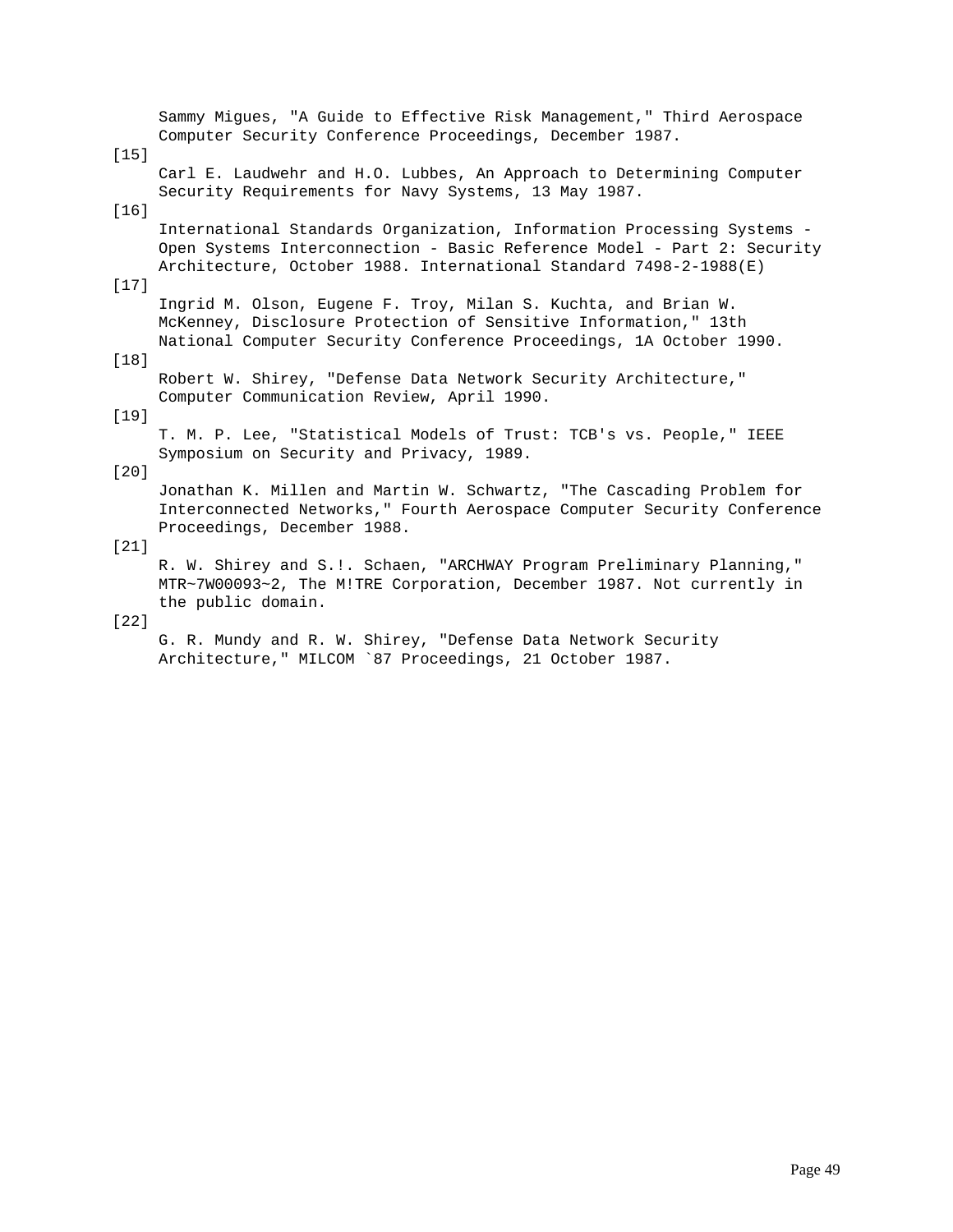## ACRONYMS

AIS Automated Information System ASD Assistant Secretary of Defense AUTODIN Automated Digital Network BI Background Investigation C Confidential C&A Certification and Accreditation COMPUSEC Computer Security COMSEC Communications Security COTS Commercial-off The-Shelf CPU Central Processing Unit CBS Central Security Service CI Command, Control, Communications, and Intelligence CSSII Computer Security Subsystem Interpretation DAA Designated Approving Authority DAC Discretionary Access Control DCA Defense Communications Agency DDN Defense Data Network DIA Defense Intelligence Agency DISNET Defense Integrated Secure Network DOD Department of Defense DODD Department of Defense Directive DOS Denial of Service E3 End-to-end Encryption ENQ Enquiry EPL Evaluated Products List FIPS PUB Federal Information Processing Standards Publication GOSIP Government 0SI Profile I&A Identification and Authentication INFOSEC Information Security IPC Inter-Process Communication 1S0 International Standards Organization 1SS0 Information System Security Officer JCS Joint Chiefs of Staff LAN Local Area Network MAC Mandatory Access Control MLS Multilevel Secure MOA Memorandum of Agreement MOR Memorandum of Record N Not Classified but Sensitive NACSI National Communications Security Instruction NCSC National Computer Security Center NDI Non-Development Item NIU Network Interface Unit NSA National Security Agency NSAD Network Security Architecture and Design NSAP Network Service Access Point NTCB Network Trusted Computing Base 0SI Open System Interconnection OT&E Operational Test and Evaluation PDS Protected Distribution System PDU Protocol Data Unit (a.k.a. packet, datagram) POSIX Portable Operating System Interface for Computer